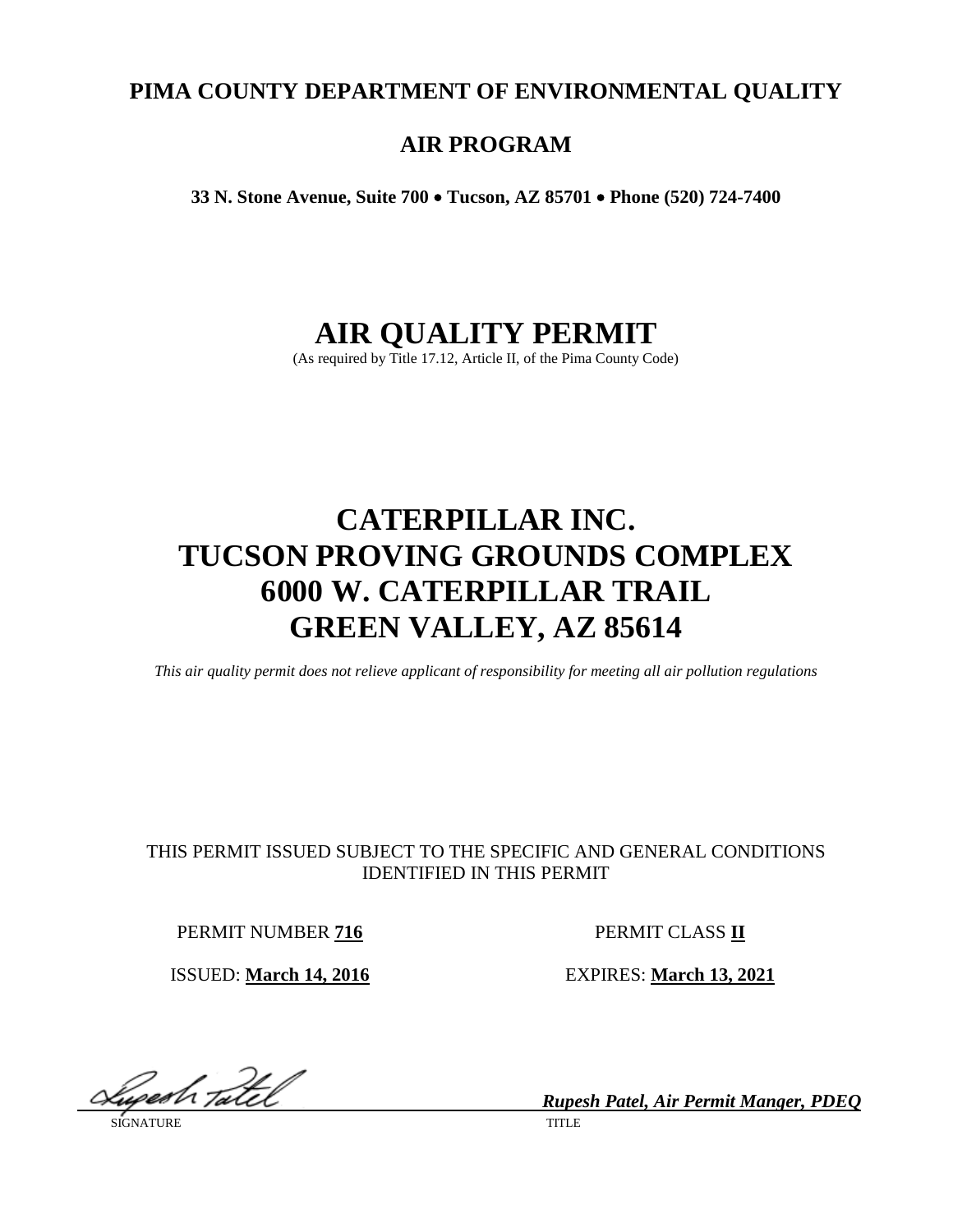# **TABLE OF CONTENTS**

| <b>Permit Summary</b>     |  |
|---------------------------|--|
| <b>Specific Condition</b> |  |

# **Section 1 – [General Applicability](#page-4-0)**

| II. Permitted Facility Sources              |  |
|---------------------------------------------|--|
| III. Permit Sections                        |  |
| IV. Applicability of More Than One Standard |  |

# **Section 2 – [Facility-Wide Operations](#page-5-0)**

| $\mathbf{I}$ . | <b>Emission Limitations and Standards</b> |                |
|----------------|-------------------------------------------|----------------|
|                | II. Monitoring Requirements               | - 8            |
|                |                                           | $\overline{9}$ |
|                | IV. Reporting Requirements                | -9             |
|                |                                           | 10             |
|                | VI. Testing Requirements                  |                |

# **Section 3 – [NSPS for Stationary Internal Combustion Engines 'ICE'](#page-10-0)**

| I. Emission Limitations and Standards |    |
|---------------------------------------|----|
| II. Monitoring Requirements           |    |
| III. Record keeping Requirements      | 14 |
| IV. Reporting Requirements            | 14 |
| V. Testing Requirements               |    |

# **Section 4 – [Fossil Fuel Fired Industrial and Commercial Equipment \(Boilers & Heaters\)](#page-15-0)**

| I. Emission Limitations and Standards         | 16. |
|-----------------------------------------------|-----|
| II. Monitoring and Recordkeeping Requirements |     |
| III. Reporting Requirements                   |     |
| IV. Testing Requirements                      |     |

# **Section 5 – [NESHAP for Industrial, Commercial, and Institutional Boilers Area Sources](#page-18-0)**

| I. Emission Limitations and Management Practices <b>Example 2016</b> 2016 | 19 |
|---------------------------------------------------------------------------|----|
| II. Compliance Requirements                                               | 22 |
|                                                                           | 25 |
|                                                                           | 25 |
|                                                                           | 28 |
|                                                                           |    |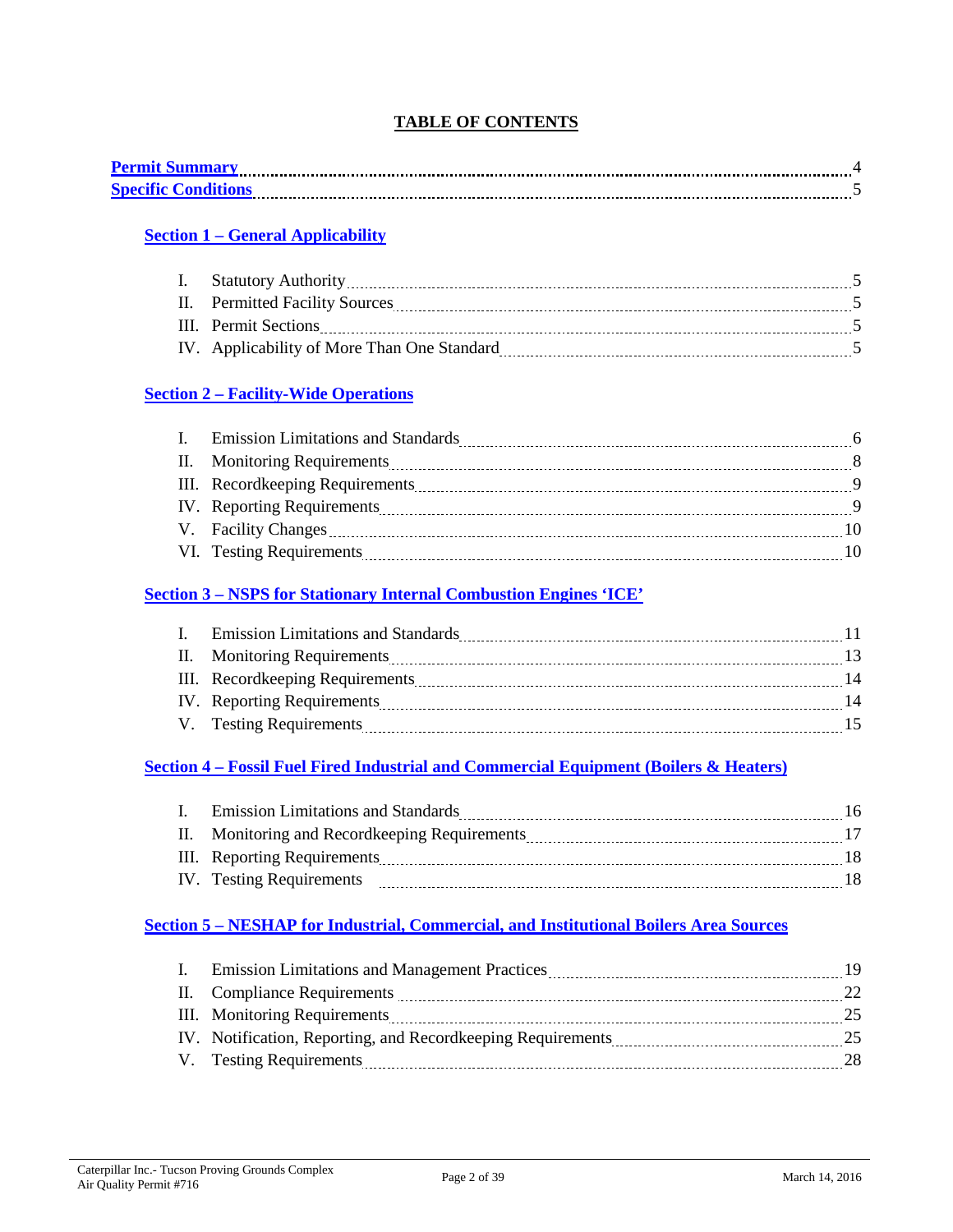# **Section 6 – [Emissions from New and Existing Non-Point Sources](#page-27-0)**

| III. Roads and Streets    |     |
|---------------------------|-----|
| IV. Particulate Materials |     |
| V. Storage Piles          |     |
| VI. Mineral Tailings      | -30 |

# **Section 7 – [Specific Applicability Provisions](#page-29-0)**

| I. | <b>Permitted Facility Sources</b> |  |
|----|-----------------------------------|--|
|----|-----------------------------------|--|

|                           | А.        | Facility Wide Operations 21 and 21 and 21 and 21 and 21 and 22 and 23 and 24 and 25 and 25 and 25 and 25 and 25 and 25 and 25 and 25 and 25 and 25 and 25 and 25 and 25 and 25 and 25 and 25 and 25 and 25 and 25 and 25 and 2 |    |
|---------------------------|-----------|--------------------------------------------------------------------------------------------------------------------------------------------------------------------------------------------------------------------------------|----|
|                           | <b>B.</b> |                                                                                                                                                                                                                                |    |
|                           | C.        | Fossil Fuel Fired Industrial and Commercial Equipment [111] [121] Fossil Fuel Fired Industrial and Commercial Equipment                                                                                                        |    |
|                           | D.        | NESHAP for Industrial, Commercial, and Institutional Boilers Area Sources32                                                                                                                                                    |    |
|                           | E.        | Local (New & Existing) Stationary Source Performance Standards 33                                                                                                                                                              |    |
|                           | F.        |                                                                                                                                                                                                                                |    |
| <b>General Conditions</b> |           | Attachment 1: Applicable Regulations [11] 15 Attachment 1: Applicable Regulations [11] 15                                                                                                                                      |    |
|                           |           |                                                                                                                                                                                                                                |    |
|                           |           | Attachment 3: List of Insignificant Activities [11] Attachment 3: List of Insignificant Activities [11] Attachment 37                                                                                                          |    |
|                           |           | <b>Attachment 4: Emissions Discharge Opacity Limiting Standards</b>                                                                                                                                                            | 38 |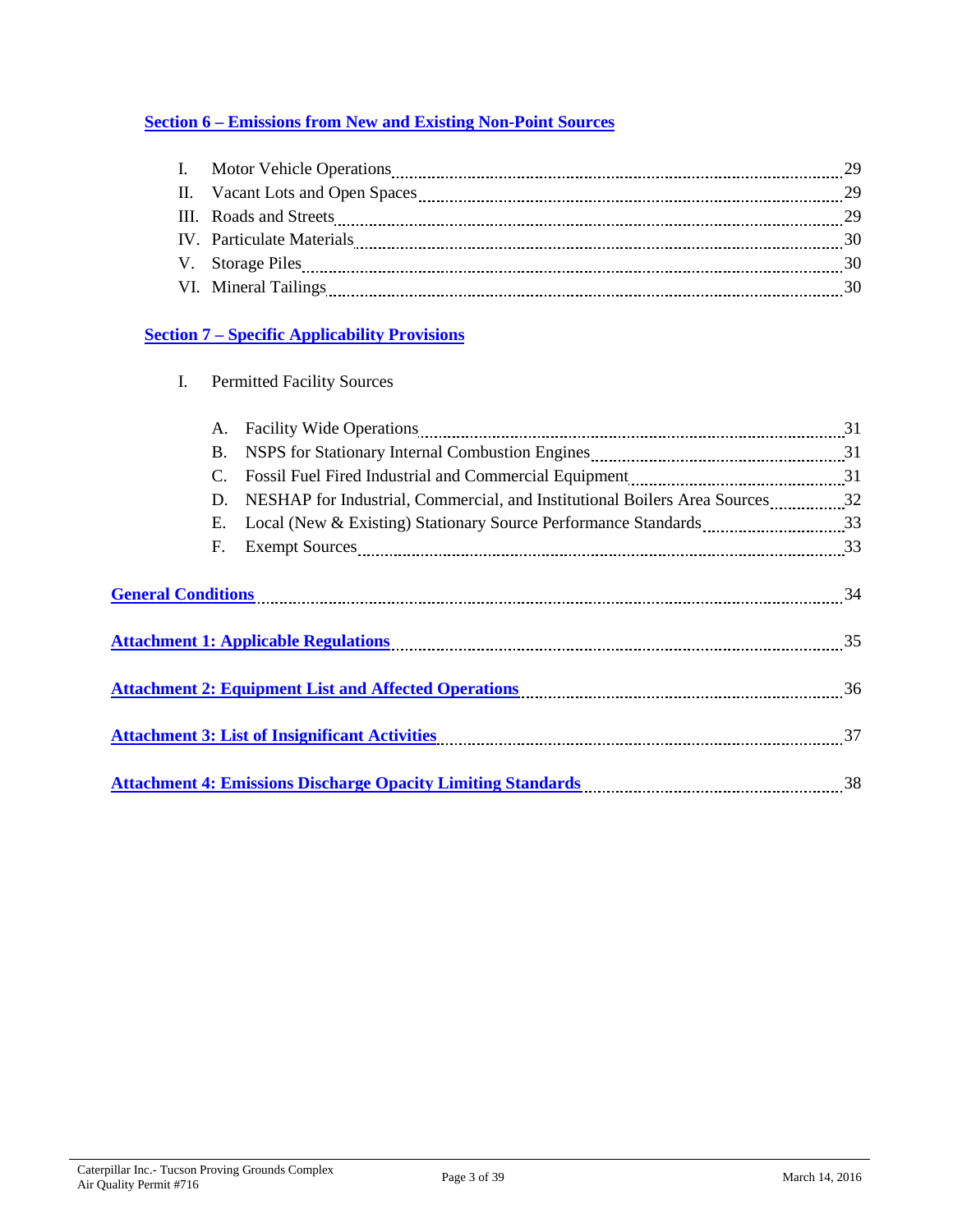### **PERMIT SUMMARY**

<span id="page-3-0"></span>This is the second individual air quality permit issued to Caterpillar Inc. – Tucson Proving Grounds and Tinaja Hills Demonstration and Application Center (TPG & THDAC) located at 6000 W. Caterpillar Trail, Green Valley, AZ 85614. The facility is a Class II synthetic minor source of CO and NOx, a true minor source of all other criteria pollutants, and an area source of Hazardous Air Pollutants (HAPs). The facility operates in an area that is classified as attainment.

The facility operates under the following industrial classification:

• Construction Machinery Manufacturing, SIC code 3531 (NAICS 333120)

Caterpillar's Tucson Proving Ground (TPG) and Tinaja Hills Demonstration and Application Center (THDAC) rely on self-contained power generation for 100% of the electrical requirements. Fugitive dust producing activities may also be present at the facility.

The facility sources include 6 non-emergency generators and a boiler which provides process heating. The generators are diesel fired and subject to the federal NSPS standards, Subpart IIII.

The following emission rates are for reference purposes and are used to establish whether or not the source is a major source in terms of the Title V permit program. They are not intended to be enforced by direct measurement unless otherwise noted in the Specific Conditions of this permit.

The following table summarizes the potential to emit of the source with the limitations in the permit. These emission values are a taken from the information contained in the renewal application and from standard Tier 3 and Tier 4 emissions factors and emission factors in AP-42 Sections 1.3. The emission values are for information purposes only and are not intended to be enforceable limits.

|                   | Facility-Wide Potential Emissions of Pollutants <sup>1</sup> (tons/yr) |                 |       |          |                 |                 |                  |              |               |
|-------------------|------------------------------------------------------------------------|-----------------|-------|----------|-----------------|-----------------|------------------|--------------|---------------|
|                   | <b>Conventional or Criteria Air Pollutant</b>                          |                 |       |          |                 |                 | <b>NSPS</b>      |              | <b>HAPs</b>   |
| PM <sub>2.5</sub> | $PM_{10}$                                                              | NO <sub>x</sub> | VOC-  | $\bf CO$ | SO <sub>2</sub> | Lead            | N/A <sup>2</sup> | <b>Total</b> | <b>Single</b> |
| 2.97              | 3.54                                                                   | 89.67           | 10.51 | 83.37    | 5.65            | ND <sup>2</sup> | N/A              | 0.19         | < 0.19        |

<sup>1</sup> Generator PTE is calculated on limited operation (6830 hours/year or Duty Cycle of 78%) while firing ultra-low sulfur diesel. Boiler PTE is calculated on unlimited operation (8760 hours/year) while firing fuel oil limited to less than 0.9% wt. Sulfur.

 $<sup>2</sup>$  No Data. These emissions are insignificant.</sup>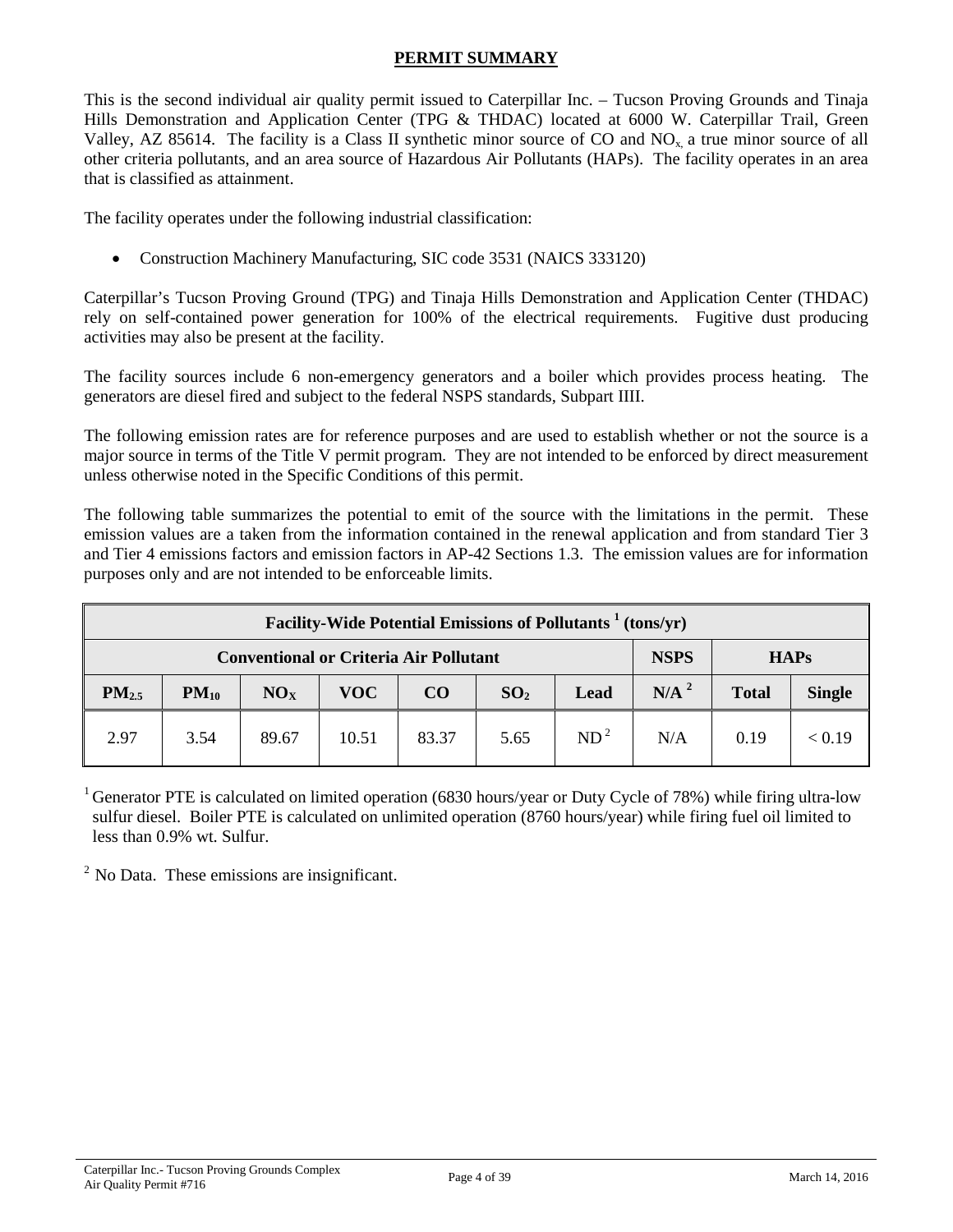#### **SPECIFIC CONDITIONS**

[References are to Title 17 of the Pima County Code [PCC] unless otherwise noted]

# **SECTION 1**

### **GENERAL APPLICABILITY**

#### <span id="page-4-0"></span>**I. Statutory Authority**

The Specific and General Conditions contained in this air quality permit apply to the operations, equipment, and sources provided in the permit application and shall not relieve the Permittee or its subcontractors from compliance with all local, county, state, and federal laws, statutes, and codes or from obtaining permits for other operations or activities when required. [PCC 17.12.010.D & PCC 17.12.165]

#### **II. Permitted Facility Sources**

The Specific Conditions apply to the following source categories, affected facilities, equipment, emission sources, installations, activities and operations at the facility. Section 7 of this permit contains the specific conditions related to the applicability of facility sources.

- A. Facility-Wide Operations
- B. NSPS for Internal Combustion Engines 'ICE'
- C. Fossil Fuel Fired Industrial and Commercial Equipment (Boilers and Heaters)
- D. NESHAP for Industrial, Commercial, and Institutional Boilers Area Sources

#### **III. Permit Sections**

The Specific Conditions have been organized into the following permit sections:

- Section 1 General Applicability (This Section)
- Section 2 Facility-Wide Operations
- Section 3 NSPS for Stationary Internal Combustion Engines 'ICE'
- Section 4 Fossil Fuel Fired Industrial and Commercial Equipment (Boilers and Heaters)
- Section 5 NESHAP for Industrial, Commercial, and Institutional Boilers
- Section 6 Non-Point Fugitive Dust Control Standards
- Section 7 Specific Applicability Provisions

#### **IV. Applicability of more than one standard**

If more than one emission limit or emission standard in this permit is applicable to the same source, the more stringent standard or emission limit shall apply. [PCC 17.16.010.B]

**[Locally Enforceable Condition]**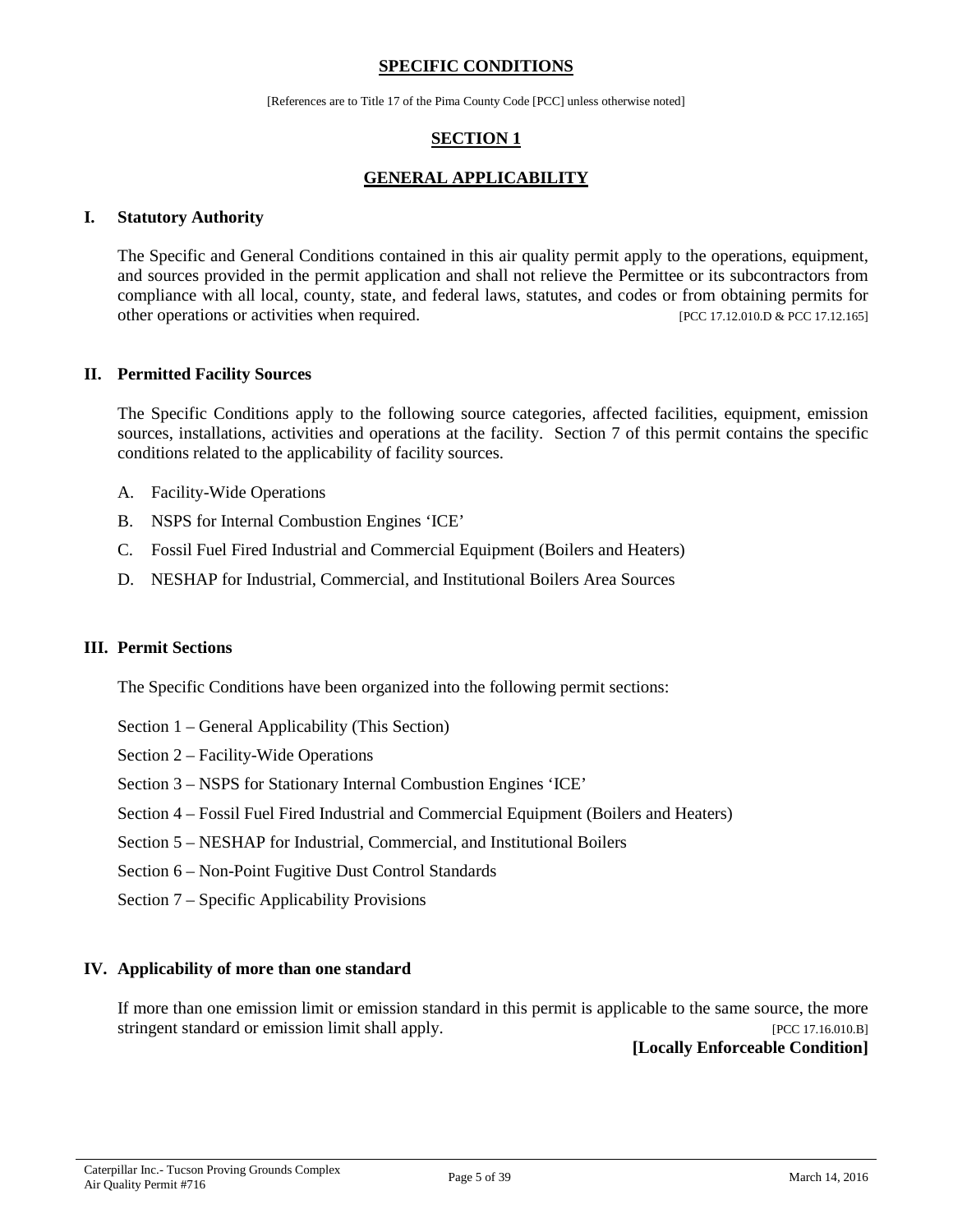#### **SECTION 2**

#### **FACILITY-WIDE OPERATIONS**

<span id="page-5-0"></span>In accordance with I.A of Section 7, the provisions of this Section apply to facility-wide operations and all sources of air contaminants. All provisions in this Section are locally enforceable unless otherwise noted.

[PCC 17.16.010.B]

#### **I. EMISSION LIMITS AND STANDARDS**

#### **A. Voluntary limitations**

To avoid classification as a source that requires a Class I permit or triggering other applicable requirements, the Permittee shall comply with the voluntary limitations in I.A of Sections 3 and 4 of this permit. [PCC 17.12.190.B & 17.12.350.A.3.a]

#### **[Federally Enforceable and Material Permit Conditions]**

#### **B. General Control Standards**

- 1. The Permittee shall not cause or permit the planning, construction, installation, erection, modification, use or operation of an emission source which will cause or contribute to a violation of a performance standard in Title 17 of the Pima County Code. [PCC 17.12.020 & PCC 17.16.020.A]
- 2. The Permittee shall keep complete records of the materials used as fuel for any stationary or portable source of air pollution which burns any material except natural gas. [PCC 17.16.010.C]
- 3. The Permittee is prohibited from firing high sulfur oil in any stationary or portable source without submitting a revision, as provided in V of this Section, demonstrating to the satisfaction of the Control Officer, both that sufficient quantities of low sulfur oil are not available for use by the Permittee, and that the Permittee has adequate facilities and contingency plans to ensure that the sulfur dioxide ambient air quality standards will not be violated. For purposes of this paragraph "high sulfur oil" means oil containing 0.90 percent or more by weight of sulfur. Notwithstanding the prohibition from firing high sulfur oil, the Specific Conditions contained in this permit may require lower fuel sulfur content limits for specific stationary or portable sources.

[PCC 17.12.185.A.2]

4. Where a stack, vent or other outlet is at such a level that fumes, gas mist, odor, smoke, vapor or any combination thereof constituting air pollution are discharged to adjoining property, the Control Officer may require the installation of abatement equipment or the alteration of such stack, vent or other outlet by the owner or operator thereof to a degree that will adequately reduce or eliminate the discharge of air pollution to adjoining property. [PCC 17.16.020.B]

#### **C. Materials Handling Standards**

- 1. The Permittee shall not transport or store VOC's without taking necessary and feasible measures to control evaporation, leakage, or other discharge into the atmosphere. [PCC 17.16.400.A]
- 2. Materials including solvents or other volatile compounds, paints, acids, alkalies, pesticides, fertilizers and manure shall be processed, stored, used and transported in such a manner and by such means that they will not evaporate, leak, escape or be otherwise discharged into the ambient air so as to cause or contribute to air pollution. Where means are available to reduce effectively the contribution to air pollution from evaporation, leakage or discharge, the installation and use of such control methods, devices, or equipment shall be mandatory. [PCC 17.16.430.F]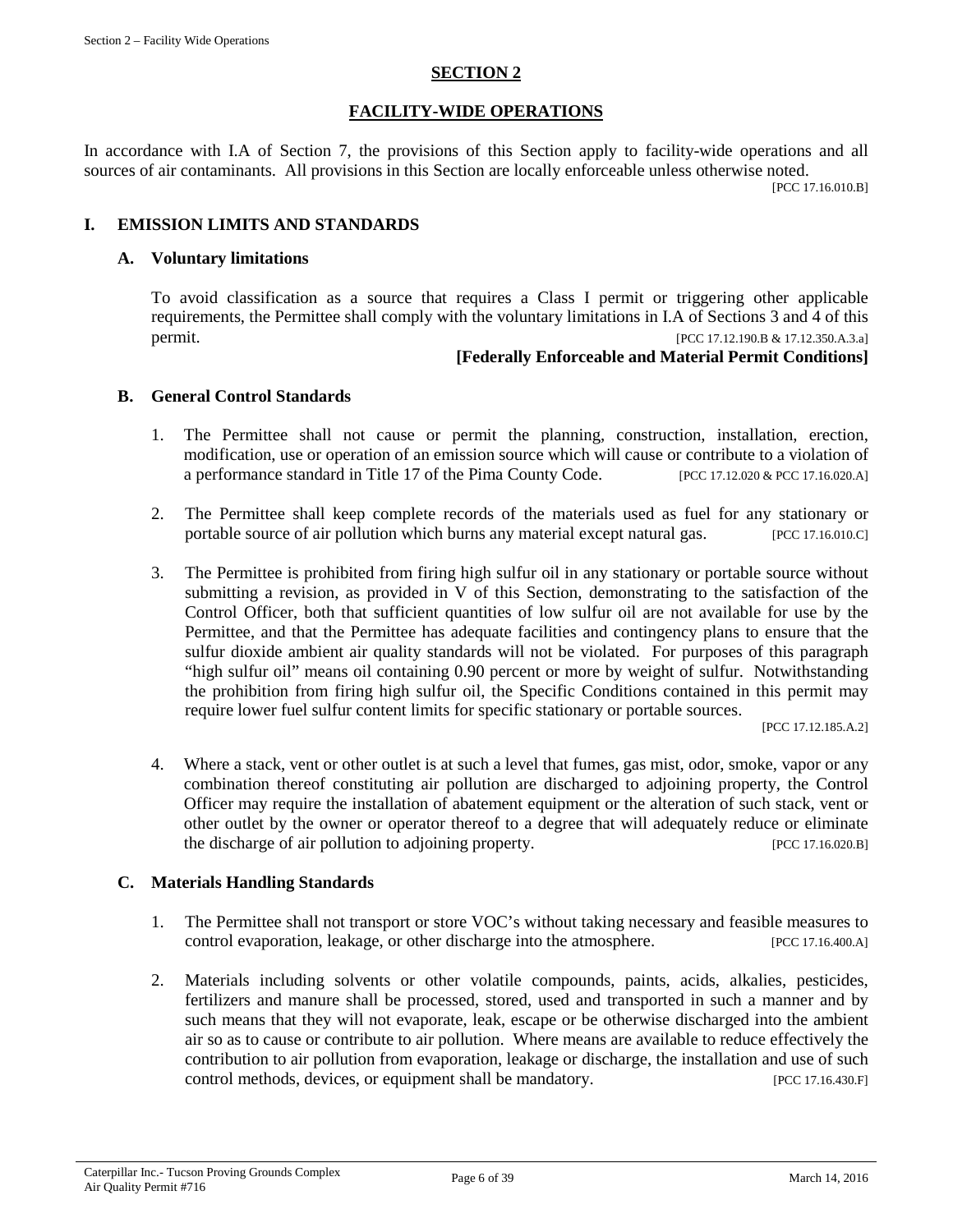#### **D. Odor Limiting Standard**

The Permittee shall not emit gaseous or odorous materials from equipment, operations or premises under his control in such quantities or concentrations as to cause air pollution. [PCC 17.16.030]

#### **E. Opacity Limit**

Except as otherwise specified in the Specific Conditions of this permit and the Table in Attachment 4, the opacity of all plumes and effluents from all point, non-point, or fugitive emission sources shall not exceed 20% as determined by EPA Reference Method 9, Appendix A, 40 CFR Part 60.

[PCC 17.12.140.C.3, PCC 17.16.040, PCC 17.16.050.B, & PCC 17.16.130.B.1] *[This condition is Federally Enforceable when opacity is above 40%]*

- 1. Opacities (optical densities), as measured in accordance with Method 9, of an effluent shall be measured by a certified visible emissions evaluator with his natural eyes, approximately following the procedures which were used during his certification, or by an approved and precisely calibrated in-stack monitoring instrument. [PCC 17.16.040.A.1]
- 2. A violation of an opacity standard shall be determined by measuring and recording a set of consecutive, instantaneous opacities, and calculating the arithmetic average of the measurements within the set unless otherwise noted in this permit. The measurements shall be made at approximately fifteen-second intervals for a period of at least six minutes, and the number of required measurements shall be as specified in Attachment 4. Sets need not be consecutive in time, and in no case shall two sets overlap. If the average opacity of the set of instantaneous measurements exceeds the maximum allowed by any rule, this shall constitute a violation.

[PCC 17.16.040.A.2]

- 3. The use of air or other gaseous diluents solely for the purpose of achieving compliance with an opacity standard is prohibited. [PCC 17.16.040.A.3]
- 4. When the presence of uncombined water is the only reason for failure of a source to otherwise meet the requirements of I.E and I.F of this Section, I.E and I.F of this Section shall not apply.

[PCC 17.16.040.B]

#### **F. Visibility Limiting Standard** [PCC 17.16.050]

- 1. The Permittee shall not cause, suffer, allow or permit operations or activities likely to result in excessive amounts of airborne dust without taking reasonable precautions to prevent excessive amounts of particulate matter from becoming airborne.
- 2. The Permittee shall not cause, suffer, allow, or permit diffusion of visible emissions, including fugitive dust, beyond the property boundary line within which the emissions become airborne, without taking reasonably necessary and feasible precautions to control generation of airborne particulate matter. Sources may be required to cease temporarily the activity or operation which is causing or contributing to the emissions until reasonably necessary and feasible precautions are taken.
	- a. I.F.2 of this Section shall not apply when wind speeds exceed twenty-five (25) miles per hour (using the Beaufort Scale of Wind-Speed Equivalents, or as recorded by the National Weather Service). This exception does not apply if control measures have not been taken or were not commensurate with the size or scope of the emission source.
	- b. I.F.2 of this Section shall not apply to the generation of airborne particulate matter from undisturbed land.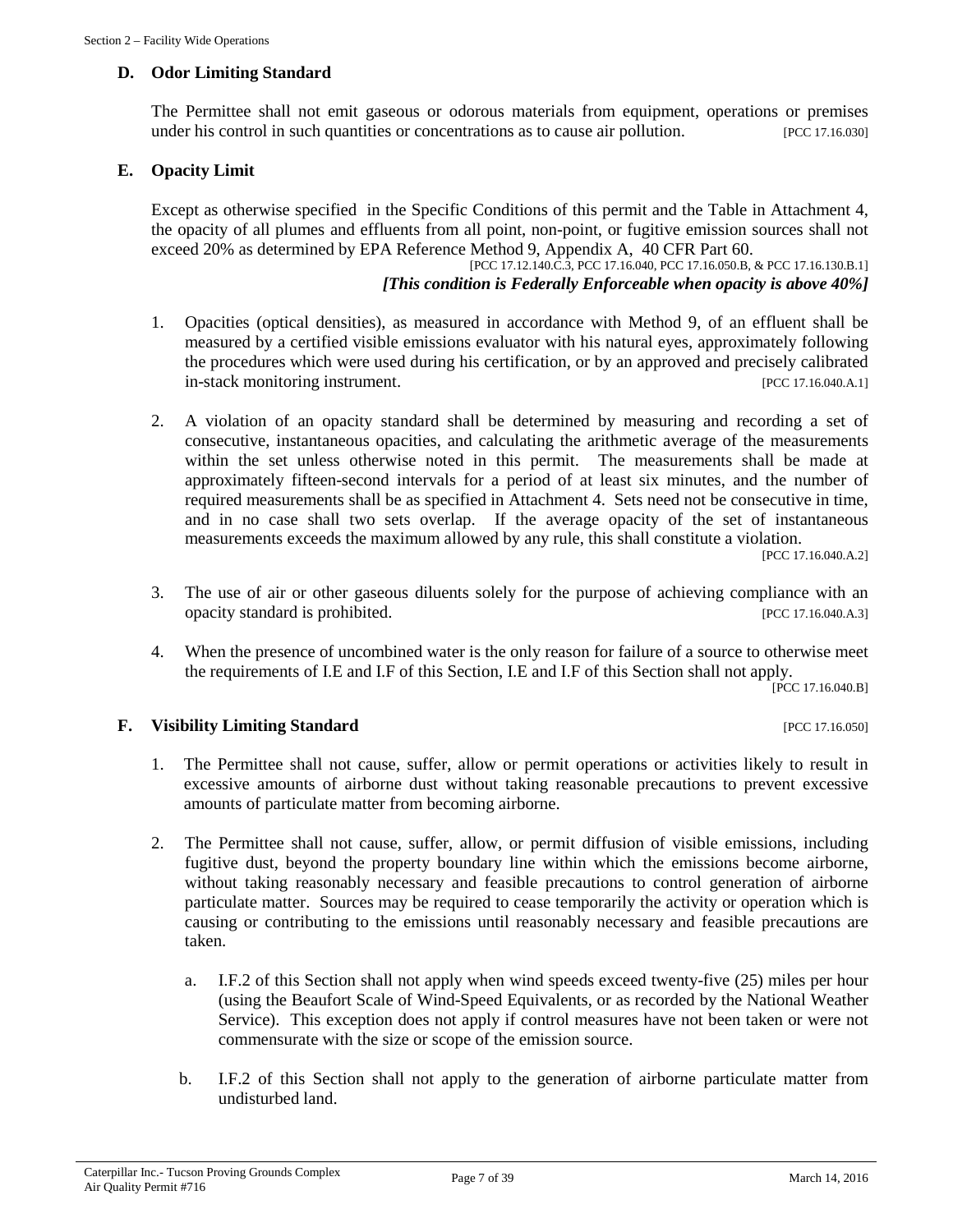#### **G. Non-Point Fugitive Dust Control Standards** [PCC 17.16.070 through PCC 17.16.120]

The Permittee shall comply with the Specific Conditions for emissions from new and existing non-point sources as provided in Section 6 of this permit.

#### **H. Specific Authorization to Conduct Fugitive Dust Producing Activities** [PCC 17.12.470.F & PCC 17.16.060]

- 1. The Permittee is responsible for controlling windblown dust, dust from haul roads, and dust emitted from land clearing, earthmoving, demolition, trenching, blasting, road construction, mining, racing event, and other activities to ensure compliance with I.E and I.F of this Section.
	- a. Until the area becomes permanently stabilized by paving, landscaping or otherwise, dust emissions shall be controlled by applying adequate amounts of water, chemical stabilizer, or other effective dust suppressant.
	- b. The Permittee shall not leave land in such a state that fugitive dust emissions (including windblown dust or dust caused by vehicular traffic on the area) would violate I.D or I.E of this Section.
- 2. This subsection shall not relieve the Permittee, or its subcontractors, from compliance with all local, county, state, and federal laws, statutes, and codes or from obtaining permits for other operations or activities when required. [PCC 17.12.010.D]

#### **I. Asbestos Requirements for Demolition and Renovation Activities**

The Permittee shall not allow or commence demolition or renovation of any NESHAP facility, as defined in 40 CFR Part 61, Subpart M, National Emission Standards for Hazardous Air Pollutants – Asbestos, without first obtaining an activity permit from the Control Officer. Should this stationary source, pursuant to 40 CFR Part 61, Subpart M, become subject to asbestos regulations when conducting any renovation or demolition at this premises, then the Permittee or operator shall submit proper notification as described in 40 CFR Part 61, Subpart M and shall comply with all other applicable requirements of Subpart M. The Permittee shall keep a record of all relevant paperwork on file. [PCC 17.12.475 & 40 CFR 61, Subpart M]

#### **II. MONITORING REQUIREMENTS** [PCC 17.12.185.A.3]

#### **A. Fugitive Dust Control**

To monitor compliance with I.E through I.H of this Section, the Permittee shall observe all facility wide point, non-point, or fugitive dust emission sources, including motor vehicle operations, open spaces, roads and streets, particulate materials handling operations, storage piles, and other sources not identified in Attachment 2, at least once a month while the facility is in operation and record the results of the observations and any corrective actions taken.

#### **B. Visible Emissions (VE)**

If at any time or while conducting an opacity check or observation required by the Specific Conditions of this permit the Permittee sees any plume or effluent from a facility source, that, on an instantaneous basis, appears to exceed 20% opacity, or diffuse beyond the property boundary line, the Permittee shall investigate the source of the emissions and, if required, take corrective action. If the plume persists or the activity or operation which is causing or contributing to the emissions cannot be corrected or halted, the Permittee shall, when practicable, make a visual determination of the opacity in accordance with EPA reference Method 9 using a certified visible emissions evaluator. If the VE determination exceeds the applicable opacity limit, or the emissions diffuse beyond the property boundary line, the Permittee shall report this as an excess emission in accordance with IV.A of this Section. [PCC 17.16.040]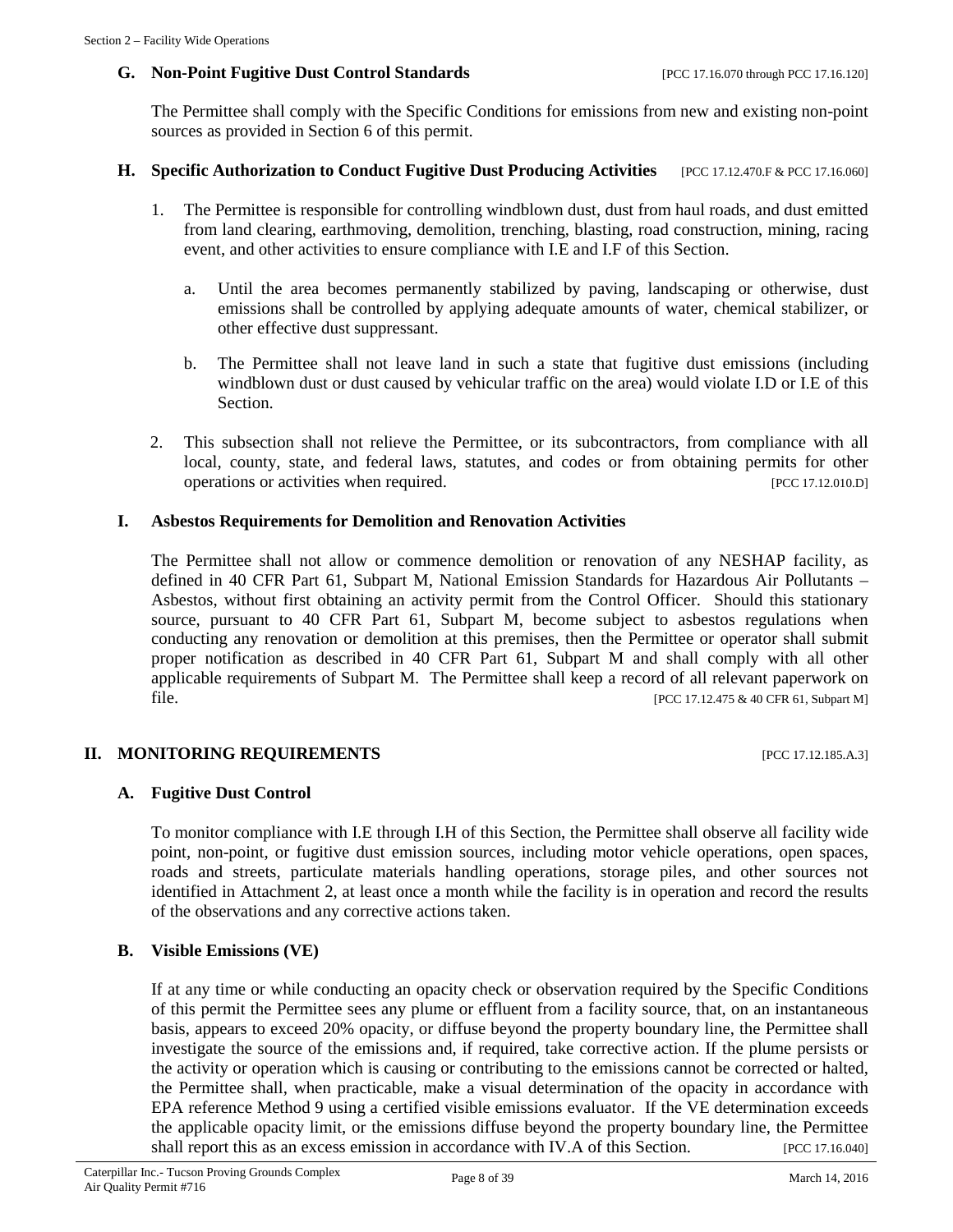# **C. Additional Monitoring for Compliance**

Except as otherwise contained in the Specific Conditions of this permit, additional monitoring for compliance with the facility-wide standards in I.A through I of this Section shall not be necessary. The Control Officer may ask the Permittee to conduct additional monitoring if the Control Officer has reasonable cause to believe a violation of the standards has been committed.

# **III. RECORDKEEPING REQUIREMENTS** [PCC 17.12.185.A.4.a]

# **A. Monitoring Records**

The Permittee shall maintain records of required monitoring information. Records shall include at a minimum: [PCC 17.12.184.A.4.a]

- 1. The date, time, and the place defined in the permit requiring the measurement, sampling, inspection, or observation;
- 2. The name of the person conducting the measurement, sampling, inspection or observation;
- 3. The particular piece of equipment, process, or area being measured, sampled, inspected or observed including a description of the operating conditions and monitoring techniques or methods used as applicable; and,
- 4. The results of the measurement, sampling, inspection or observation including any discrepancy or excess emissions. If there are any monitoring discrepancies or excess emissions, the record shall include the corrective action taken.

#### **B. Record Retention** [PCC 17.12.185.4.b]

The Permittee shall retain records of all required monitoring and support information for at least 5 years from the date of the monitoring sample, measurement, report, or application. Support information includes all calibration and maintenance records, and copies of all reports required by the permit.

# **C. Recordkeeping for Compliance Determinations**

The Permittee shall retain a copy of the permit onsite including all required monitoring records and support information for review by the Control Officer. In addition, all equipment identified in the permit equipment list shall be marked with a unique, clearly visible, and accessible ID to identify the piece of equipment. The Permittee shall be considered in compliance by demonstrating that sufficient information on the equipment and facility operations is periodically collected, recorded, and maintained to assure that the compliance status of any specific condition of this permit can be readily ascertained at any time. [PCC 17.12.080, & PCC 17.24.020.A]

# **IV. REPORTING REQUIREMENTS** [PCC 17.12.185.A.5]

# **A. Excess Emissions Reporting**

The Permittee shall report to the Control Officer any emissions in excess of the limits established by this permit in accordance with I.B of the General Conditions. [PCC 17.12.040]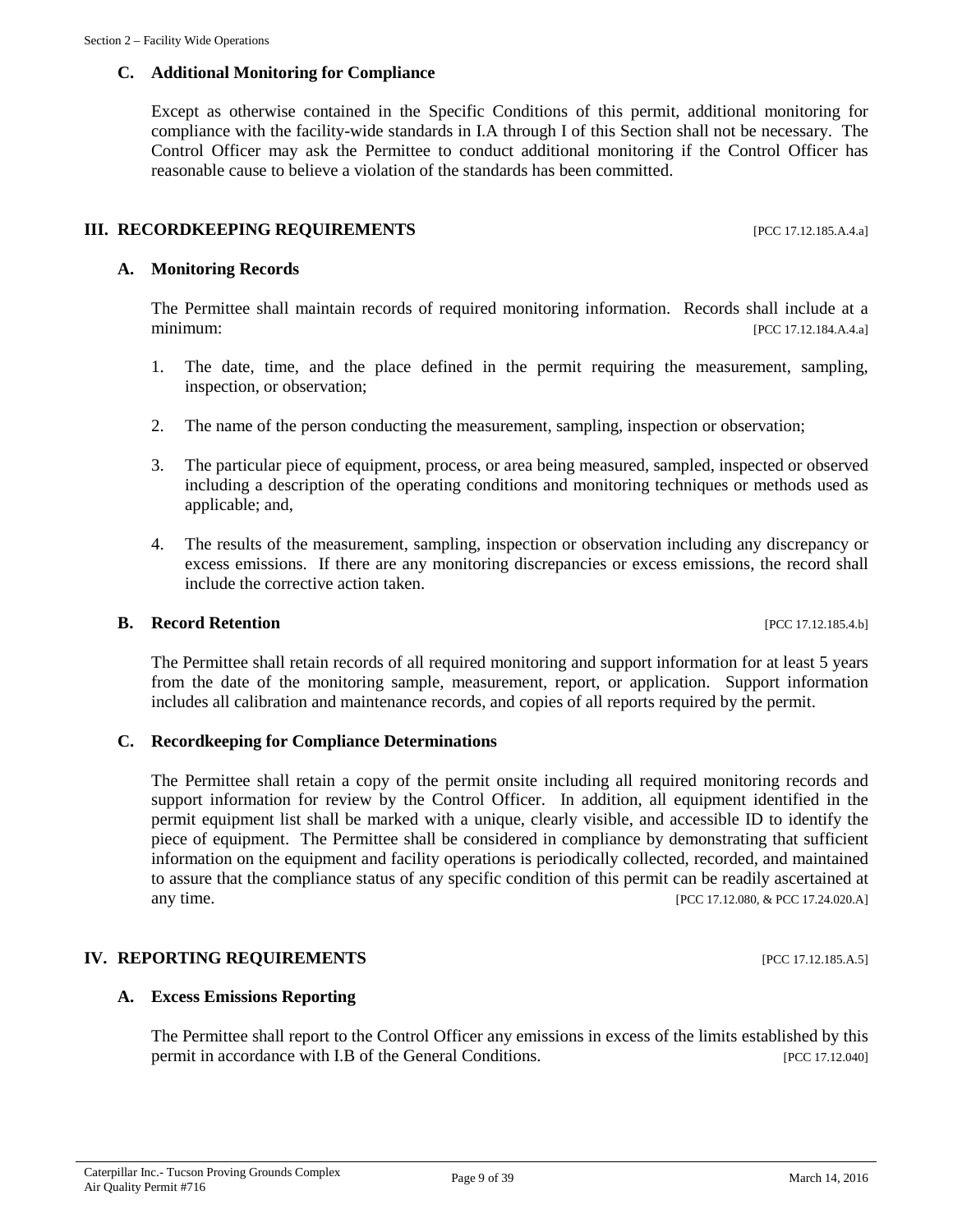#### **B. Emissions Inventory Reporting:**  $[PC C 17.12.320]$

When requested by the Control Officer, the Permittee shall complete and submit an annual emissions inventory questionnaire. The questionnaire is due by March 31 or ninety days after the Control Officer makes request and inventory form available, whichever occurs later, and shall include emission information for the previous calendar year. The questionnaire shall be on a form provided by or approved by the Control Officer and shall include the information required by PCC 17.12.320.

#### **C. Certification of Truth Accuracy and Completeness** [PCC 17.12.165.H]

All reports required by this permit shall contain certification by a responsible official of truth, accuracy and completeness. The certification shall state that based on information and belief formed after reasonable inquiry, the statements and information in the document are true, accurate, and complete.

#### **V. FACILITY CHANGES**

- A. Before installing additional emission sources, modifying existing emission sources, switching fuels, or changing the method of operation at the facility such that the changes increase actual emissions more than 10% of the major source threshold for any conventional pollutant, the Permittee shall, if applicable, apply for the appropriate revision in accordance with PCC 17.12.235, PCC 17.12.255, or PCC [PCC 17.12.240.C.3, PCC 17.12.235, PCC 17.12.255, PCC 17.12.260]
- B. For facility changes that do not require revision, the Permittee may make the changes if written notice is provided to the Control Officer in advance of the changes in accordance with PCC 17.12.240.C [PCC 17.12.240.C]
- C. The Permittee shall maintain a log of other facility changes that do not require revision or notice in accordance with PCC 17.12.240.B. [PCC 17.12.240.B]

#### **VI. TESTING REQUIREMENTS** [PCC 17.12.045, PCC 17.12.050 & PCC 17.20.010]

For purposes of demonstrating compliance, these test methods shall be used, provided that for the purpose of establishing whether or not the facility has violated or is in violation of any provision of this permit, nothing in this permit shall preclude the use, including the exclusive use, of any credible evidence or information relevant to whether a source would have been in compliance with applicable federal requirements if the appropriate performance or compliance procedures or methods had been performed. Unless otherwise noted, the following test methods and standards are from 40 CFR Part 60, Appendix A or incorporated by reference in 40 CFR §60.17.

- A. When required, EPA Test Method 9 shall be used to monitor compliance with the opacity standards identified in this Permit. [PCC 17.12.045.B]
- B. When required, the Permittee may submit an alternate and equivalent test method(s) that is listed in 40 CFR Subpart 60, Appendix A, to the Control Officer in a test plan, for approval by the Control Officer.
- C. Except as provided in this Section, should the Permittee desire to test or be required to test to demonstrate compliance with the standards contained in this permit, the Permittee shall contact the Control Officer for test methods and guidelines.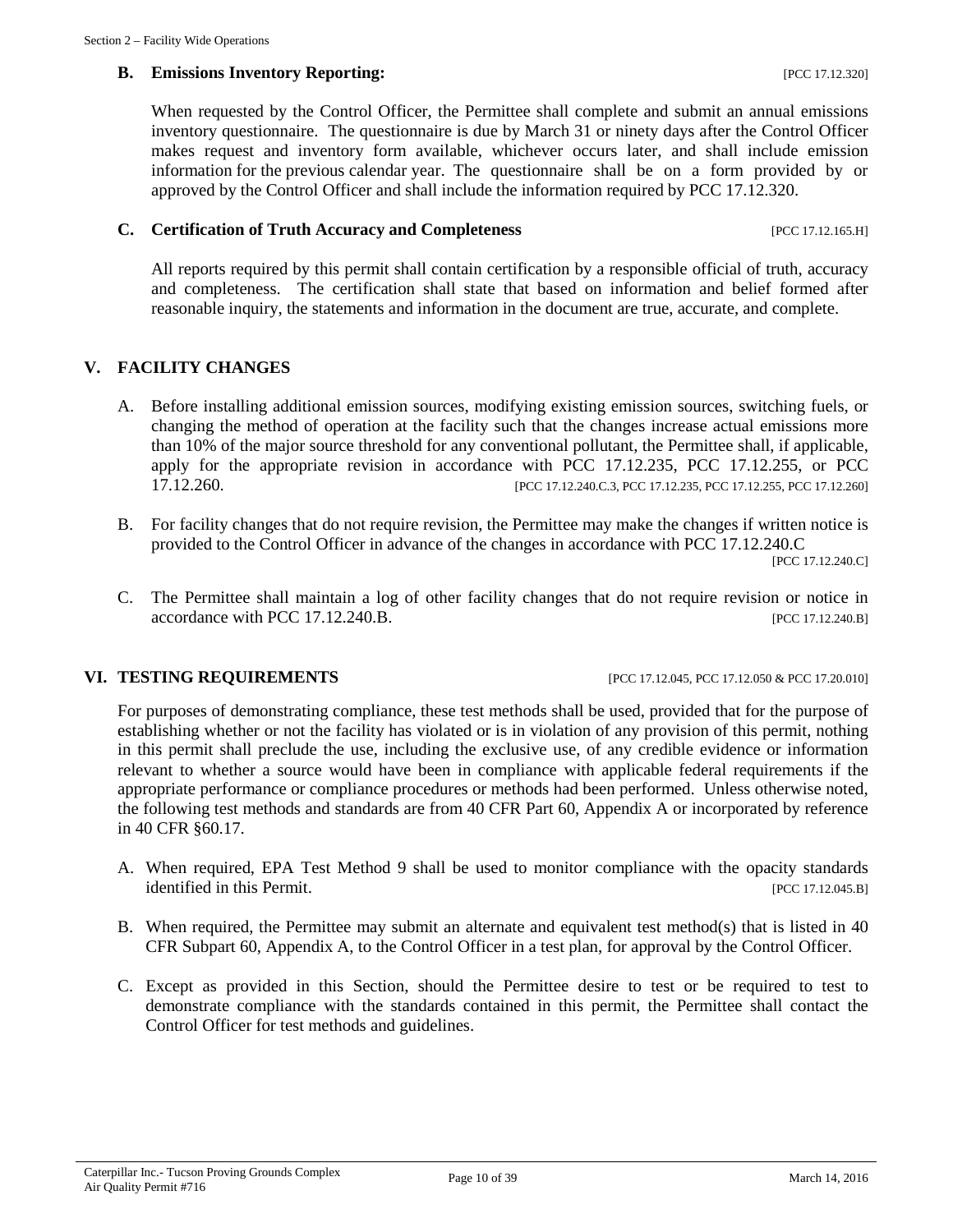### **SECTION 3**

### **NSPS FOR STATIONARY INTERNAL COMBUSTION ENGINES 'ICE'**

<span id="page-10-0"></span>In accordance with I.B, of Section 7, the provisions in this Section apply to CI ICE listed in Tables 1 and 1a of Attachment 2. The General Provisions of 40 CFR Part 60, §§60.1 through 19 apply to applicable CI ICE sources as indicated in Table 8 of 40 CFR Part 60, Subpart IIII. All provisions of this Section are Federally Enforceable unless otherwise noted.

### **I. EMISSION LIMITATIONS AND STANDARDS** [PCC 17.12.185.A.2]

#### **A. Voluntary Generator(s) Run Hour Limitations**

- 1. The Permittee shall not operate the generator(s) for more than the number of run hours per year specified in Table 1 of Attachment 2; or
- 2. The Permittee shall not exceed a combined duty cycle of 78% for the operation of the generators listed in Table 1 of Attachment 2. For the purpose of this provision the combined duty cycle for the generators is equal to the total annual run hours as measured on a rolling 12 month basis of all the generators, divided by the number of generators, divided by 8760, multiplied by 100.

[PCC 17.12.190] **[Material Permit Conditions]**

**B. Operational Limitations** [40 CFR 60.4203, 40 CFR 4205(b) & 40 CFR 60.4202(a) ]

- 1. Emissions Standards
	- a. New CI ICE subject to this Section must be certified by the manufacturer at or below the applicable emission standards and shall continue to meet them during the certified emissions life of the engine.
	- b. Modified or reconstructed CI ICE subject to this Section shall be certified by the entity that conducts the modification or reconstruction (via the appropriate testing according to 40 CFR 60.4212, if appropriate). This certification shall state that emissions will be at or below the applicable emission standards and the unit shall continue to meet them during the certified emissions life of the engine.
	- c. The applicable emission standards and the certified emissions life of the engine(s) is identified in the equipment list in Table 1a of Attachment 2.
	- d. The Permittee must operate and maintain applicable units that achieve the emission standards as required in I.B.1.c according to the manufacturer's written instructions or procedures developed by the Permittee that are approved by the engine manufacturer, over the entire life of the engine. [40 CFR 60.4206]

#### **2. Opacity**

a. Except for constant-speed engines, opacity shall not exceed:

[40 CFR 60.4202(a)(1) & (a)(2), 40 CFR 89.113 & 40 CFR 1039.105] **[Material Permit Condition]**

- 1. 20 percent during the acceleration mode;
- 2. 15 percent during the lugging mode; and
- 3. 50 percent during the peaks in either the acceleration or lugging modes.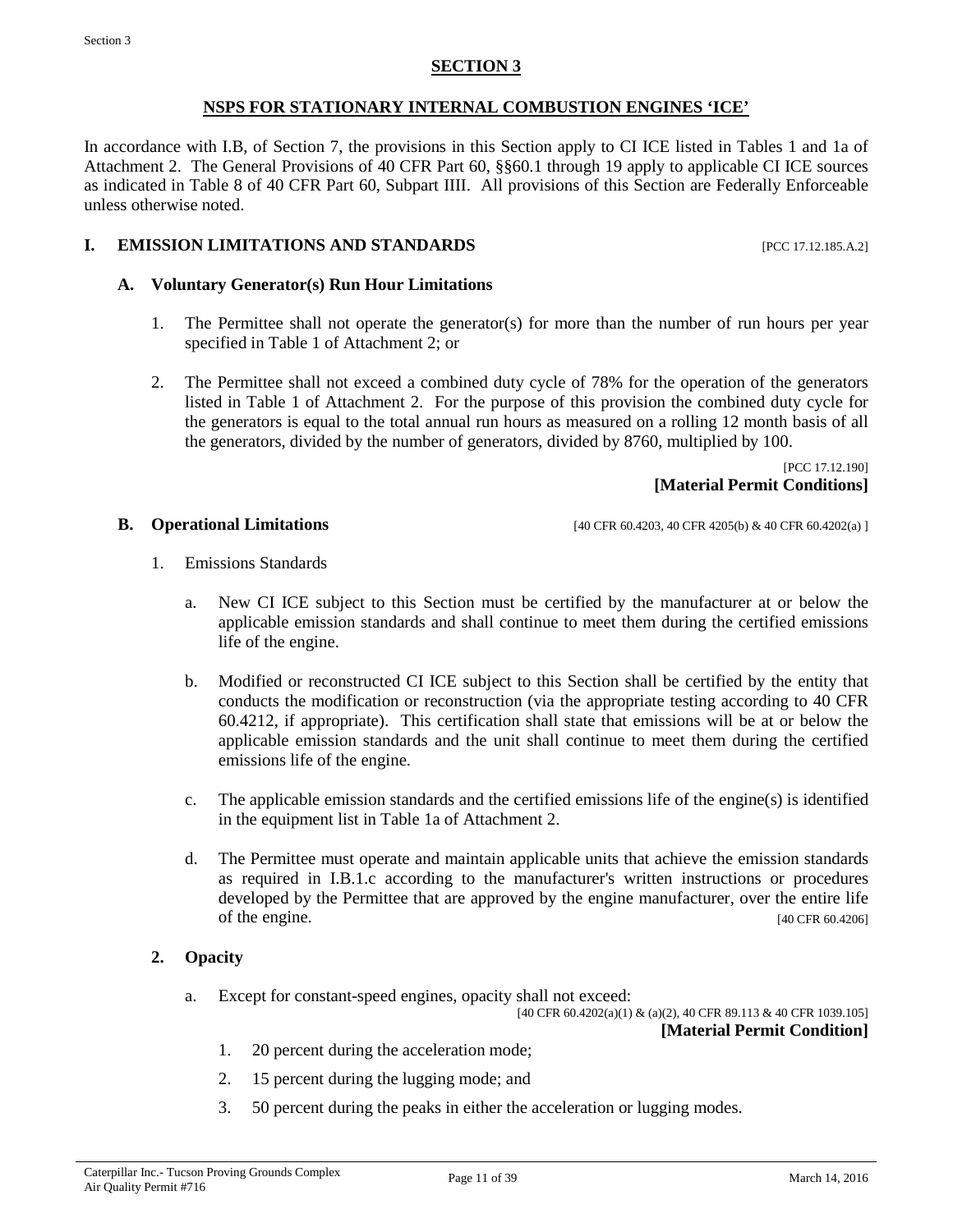b. The Permittee shall not cause or permit the effluent from CI ICE to exceed the facility wide opacity limits in I.D of Section 2 of this permit. [PCC 17.16.040.A]

#### **C. Fuel Requirements**

Beginning October 1, 2010, stationary CI ICE subject to this Section that use diesel fuel must purchase diesel fuel that meets the following requirements on a per-gallon basis:

[40 CFR 60.4207(b) & 40 CFR 80.510(b)]

- 1. Sulfur content: 15 ppm maximum;
- 2. Cetane index or aromatic content, as follows:
	- a. A minimum cetane index of 40; or
	- b. A maximum aromatic content of 35 volume percent.

#### **D.** Installation Restrictions [40 CFR 60.4208]

- 1. Stationary CI ICE (excluding fire pump engines)
	- a. After December 31, 2008, the Permittee may not install stationary CI ICE (excluding fire pump engines) that do not meet the applicable requirements for 2007 model year.

[40 CFR 60.4208(a)]

- b. After December 31, 2009, the Permittee may not install stationary CI ICE with a maximum engine power of less than 25 HP (excluding fire pump engines) that do not meet the applicable requirements for 2008 model year. [40 CFR 60.4208(b)]
- 2. Non-Emergency Stationary CI ICE
	- a. After December 31, 2012, the Permittee may not install non-emergency stationary CI ICE with a maximum engine power of greater than or equal to 175 HP, including those above 750 HP, that do not meet the applicable requirements for 2011 model year non-emergency engines. [40 CFR 60.4208(e)]
	- b. After December 31, 2013, the Permittee may not install non-emergency stationary CI ICE with a maximum engine power of greater than or equal to 75 HP and less than 175 HP that do not meet the applicable requirements for 2012 model year non-emergency engines.

[40 CFR 60.4208(d)]

c. After December 31, 2014, the Permittee may not install non-emergency stationary CI ICE with a maximum engine power of greater than or equal to 25 HP and less than 75 HP that do not meet the applicable requirements for 2013 model year non-emergency engines.

[40 CFR 60.4208(c)]

- d. After December 31, 2016, the Permittee may not install non-emergency stationary CI ICE with a maximum engine power of greater than or equal to 750 HP that do not meet the applicable requirements for 2015 model year non-emergency engines. [40 CFR 60.4208(f)]
- e. After December 31, 2018, the Permittee may not install non-emergency stationary CI ICE with a maximum engine power greater than or equal to 804 HP (600 KW) and less than 2,680 HP (2,000 KW) and a displacement of greater than or equal to 10 liters per cylinder and less than 30 liters per cylinder that do not meet the applicable requirements for 2017 model year non-emergency engines. [40 CFR 60.4208(g)]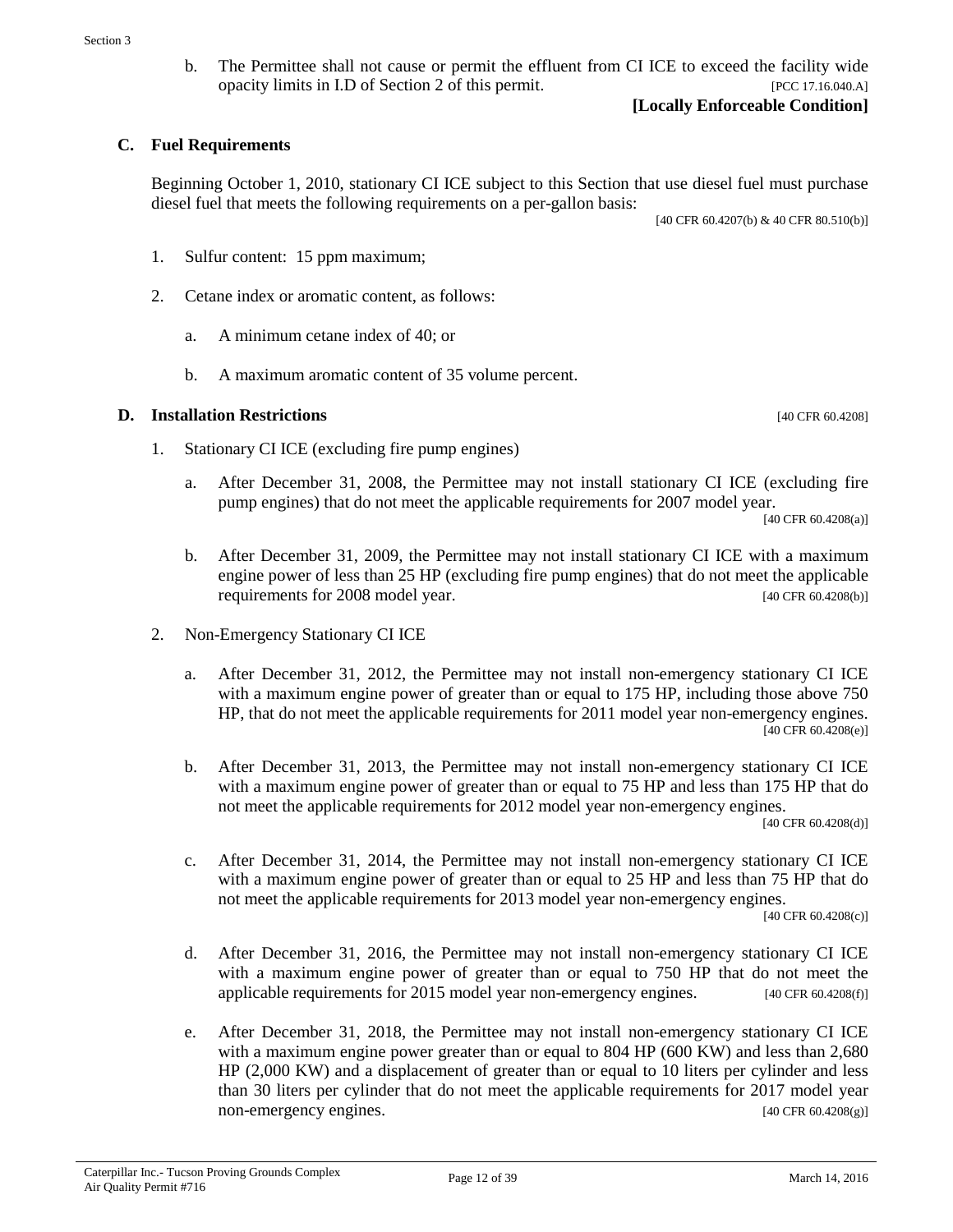3. The requirements of I.D.1 and 2 of this Section do not apply to stationary CI ICE that have been modified or reconstructed, and do not apply to engines that were removed from one existing location and reinstalled at a new location. This provision does not extend to imported units which shall be treated as new sources.  $[40 \text{ CFR } 4208(g) \& (h)]$ 

### **E. Compliance** [40 CFR 60.4211]

- 1. The Permittee must operate and maintain the applicable stationary CI ICE and control device (if applicable) according to the manufacturer's emission-related written instructions or procedures developed by the Permittee that are approved by the engine manufacturer. In addition, the Permittee may only change those settings that are permitted by the manufacturer. [40 CFR 60.4211(a)]
- 2. With respect to 2007 model year and later stationary CI ICE subject to this Section, the Permittee shall demonstrate compliance with the emission standards specified in Tables 1a of Attachment 2 by purchasing an engine certified to those standards of the same model year and maximum engine power. The engine must be installed and configured according to the manufacturer's specifications. [40 CFR 60.4211(c)]

# **II. MONITORING REQUIREMENTS** [PCC 17.12.185.A.3.d]

# **A. Voluntary Generator(s) Run Hour Limitation**

1. Hour Meter Installation

The Permittee must install a non-resettable hour meter on each stationary non-emergency CI ICE prior to startup of each engine.

2. For each generator identified as having an hour limitation in Table 1 of Attachment 2, the Permittee shall record the monthly operating hours and recalculate a rolling twelve (12) month total within 10 calendar days of the end of the month. The Permittee shall monitor and ensure the annual run hours do not exceed the generator run hour limits or combined duty cycle percent as provided in I.A. of this Section. [PCC 17.12.185.A.3.d]

# **[Locally Enforceable Condition]**

# **B. Diesel Particulate Filter**

If the Permittee owns or operates a stationary CI internal combustion engine equipped with a diesel particulate filter to comply with the emission standards in 40 CFR 60.4204, the diesel particulate filter must be installed with a backpressure monitor that notifies the owner or operator when the high backpressure limit of the engine is approached. [40 CFR 60.4209(b)]

# **C. Opacity**

- 1. Opacity levels in I.B.2.a of this Section are to be measured and calculated as set forth in 40 CFR part 86, subpart I. Notwithstanding the provisions of 40 CFR part 86, Subpart I, two-cylinder nonroad engines may be tested using an exhaust muffler that is representative of exhaust mufflers used with the engines in use.  $[40 \text{ CFR } 89.113 \text{ (b)}]$
- 2. The following engines are exempt from the requirements above in II.C.1 of this Section:

[40 CFR 89.113 (c)(1) & (3)]

- a. Single-cylinder engines;
- b. Constant-speed engines.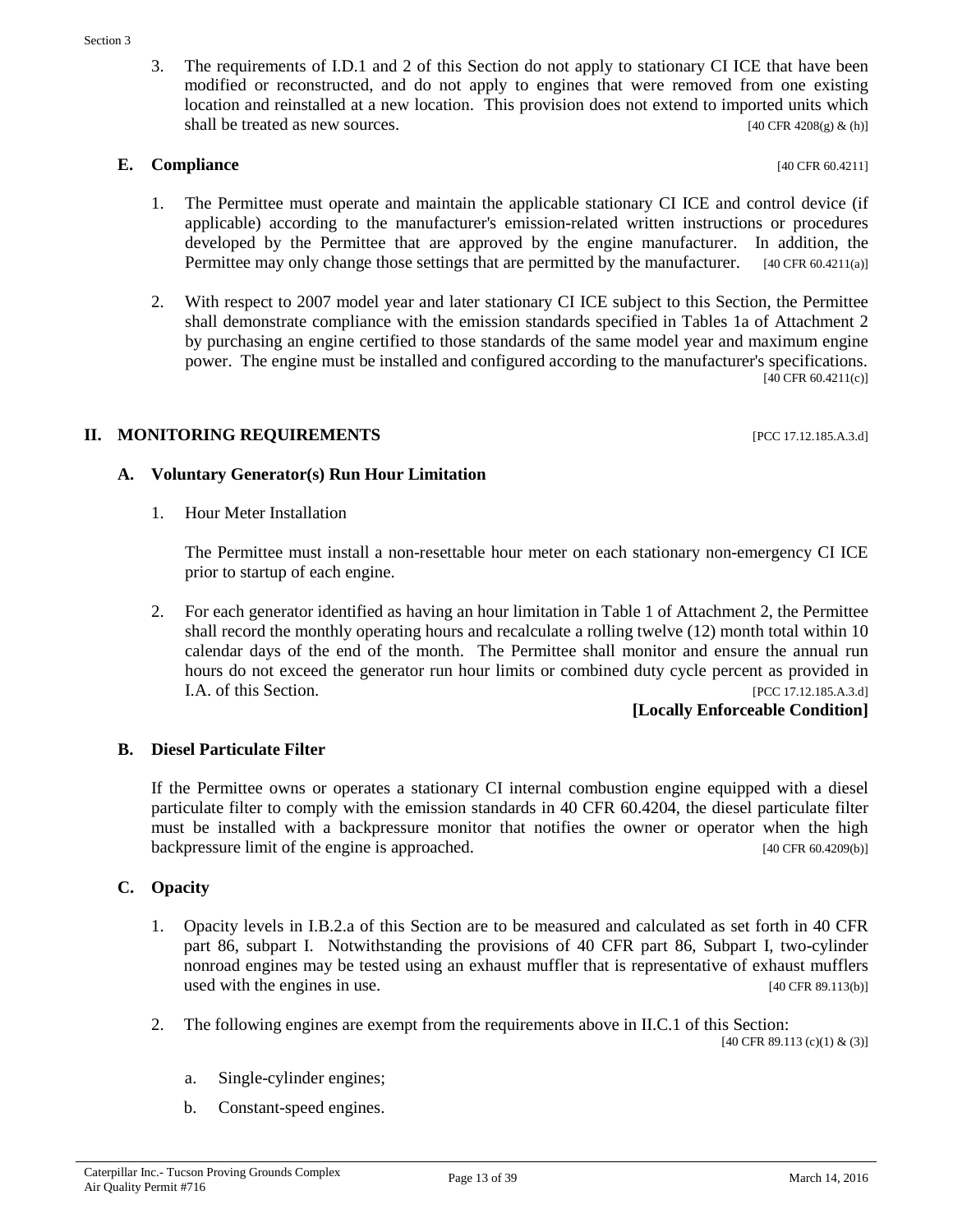3. The Permittee shall conduct a visible emissions check on the exhaust stack of each generator at least monthly if run during the month. For the purposes of this Section, a visible emission check is verification that abnormal emissions are not present at the generator stack. The Permittee shall record the date and time of the check, the name of the person conducting the check, the results of the check, and the type of corrective action taken (if required). [PCC 17.12.185.A.3.d]

**[Locally Enforceable Condition]**

#### **III. RECORDKEEPING REQUIREMENTS** [PCC 17.12.185.A.4]

#### **A. Hourly Operational Records**

Permittee shall maintain a record of the total operating hours for all generators listed in Table 1 of Attachment 2 to demonstrate compliance with I.A and II.A of this Section. Additionally the Permittee shall maintain a record of the rolling twelve (12) month operating hour total for each generator with an operating hour limitation identified in Table 1 of Attachment 2.

#### **B. Manufacturer Certifications**

The Permittee shall maintain records of manufacturer certification that identify the applicable emission limits for the appropriate model year and maximum engine power and certify the applicable units to those standards.

#### **C. Diesel Fuel Recordkeeping**

The Permittee shall maintain records that verify compliance with the diesel fuel requirements in I.C of this Section. [PCC 17.12.185.4]

#### **D. Opacity**

- 1. The Permittee shall keep all records generated to show compliance with the opacity level measurement requirements of II.C.1 of this Section (if required).
- 2. The Permittee shall retain records of visible emissions checks in II.C.3 of this Section. The Permittee shall record the date and time of the check, the name of the person conducting the check, the results of the check, and the type of corrective action taken (if required). [PCC 17.12.185.A.3.d] **[Locally Enforceable Condition]**

#### **E. Diesel Particulate Filter**

If the stationary CI internal combustion engine is equipped with a diesel particulate filter, the Permittee must keep records of any corrective action taken after the backpressure monitor has notified the operator that the high backpressure limit of the engine is approached. [40 CFR 60.4214(c)]

#### **IV. REPORTING REQUIREMENTS** [40 CFR 60.4214(a)(1) & PCC 17.12.185.A.5]

The Permittee shall report to the Control Officer any emissions in excess of the limits established by this Section in accordance with I.B of the General Conditions of this permit. [PCC 17.12.185.A.5 & PCC 17.12.040]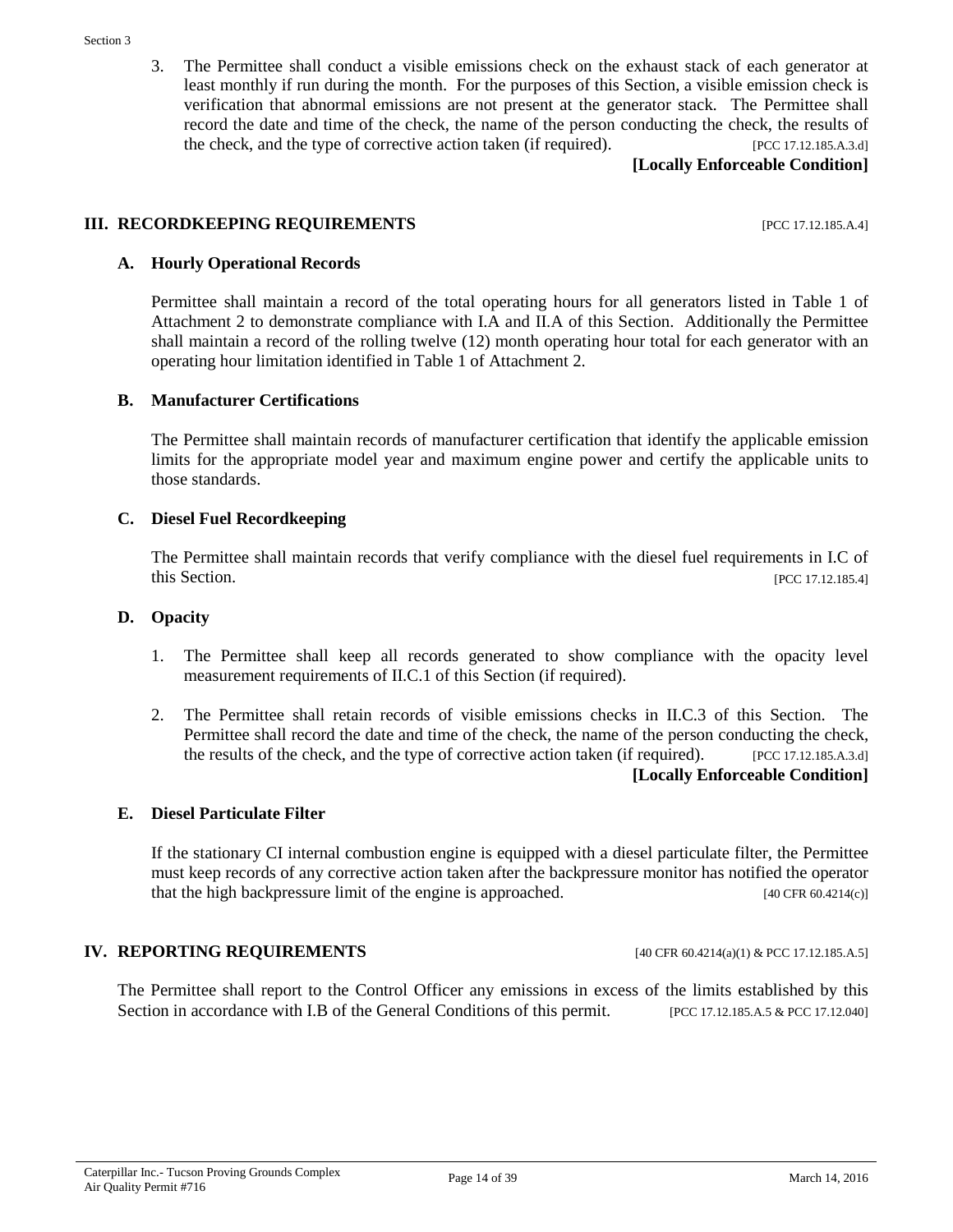#### **V. TESTING REQUIREMENTS** [PCC 17.12.045, PCC 17.12.050 & PCC 17.20.010]

- A. Follow the testing requirements in VI of Section 2 of this permit.
- B. Engine Performance Testing

Should the Permittee elect to or be required to conduct performance testing to demonstrate compliance with the applicable standards in this Section, the Permittee shall do so in accordance with 40 CFR 60.4212.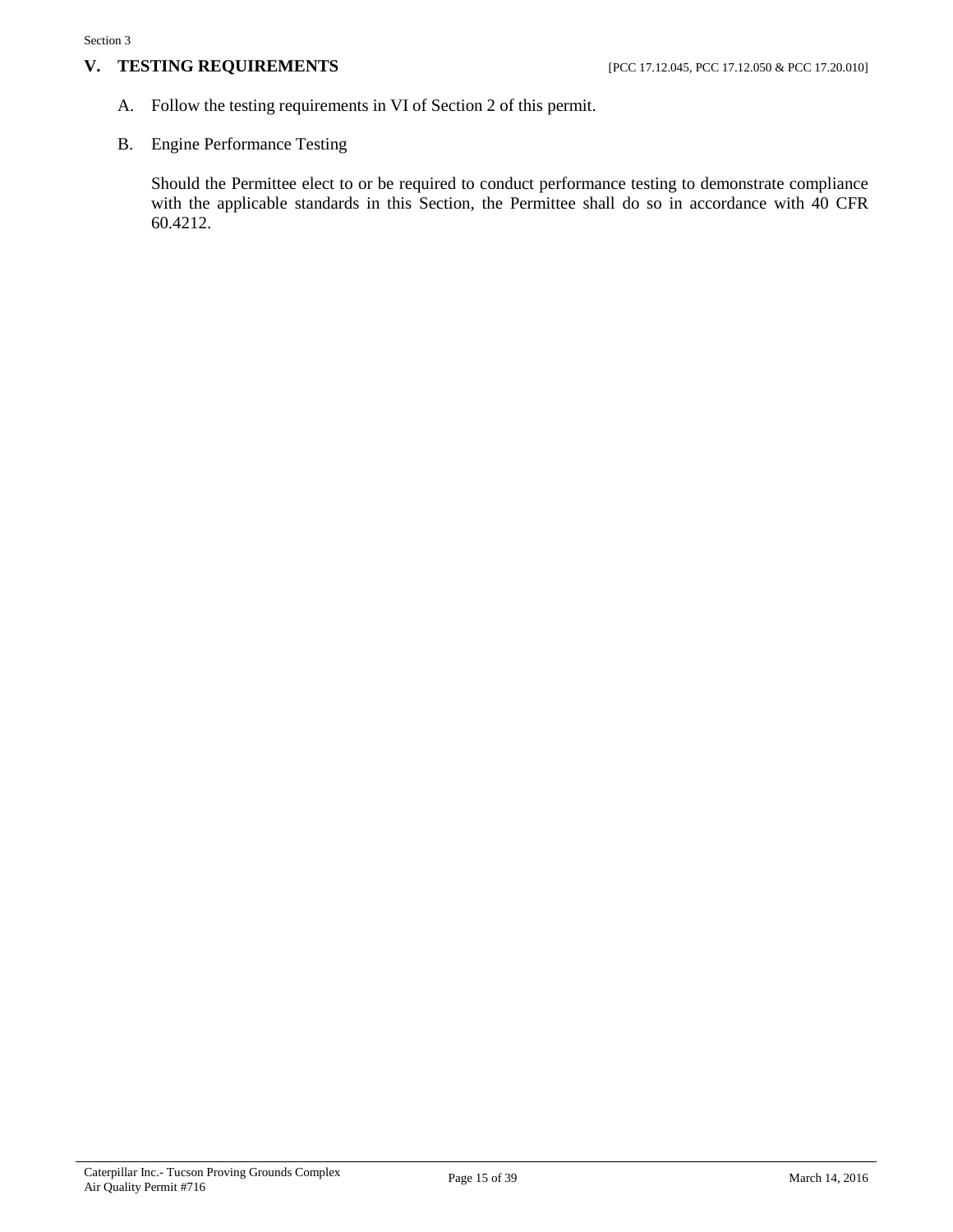#### **SECTION 4**

#### **FOSSIL FUEL FIRED INDUSTRIAL AND COMMERCIAL EQUIPMENT (BOILERS AND HEATERS)**

<span id="page-15-0"></span>In accordance with I.C of Section 7 of this permit, the provisions of this Section are applicable to boilers, heaters, and other fuel fired equipment identified on the equipment list in Table 2 of Attachment 2. In addition to the following provisions, the general provisions of 40 CFR Part 60 and 63, Subpart A apply to affected boilers as applicable. All Provisions of this section are locally enforceable unless otherwise noted. [PCC 17.16.010.B]

#### **I. EMISSION LIMITATIONS AND STANDARDS** [PCC 17.12.185.A.2]

#### **A. Fuel Limitations**

The Permittee shall burn only the following fuels in each boiler, heater, or other fuel fired equipment listed in Table 2 of Attachment 2, subject to the following limitations: [PCC 17.12.350.A.3.a]

#### **[Material Permit Conditions]**

#### **1. Natural Gas**

- a. There are no operating hours or fuel limitations for equipment, boilers or heaters when burning natural gas. For the purpose of this provision, *Natural gas* means: A naturally occurring mixture of hydrocarbon and non-hydrocarbon gases found in geologic formations beneath the earth's surface, of which the principal constituent is methane; or liquefied petroleum gas, as defined by the American Society for Testing and Materials in ASTM D1835; or a mixture of hydrocarbons that maintains a gaseous state at ISO conditions (*i.e.,* a temperature of 288 Kelvin, a relative humidity of 60 percent, and a pressure of 101.3 kilopascals), additionally, natural gas must either be composed of at least 70 percent methane by volume or have a gross calorific value between 35 and 41 megajoules (MJ) per dry standard cubic meter (950 and 1,100 Btu per dry standard cubic foot); or propane or propanederived synthetic natural gas. *Propane* means a colorless gas derived from petroleum and natural gas, with the molecular structure  $C_3H_8$ . [40 CFR 63.11237]
- b. The Permittee shall not co-fire fuel oil and natural gas simultaneously in any dual fired boiler unless complying with each provision in I.A.2 of this Section. [40 CFR 63.11223(a)]

#### **2. Fuel Oil**

- a. The Permittee shall not fire a volume of fuel oil in excess of the yearly volume allowed, or in excess of the annual capacity factor identified in Table 1 of Attachment 2. [PCC 17.12.140.B.1.a] **[Federally Enforceable Condition]**
- b. The Permittee shall not burn fuel oil that contains greater than 0.5 weight percent sulfur (5000 ppm<sub>mass</sub>) in NSPS affected boilers with a maximum design heat input capacity greater than 30 MMBtu/hr that commenced construction or reconstruction after February 28, 2005 or new NESHAP affected boilers greater than 10 MMBtu/hr. For the purpose of this provision distillate fuels meeting the specifications for Number 1 and Number 2 fuel oils per ASTM D-396, or diesel fuel oils Numbers 1-D and 2-D per ASTM D-975 shall be considered to comply with this requirement.  $[40 \text{ CFR } 60.42c(d), \& 40 \text{ CFR } 63.11210(e)]$

**[Federally Enforceable Condition]**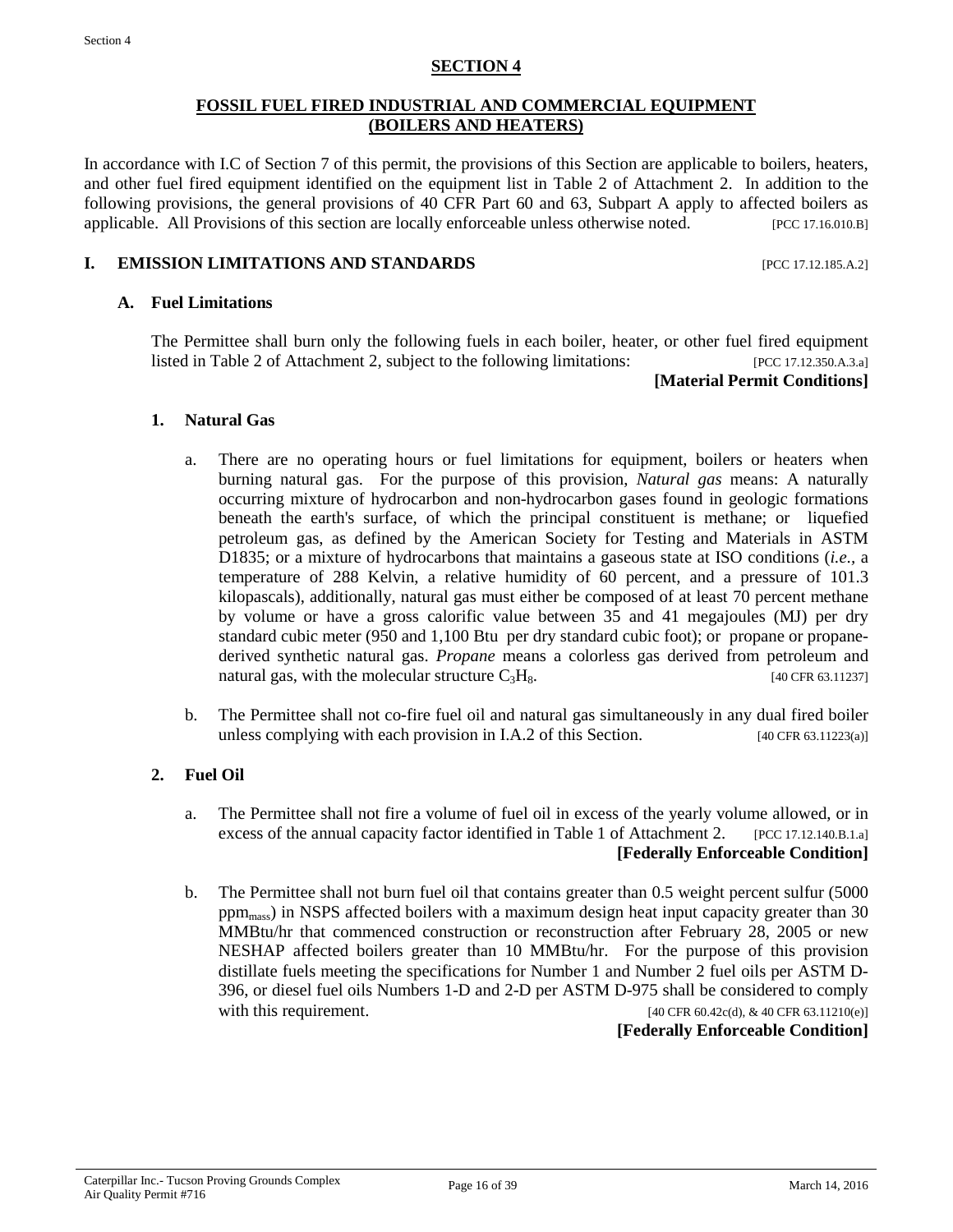c. Unless the Permittee complies with Section 5 of this permit, the Permittee shall only burn liquid fuels in dual fired boiler(s) during periods of gas curtailment, gas supply interruption, startups, or periodic testing on liquid fuel. For the purpose of this provision, the periodic testing on liquid fuel shall not exceed a combined total of 48 hours during any calendar year. A "period of gas curtailment or supply interruption" means a period of time during which the supply of gaseous fuel to an affected boiler is restricted or halted for reasons beyond the control of the facility. The act of entering into a contractual agreement with a supplier of natural gas established for curtailment purposes does not constitute a reason that is under the control of a facility for the purposes of this definition. An increase in the cost or unit price of natural gas due to normal market fluctuations not during periods of supplier delivery restriction does not constitute a period of natural gas curtailment or supply interruption. Onsite gaseous fuel system emergencies or equipment failures qualify as periods of supply interruption when the emergency or failure is beyond the control of the facility.

[40 CFR 63.11195(e) & 40 CFR 63.11237] **[Federally Enforceable Condition]**

#### **B. Opacity Limit**

The opacity of all plumes and effluents from equipment listed in Table 2 of Attachment 2 shall not exceed 20% as determined by EPA Reference Method 9, Appendix A, 40 CFR Part 60.

[PCC 17.16.040, PCC 17.16.130.B]

#### **II. MONITORING AND RECORDKEEPING REQUIREMENTS** [PCC 17.12.185.A.3]

#### **A. Natural Gas Consumption**

For each NSPS affected steam generating unit (boiler) listed in Table 2 of Attachment 2 that fires natural gas the Permittee shall determine and record the total monthly amount of natural gas combusted (delivered) in the boiler, each calendar month. The volume of natural gas consumption shall be measured directly from the flow meter upstream of the boiler. [40 CFR 60.48c(g)]

## **[Federally Enforceable and Material Permit Condition]**

#### **B. Fuel Oil Consumption**

For each boiler listed in Table 2 of Attachment 2 designed to accommodate fuel oil, the Permittee shall, monitor and keep records of the fuel oil supplier certifications. In addition, for each boiler that has a fuel oil limitation, the Permittee shall keep records of the monthly volume of fuel oil used and hours each boiler is fired when using fuel oil. If the boiler is a dual fired boiler that operates as a gas fired unit, the Permittee shall keep additional records on the purpose for firing fuel oil (i.e. gas curtailment, gas supply interruption, startup, or periodic testing on liquid fuel) to demonstrate compliance with I.A.2.c. For boilers that are not equipped with a means to meter or measure the volume of fuel oil delivered, the fuel oil usage, in gallons, shall be calculated and recorded using the maximum firing rate of the boiler multiplied by the hours operated while burning fuel oil, divided by 0.137 MMBtu/gallon of fuel oil. [PCC 17.12.190.B, 40 CFR 60.48(g), 40 CFR 63.11237 & 40 CFR 63.11195]

#### **[Material Permit Condition]**

#### **C. Annual Capacity Factor**

The Permittee shall monitor and record the monthly volume of fuel oil used and the annual capacity factor of each boiler subject to a fuel oil limitation for compliance with I.A.2.a of this Section. For the purpose of this provision, the annual capacity factor means the ratio between the actual heat input to a steam generating unit from an individual fuel or combination of fuels during a period of 12 consecutive calendar months and the potential heat input to the steam generating unit from all fuels had the steam generating unit been operated for 8,760 hours during that 12-month period at the maximum design heat input capacity. In the case of steam generating units that are rented or leased, the actual heat input shall be determined based on the combined heat input from all operations of the affected facility during a period of 12 consecutive calendar months. [PCC 17.12.190.B]

**[Material Permit Condition]**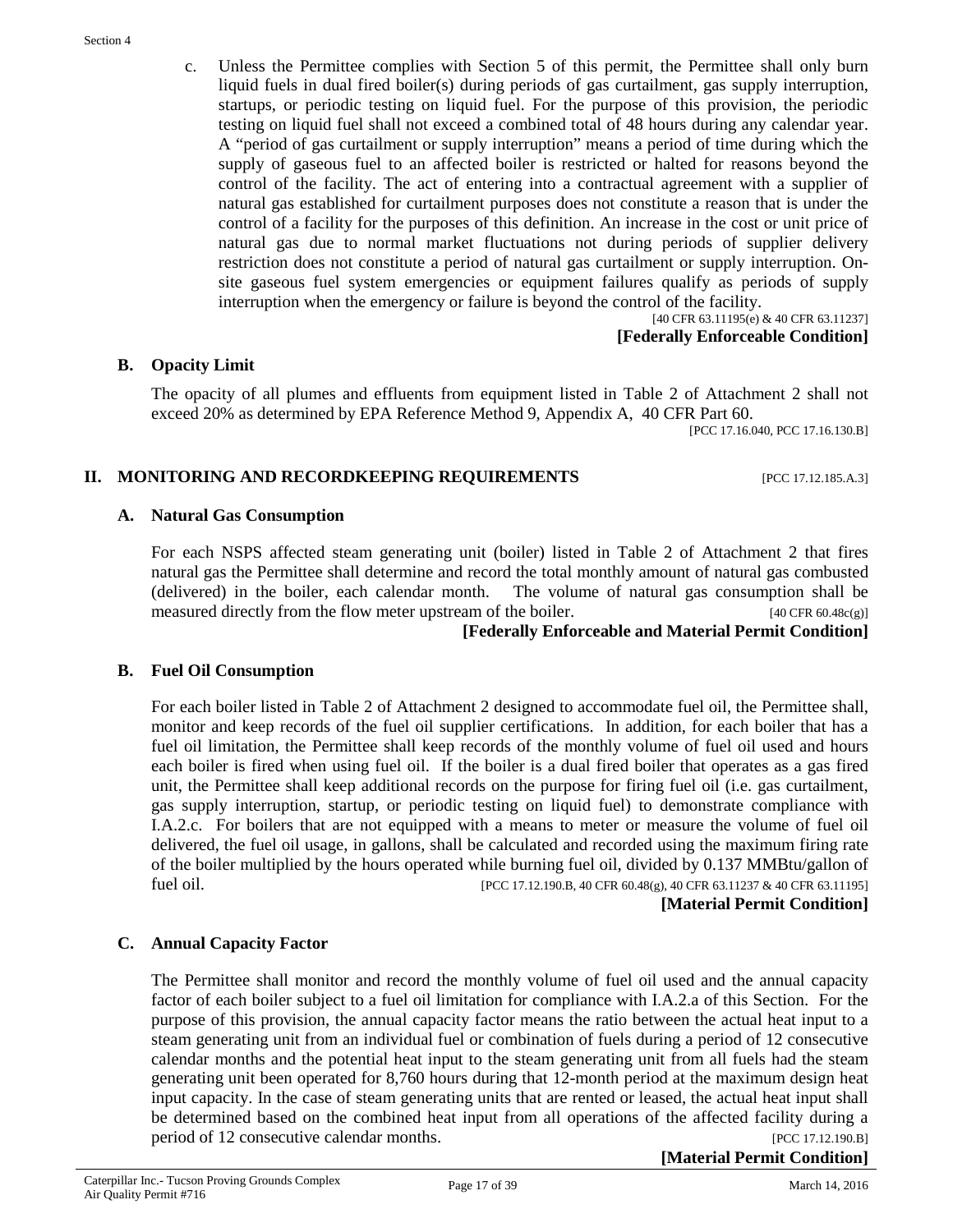### **D. Opacity**

The Permittee shall conduct a visible emissions check on the exhaust stack of each boiler or heater designed to accommodate fuel oil at least once during startup and each monthly period when the boiler or heater fires fuel oil. The Permittee shall record the date and time of the check, the name of the person conducting the check, the results of the check, and the type of corrective action taken (if required).

# **III. REPORTING REQUIREMENTS** [PCC 17.12.185.A.5]

Follow the reporting requirements in IV.A through C of Section 2 of this permit.

#### **V. TESTING REQUIREMENTS** [PCC 17.12.045, PCC 17.12.050 & PCC 17.20.010]

- A. Follow the testing requirements in VI of Section 2 of this permit.
- B. Documentation, such as invoices or statements from the fuel supplier, showing that the fuel sulfur content is below the applicable standards shall be an acceptable means to demonstrate compliance with fuel sulfur limitations identified in this Section. If otherwise required, or when requested by the Control Officer, the fuel sulfur content of fuels shall be determined using ASTM D-129-91 or an equivalent for liquid fuels, and ASTM D0172-90 or an equivalent for gaseous fuels.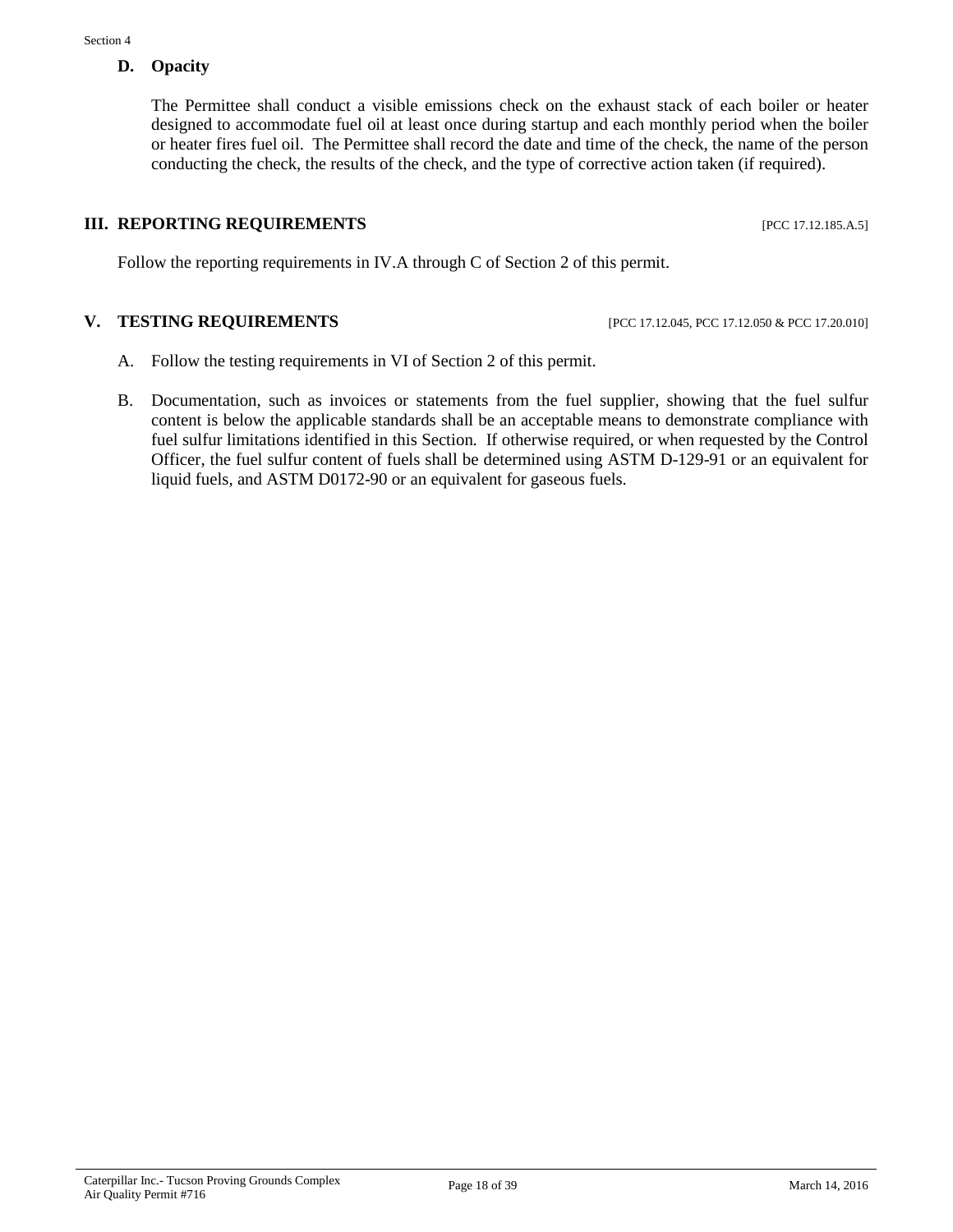#### **SECTION 5**

#### **NESHAP FOR INDUSTRIAL, COMMERCIAL, AND INSTITUTIONAL STEAM GENERATING UNITS (BOILERS) – OIL SUBCATEGORY**

<span id="page-18-0"></span>In accordance with I.C, and I.D of Section 7 of this permit, the provisions of this Section are applicable to new, reconstructed, or existing oil-fired boilers that are identified as applicable to NESHAP Subpart JJJJJJ in Table 2 of Attachment 2. The general provisions of §63.1 through §63.15 apply to affected boilers as indicated in Table 8 to NESHAP Subpart JJJJJJ. The provisions of this Section are Federally Enforceable unless otherwise noted.

[PCC 17.16.010.B]

*[40 CFR Part 63, Subpart JJJJJJ is implemented by the United States Environmental Protection Agency]*

#### **I. EMISSION LIMITATIONS AND MANAGEMENT PRACTICES [PCC 17.12.185.A2]**

#### **A. Operation and Maintenance Requirement**

At all times you must operate and maintain any affected source, including associated air pollution control equipment and monitoring equipment, in a manner consistent with safety and good air pollution control practices for minimizing emissions. The general duty to minimize emissions does not require you to make any further efforts to reduce emissions if levels required by this standard have been achieved. Determination of whether such operation and maintenance procedures are being used will be based on information available to the Control Officer that may include, but is not limited to, monitoring results, review of operation and maintenance procedures, review of operation and maintenance records, and inspection of the source. [40 CFR 63.11205(a)]

#### **B. Emission Limits**

1. The Permittee must comply with each emission limit specified in Table 1 of 40 CFR Part 63, Subpart JJJJJJ that applies to the Permittee's boiler, as stated in the table below.

[PCC 17.12.190.B & 40 CFR 63.11211(a) & Table 1 of 40 CFR Part 63, Subpart JJJJJJ]

| If your boiler is in this<br>subcategory                                                                                                                                                                                                                                                                                                                                                                                                                                                                                                                                              | <b>Pollutant</b>                                              | Limit                                                                                                                                                                    | <b>Monitoring</b>                                                                                                                                                  |  |
|---------------------------------------------------------------------------------------------------------------------------------------------------------------------------------------------------------------------------------------------------------------------------------------------------------------------------------------------------------------------------------------------------------------------------------------------------------------------------------------------------------------------------------------------------------------------------------------|---------------------------------------------------------------|--------------------------------------------------------------------------------------------------------------------------------------------------------------------------|--------------------------------------------------------------------------------------------------------------------------------------------------------------------|--|
| $New - Small$<br>(<10MMBtu/hr)                                                                                                                                                                                                                                                                                                                                                                                                                                                                                                                                                        | n/a                                                           | n/a                                                                                                                                                                      | (See Below)                                                                                                                                                        |  |
| 1. New oil-fired boilers<br>$($ > 10 MMBtu/hr) that<br>do not meet the<br>definition of limited use<br>boiler.                                                                                                                                                                                                                                                                                                                                                                                                                                                                        | $0.03$ lb/MMBtu<br><b>PM</b><br>(Filterable)<br>of heat input |                                                                                                                                                                          | The Permittee must submit a Significant<br>Permit Revision to fire residual oils with<br>greater than 0.5 weight percent sulfur in<br>new NESHAP affected boilers. |  |
| New or reconstructed oil-fired boilers that combust only oil that<br>contains no more than 0.50 weight percent sulfur or a mixture of 0.50<br>weight percent sulfur oil with other fuel not subject to a PM emission<br>limit under 40 CFR Part 63, Subpart JJJJJJ and that do not use a post-<br>combustion technology (except a wet scrubber) to reduce PM or sulfur<br>dioxide emissions, are not subject to the PM emission limit in Table 1<br>of 40 CFR Part 63, Subpart JJJJJJ, providing the Permittee monitors<br>and records on a monthly basis the type of fuel combusted. | $[40 \text{ CFR } 63.11210(e)]$                               | The Permittee monitors and records on a<br>monthly basis the type of fuel combusted<br>as provided in II.B and II.C of Section 4 of<br>this permit.<br>[PCC 17.12.190.B] |                                                                                                                                                                    |  |

# **TABLE 1 EMISSION LIMITS**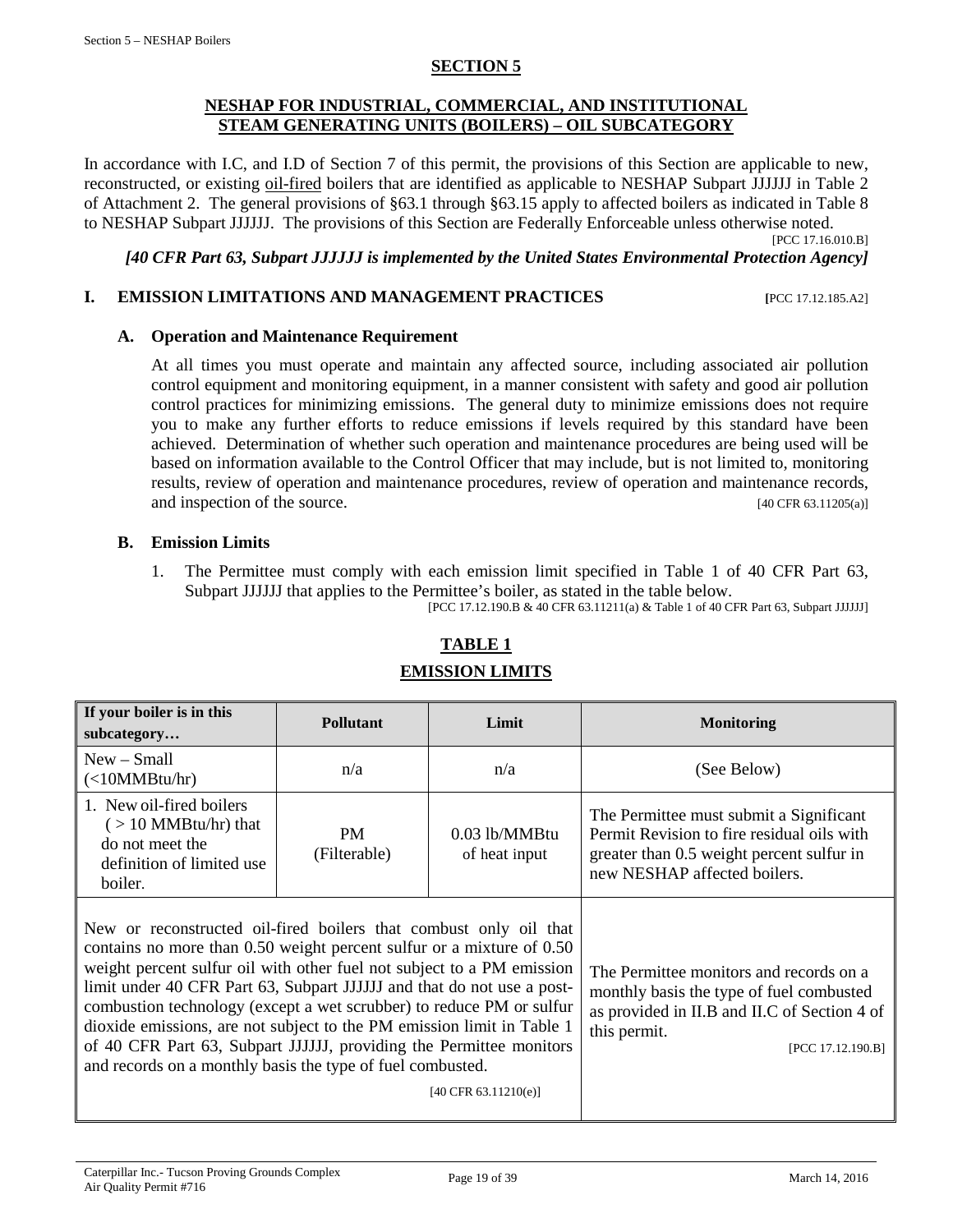2. These standards apply at all times the affected boiler is operating, except during periods of startup and shutdown as defined in 63.11237, during which time the Permittee must comply only with Table 2 of 40 CFR Part 63, Subpart JJJJJJ, as listed in I.C.1 of this Section. [40 CFR 63.11201(d)]

## **C. Work Practice, Emission Reduction Measures, and Management Practices**

1. The Permittee must comply with each work practice standard, emission reduction measure, and management practice specified in Table 2 of 40 CFR Part 63, Subpart JJJJJJ that applies to the Permittee's boiler, as listed in the table below. An energy assessment completed on or after January 1, 2008 that meets or is amended to meet the energy assessment requirements in Table 2 to this subpart satisfies the energy assessment requirement. A facility that operates under an energy management program established through energy management systems compatible with ISO 50001, that includes the affected units, also satisfies the energy assessment requirement

[40 CFR 63.11201(b)]

# **TABLE 2**

# **WORK PRACTICE STANDARDS, EMISSION REDUCTION MEASURES AND MANAGEMENT PRACTICES**

| If your boiler is in this<br>subcategory                                                                                                                                                                                                           | You must meet the following                                                                                                                                                                                                                                                                                                                                 |
|----------------------------------------------------------------------------------------------------------------------------------------------------------------------------------------------------------------------------------------------------|-------------------------------------------------------------------------------------------------------------------------------------------------------------------------------------------------------------------------------------------------------------------------------------------------------------------------------------------------------------|
| 1. Existing or new oil-fired boilers<br>$($ > 10 MMBtu/hr)                                                                                                                                                                                         | Minimize the boiler's startup and shutdown periods and conduct<br>startups and shutdowns according to the manufacturer's recommended<br>procedures. If manufacturer's recommended procedures are not<br>available, you must follow recommended procedures for a unit of<br>similar design for which manufacturer's recommended procedures are<br>available. |
| 4. Existing oil-fired boilers with heat<br>input capacity greater than 5<br>MBtu/hr that do not meet the<br>definition of seasonal boiler or<br>limited-use boiler, or use an oxygen<br>trim system that maintains an<br>optimum air-to-fuel ratio | Conduct an initial tune-up as specified in §63.11214, and conduct a<br>tune-up of the boiler biennially as specified in §63.11223.                                                                                                                                                                                                                          |
| 5. New oil-fired boilers with heat input<br>capacity greater than 5 MMBtu/hr<br>that do not meet the definition of<br>seasonal boiler or limited use boiler,<br>or use an oxygen trim system that<br>maintains an optimum air-to fuel<br>ratio.    | Conduct a tune-up of the boiler biennially as specified in §63.11223.                                                                                                                                                                                                                                                                                       |
| 8. Existing seasonal boilers                                                                                                                                                                                                                       | Conduct an initial tune-up as specified in §63.11214, and conduct a<br>tune-up of the boiler every 5 years as specified in §63.11223                                                                                                                                                                                                                        |
| 9. New seasonal boilers                                                                                                                                                                                                                            | Conduct a tune-up of the boiler every 5 years as specified in<br>§63.11223.                                                                                                                                                                                                                                                                                 |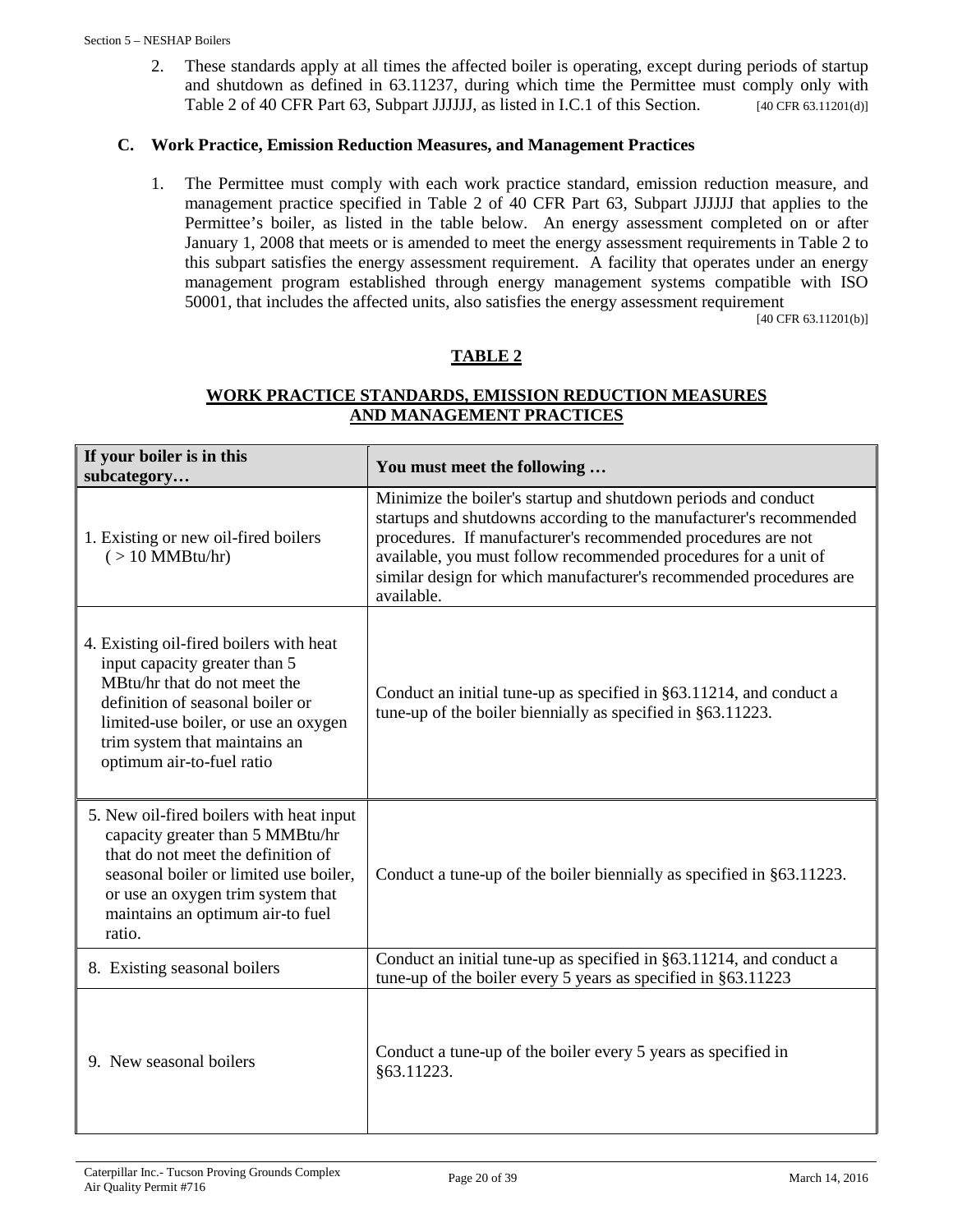| <b>TABLE 2 (Continued)</b><br>If your boiler is in this<br>Subcategory                                                                                                  | You must meet the following                                                                                                                                                                                                                                                                                                                                                                                                                                                                                                                                                                                                                                                                                                                                                                                                               |  |  |  |  |  |
|-------------------------------------------------------------------------------------------------------------------------------------------------------------------------|-------------------------------------------------------------------------------------------------------------------------------------------------------------------------------------------------------------------------------------------------------------------------------------------------------------------------------------------------------------------------------------------------------------------------------------------------------------------------------------------------------------------------------------------------------------------------------------------------------------------------------------------------------------------------------------------------------------------------------------------------------------------------------------------------------------------------------------------|--|--|--|--|--|
| 10. Existing limited-use boilers                                                                                                                                        | Conduct an initial tune-up as specified in §63.11214, and conduct a tune-<br>up of the boiler every 5 years as specified in §63.11223.                                                                                                                                                                                                                                                                                                                                                                                                                                                                                                                                                                                                                                                                                                    |  |  |  |  |  |
| 11. New limited-use boilers                                                                                                                                             | Conduct a tune-up of the boiler every 5 years as specified in §63.11223.                                                                                                                                                                                                                                                                                                                                                                                                                                                                                                                                                                                                                                                                                                                                                                  |  |  |  |  |  |
| 12. Existing oil-fired boilers with heat<br>input capacity of equal to or less<br>than 5 MMBtu/hr                                                                       | Conduct an initial tune-up as specified in §63.11214, and conduct a tune-<br>up of the boiler every 5 years as specified in §63.11223.                                                                                                                                                                                                                                                                                                                                                                                                                                                                                                                                                                                                                                                                                                    |  |  |  |  |  |
| 13. New oil-fired boilers with heat<br>input capacity of equal to or less<br>than 5 MMBtu/hr                                                                            | Conduct a tune-up of the boiler every 5 years as specified in §63.11223.                                                                                                                                                                                                                                                                                                                                                                                                                                                                                                                                                                                                                                                                                                                                                                  |  |  |  |  |  |
| 14. Existing oil-fired boilers with an<br>oxygen trim system that maintains<br>an optimum air-to-fuel ratio that<br>would otherwise be subject to a<br>biennial tune-up | Conduct an initial tune-up as specified in §63.11214, and conduct a tune-<br>up of the boiler every 5 years as specified in §63.11223.                                                                                                                                                                                                                                                                                                                                                                                                                                                                                                                                                                                                                                                                                                    |  |  |  |  |  |
| 15. New oil-fired boilers with an<br>oxygen trim system that maintains<br>an optimum air-to-fuel ratio that<br>would otherwise be subject to a<br>biennial tune-up      | Conduct a tune-up of the boiler every 5 years as specified in §63.11223.                                                                                                                                                                                                                                                                                                                                                                                                                                                                                                                                                                                                                                                                                                                                                                  |  |  |  |  |  |
| 16. Existing oil-fired boilers (units with<br>heat input capacity of 10 MMBtu/hr<br>and greater), not including limited-<br>use boilers                                 | Must have a one-time energy assessment performed by a qualified energy<br>assessor. An energy assessment completed on or after January 1, 2008,<br>that meets or is amended to meet the energy assessment requirements in<br>this table satisfies the energy assessment requirement. Energy assessor<br>approval and qualification requirements are waived in instances where past<br>or amended energy assessments are used to meet the energy assessment<br>requirements. A facility that operates under an energy management<br>program compatible with ISO 50001 that includes the affected units also<br>satisfies the energy assessment requirement. The energy assessment must<br>include the following with extent of the evaluation for items $(1)$ to $(4)$<br>appropriate for the on-site technical hours listed in §63.11237: |  |  |  |  |  |
|                                                                                                                                                                         | (1) A visual inspection of the boiler system,                                                                                                                                                                                                                                                                                                                                                                                                                                                                                                                                                                                                                                                                                                                                                                                             |  |  |  |  |  |
|                                                                                                                                                                         | (2) An evaluation of operating characteristics of the affected boiler<br>systems, specifications of energy use systems, operating and<br>maintenance procedures, and unusual operating constraints,                                                                                                                                                                                                                                                                                                                                                                                                                                                                                                                                                                                                                                       |  |  |  |  |  |
|                                                                                                                                                                         | (3) An inventory of major energy use systems consuming energy from<br>affected boiler(s) and which are under control of the boiler owner or<br>operator,                                                                                                                                                                                                                                                                                                                                                                                                                                                                                                                                                                                                                                                                                  |  |  |  |  |  |
|                                                                                                                                                                         | (4) A review of available architectural and engineering plans, facility<br>operation and maintenance procedures and logs, and fuel usage,                                                                                                                                                                                                                                                                                                                                                                                                                                                                                                                                                                                                                                                                                                 |  |  |  |  |  |
|                                                                                                                                                                         | (5) A list of major energy conservation measures that are within the<br>facility's control,                                                                                                                                                                                                                                                                                                                                                                                                                                                                                                                                                                                                                                                                                                                                               |  |  |  |  |  |
|                                                                                                                                                                         | (6) A list of the energy savings potential of the energy conservation<br>measures identified, and                                                                                                                                                                                                                                                                                                                                                                                                                                                                                                                                                                                                                                                                                                                                         |  |  |  |  |  |
|                                                                                                                                                                         | (7) A comprehensive report detailing the ways to improve efficiency,<br>the cost of specific improvements, benefits, and the time frame for<br>recouping those investments.                                                                                                                                                                                                                                                                                                                                                                                                                                                                                                                                                                                                                                                               |  |  |  |  |  |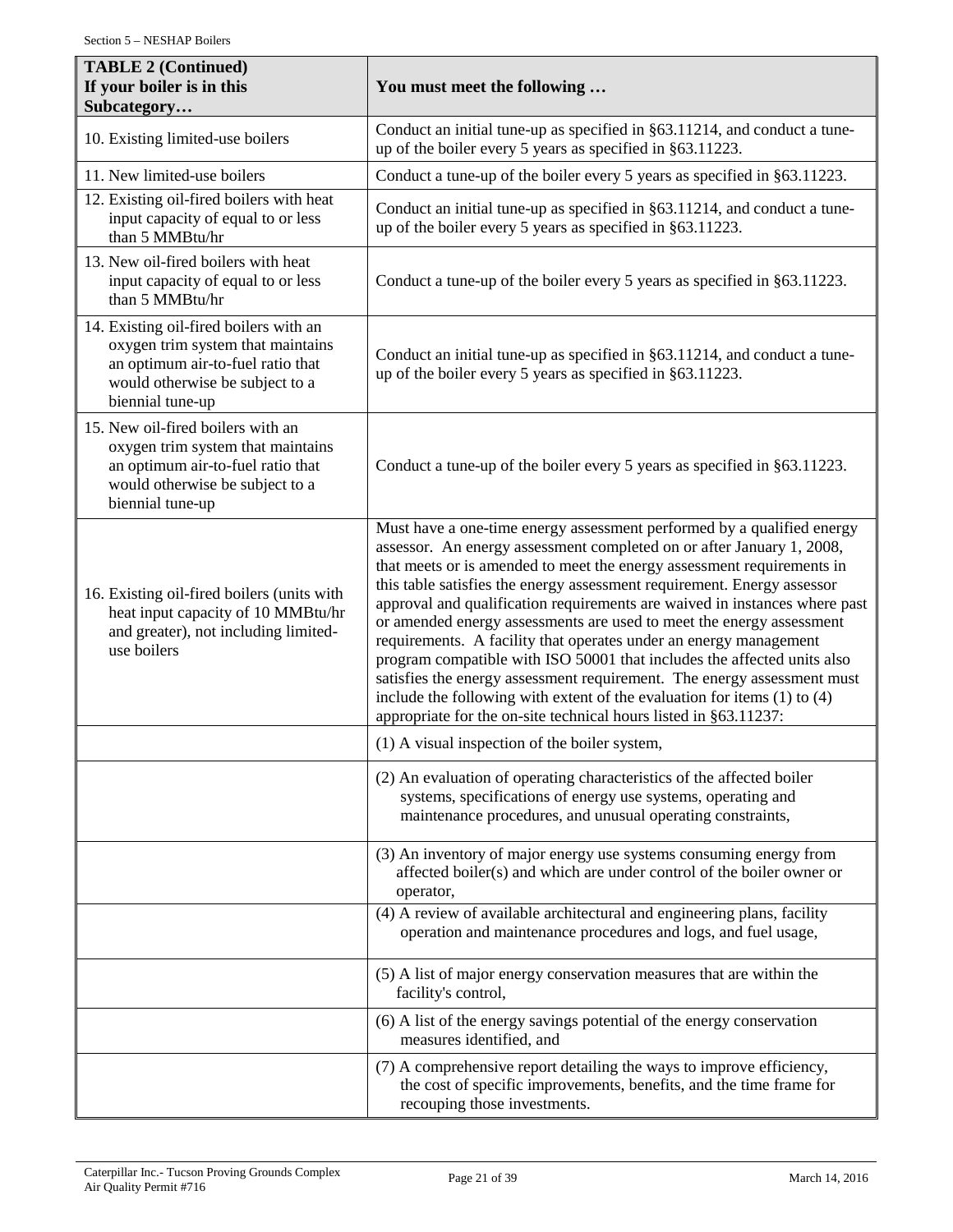2. These standards apply at all times the affected boiler is operating, except during periods of startup and shutdown as defined in 40 CFR 63.11237, during which time the Permittee must comply only with Table 2 of 40 CFR Part 63, Subpart JJJJJJ, as stated in I.C of this Section. [40 CFR 63.11201(d)]

# **II. COMPLIANCE REQIREMENTS**

# **A. Initial Compliance Requirements**

- 1. For existing affected boilers that have applicable work practice standards, management practices, or emission reduction measures, you must demonstrate initial compliance no later than the compliance date that is specified in 40 CFR 63.11196, as stated in I.D.2 of Section 7 of this permit, except as provided in II.A.5 of this Section. [40 CFR 63.11210(c)]
- 2. For new or reconstructed oil-fired boilers that combust only oil that contains no more than 0.50 weight percent sulfur or a mixture of 0.50 weight percent sulfur oil with other fuels not subject to a PM emission limit under this subpart and that do not use a post-combustion technology (except a wet scrubber) to reduce particulate matter (PM) or sulfur dioxide emissions, you are not subject to the PM emission limit in Table 1 of this subpart providing you monitor and record on a monthly basis the type of fuel combusted. If you intend to burn a new type of fuel or fuel mixture that does not meet the requirements of this paragraph, you must conduct a performance test within 60 days of burning the new fuel. [40 CFR 63.11210(e)]
- 3. For new or reconstructed affected boilers that have applicable work practice standards or management practices, you are not required to complete an initial performance tune-up, but you are required to complete the applicable biennial or 5-year tune-up as specified in §63.11223 no later than 25 months or 61 months, respectively, after the initial startup of the new or reconstructed  $\text{affected source.}$  [40 CFR 63.11210(f)]
- 4. For affected boilers that switch fuels or make a physical change to the boiler that results in the applicability of a different subcategory within subpart JJJJJJ or the boiler becoming subject to subpart JJJJJJ, you must demonstrate compliance within 180 days of the effective date of the fuel switch or the physical change. Notification of such changes must be submitted according to  $§63.11225(g).$  [40 CFR 63.11210(h)]
- 5. For existing affected boilers that have not operated between the effective date of the rule and the compliance date that is specified for your source in 40 CFR 63.11196, you must comply with the applicable provisions as specified in II.A.5.a and b this Section.  $[40 \text{ CFR } 63.11210(i)]$ 
	- a. The Permittee must complete the initial performance tune-up, if subject to the tune-up requirements in II.B of this Section, by following the procedures described in II.B.2 no later than 180 days after the re-start of the affected boiler and according to the applicable provisions in  $§63.7(a)(2)$ .
	- b. The Permittee must complete the one-time energy assessment, if subject to the energy assessment requirements specified in Table 2 to this Section, no later than 30 days after the restart of the affected boiler.
- 6. The Permittee must conduct a performance tune-up according to II.B.2 of this Section, and the Permittee must submit a signed statement in the Notification of Compliance Status report that indicates that the Permittee conducted a tune-up of the boiler. [40 CFR 63.11214(b)]
- 7. If the Permittee operates an existing affected boiler with a heat input capacity of 10 million Btu per hour or greater, the Permittee must submit a signed certification in the Notification of Compliance Status report that an energy assessment of the boiler and its energy use systems was completed according to Table 2 to this subpart and is an accurate depiction of your facility. [40 CFR 63.11214(c)]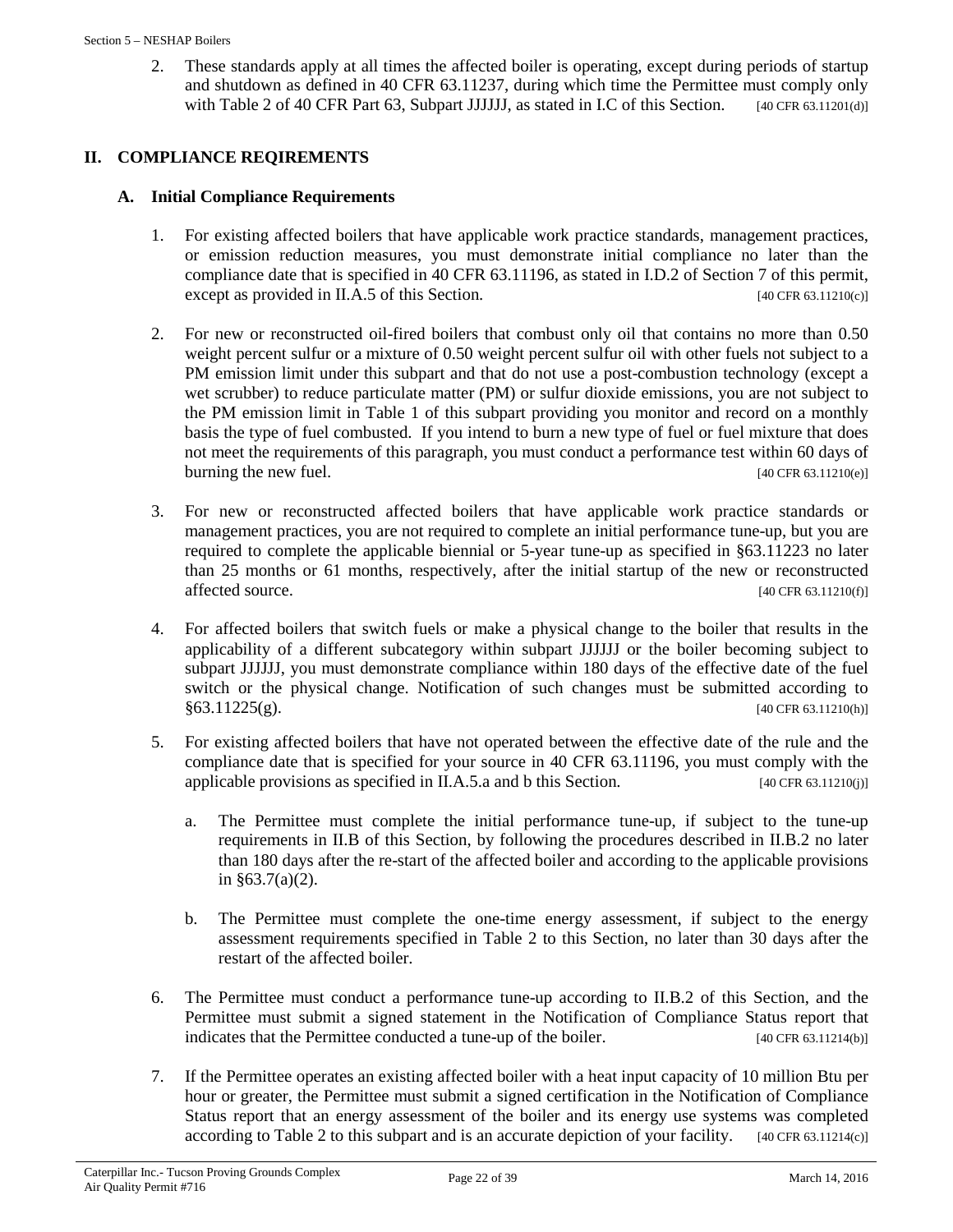#### **B. Continuous Compliance Requirements**

1. For affected sources subject to the work practice standard or the management practices of a tuneup, the Permittee must conduct a performance tune-up according to II.B.2.a through g of this Section, and keep records as required in 40 CFR  $63.11225(c)$ , as stated in IV.C.1 of this Section, to demonstrate continuous compliance. The Permittee must conduct the tune-up while burning the type of fuel (or fuels in the case of boilers that routinely burn two types of fuels at the same time) that provided the majority of the heat input to the boiler over the 12 months prior to the tune-up.

 $[40 \text{ CFR } 63.11223(a)]$ 

2. Except as specified in II.B. 3 through 6 of this Section, the Permittee must conduct a tune-up of the boiler biennially to demonstrate continuous compliance as specified in II.B.2.a through g. Each biennial tune-up must be conducted no more than 25 months after the previous tune-up. For a new or reconstructed boiler, the first biennial tune-up must be no later than 25 months after the initial startup of the new or reconstructed boiler.  $\frac{1}{40}$  CFR 63.11223(b)]

#### **Tune Up Procedures**

- a. As applicable, inspect the burner, and clean or replace any components of the burner as necessary (the Permittee may delay the burner inspection until the next scheduled unit shutdown, not to exceed 36 months from the previous inspection). Units that produce electricity for sale may delay the burner inspection until the first outage, not to exceed 36 months from the previous inspection.  $[40 \text{ CFR } 63.11223(b)(1)]$
- b. Inspect the flame pattern, as applicable, and adjust the burner as necessary to optimize the flame pattern. The adjustment should be consistent with the manufacturer's specifications, if  $[40 \text{ CFR } 63.11223(b)(2)]$
- c. Inspect the system controlling the air-to-fuel ratio, as applicable, and ensure that it is correctly calibrated and functioning properly (the Permittee may delay the inspection until the next scheduled unit shutdown, not to exceed 36 months from the previous inspection). Units that produce electricity for sale may delay the inspection until the first outage, not to exceed 36 months from the previous inspection.  $[40 \text{ CFR } 63.11223(b)(3)]$
- d. Optimize total emissions of CO. This optimization should be consistent with the manufacturer's specifications, if available, and with any nitrogen oxide requirement to which the unit is subject.  $[40 \text{ CFR } 63.11223(b)(4)]$
- e. Measure the concentrations in the effluent stream of CO in parts per million, by volume, and oxygen in volume percent, before and after the adjustments are made (measurements may be either on a dry or wet basis, as long as it is the same basis before and after the adjustments are made). Measurements may be taken using a portable CO analyzer.  $[40 \text{ CFR } 63.11223(b)(5)]$
- f. Maintain on-site and submit, if requested by the Administrator, a report containing the following information in II.B.2.f.i through iii.  $[40 \text{ CFR } 63.11223(b)(6)]$ 
	- i. The concentrations of CO in the effluent stream in parts per million, by volume, and oxygen in volume percent, measured at high fire or typical operating load, before and after the tune-up of the boiler.  $[40 \text{ CFR } 63.11223(b)(6)(i)]$
	- ii. A description of any corrective actions taken as a part of the tune-up of the boiler. [40 CFR 63.11223(b)(6)(ii)]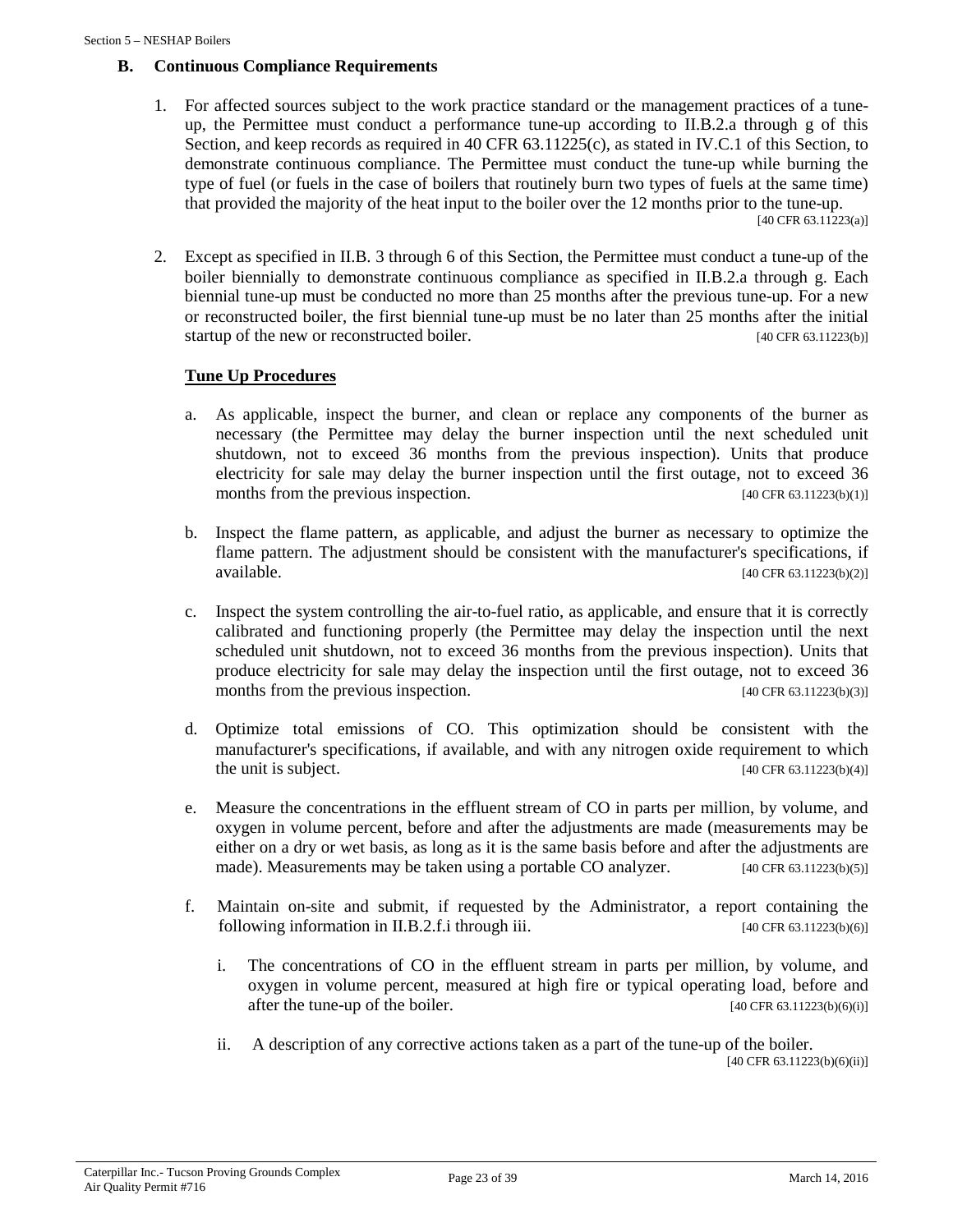iii. The type and amount of fuel used over the 12 months prior to the tune-up of the boiler, but only if the unit was physically and legally capable of using more than one type of fuel during that period. Units sharing a fuel meter may estimate the fuel use by each unit.

[40 CFR 63.11223(b)(6)(iii)]

- g. If the unit is not operating on the required date for a tune-up, the tune-up must be conducted within 30 days of startup.  $[40 \text{ CFR } 63.11223(b)(7)]$
- 3. *Boilers with an oxygen trim system* that maintain an optimum air-to-fuel ratio that would otherwise be subject to a biennial tune-up must conduct a tune-up of the boiler every 5 years as specified in II.B.2.a through g of this Section. Each 5-year tune-up must be conducted no more than 61 months after the previous tune-up. For a new or reconstructed boiler with an oxygen trim system, the first 5-year tune-up must be no later than 61 months after the initial startup. The Permittee may delay the burner inspection specified in II.B.2.a of this Section and inspection of the system controlling the air-to-fuel ratio specified in paragraph II.B.2.c of this Section until the next scheduled unit shutdown, but the Permittee must inspect each burner and system controlling the air-to-fuel ratio at least once every  $72$  months. [40 CFR 63.11223(c)]
- 4. *Seasonal boilers* must conduct a tune-up every 5 years as specified in II.B.2.a through g of this Section. Each 5-year tune-up must be conducted no more than 61 months after the previous tuneup. For a new or reconstructed seasonal boiler, the first 5-year tune-up must be no later than 61 months after the initial startup. You may delay the burner inspection specified in II.B.2.a of this Section and inspection of the system controlling the air-to-fuel ratio specified in paragraph II.B.2.c of this Section until the next scheduled unit shutdown, but you must inspect each burner and system controlling the air-to-fuel ratio at least once every 72 months. Seasonal boilers are not subject to the emission limits in Table 1 to this subpart or the operating limits in Table 3 to this subpart. [40 CFR 63.11223(d)]
- 5. *Oil-fired boilers with a heat input capacity of equal to or less than 5 million Btu per hour* must conduct a tune-up every 5 years as specified in II.B.2.a through g of this Section. Each 5-year tune-up must be conducted no more than 61 months after the previous tune-up. For a new or reconstructed oil-fired boiler with a heat input capacity of equal to or less than 5 million Btu per hour, the first 5-year tune-up must be no later than 61 months after the initial startup. You may delay the burner inspection specified in II.B.2.a of this Section and inspection of the system controlling the air-to-fuel ratio specified in paragraph II.B.2.c of this Section until the next scheduled unit shutdown, but you must inspect each burner and system controlling the air-to-fuel ratio at least once every 72 months. [40 CFR 63.11223(e)]
- 6. *Limited-use boilers* must conduct a tune-up every 5 years as specified in II.B.2.a through g of this Section. Each 5-year tune-up must be conducted no more than 61 months after the previous tuneup. For a new or reconstructed limited-use boiler, the first 5-year tune-up must be no later than 61 months after the initial startup. You may delay the burner inspection specified in II.B.2.a of this Section and inspection of the system controlling the air-to-fuel ratio specified in paragraph II.B.2.c of this Section until the next scheduled unit shutdown, but you must inspect each burner and system controlling the air-to-fuel ratio at least once every 72 months. Limited-use boilers are not subject to the emission limits in Table 1 to this subpart, the energy assessment requirements in Table 2 to this subpart, or the operating limits in Table 3 to this subpart. [40 CFR 63.11223(f)]

# **III. MONITORING REQUIREMENTS**

Comply with the monitoring provisions in II.B and C of Section 4 of this permit.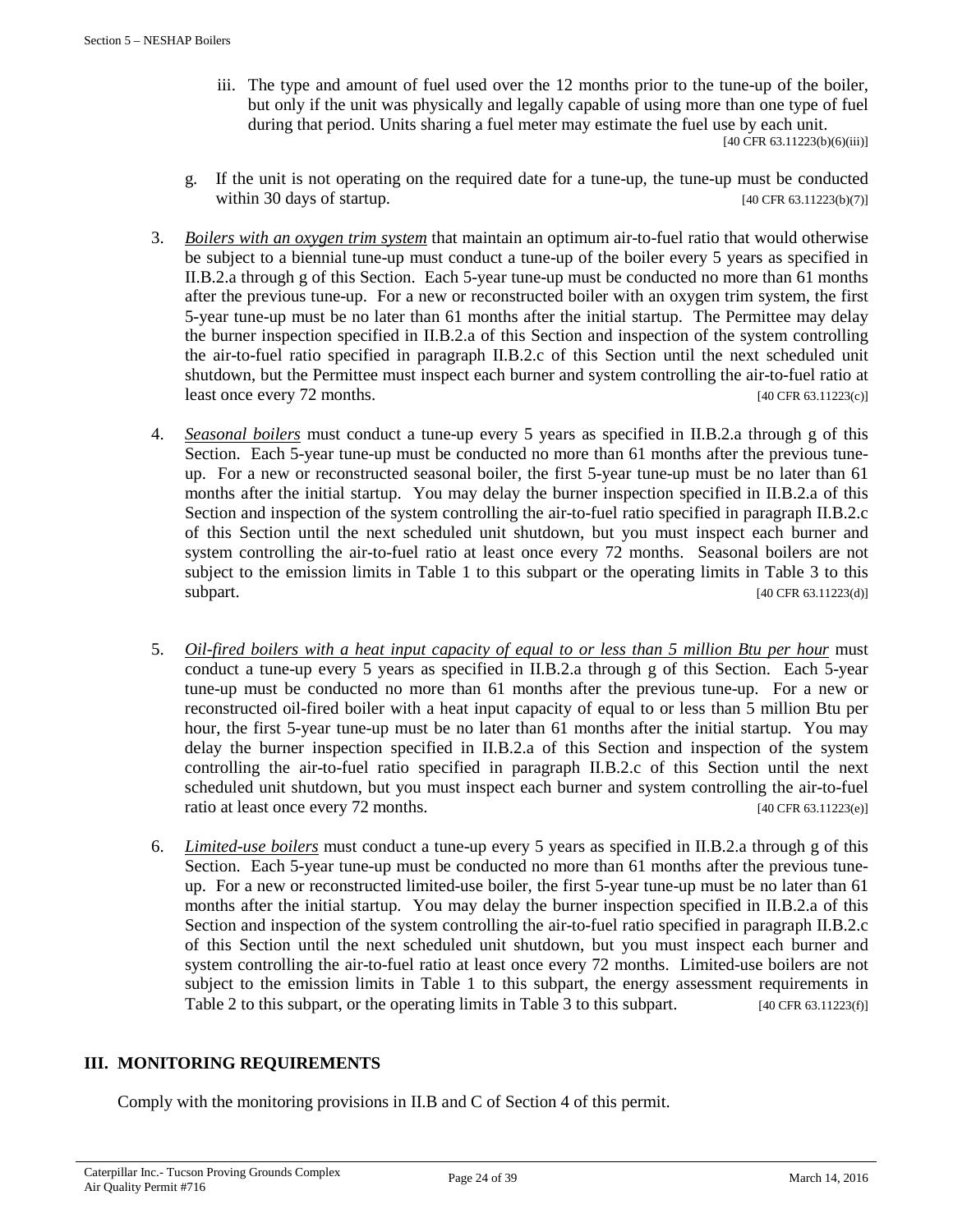#### **IV. NOTIFICATION, REPORTING, AND RECORDKEEPING REQUIREMENTS**

#### **A. Notifications Requirements**

The Permittee must submit the notifications specified in IV.A.1 and 2 of this Section to the Administrator.

1. The Permittee must submit an Initial Notification as required in 40 CFR 63.9(b)(2) no later than January 20, 2014 or within 120 days after the source becomes subject to the standard.

[40 CFR 63.11225(a)(2)]

- 2. The Permittee must submit the Notification of Compliance Status in accordance with 40 CFR 63.9(h) no later than 120 days after the applicable compliance date specified §63.11196, as stated in I.D.2 of Section 7 of this Permit, unless you must conduct a performance stack test. If you must conduct a performance stack test, you must submit the Notification of Compliance Status within 60 days of completing the performance stack test. You must submit the Notification of Compliance Status in accordance with IV.A.2.a & e of this Section. The Notification of Compliance Status must include the information and certification(s) of compliance in paragraphs IV.A.2.a through e of this Section, as applicable, and signed by a responsible official.  $[40 \text{ CFR } 63.11225(a/4)]$ 
	- a. You must submit the information required in 40 CFR 63.9(h)(2), except the information listed in 40 CFR 63.9(h)(2)(i)(B), (D), (E), and (F). [40 CFR 63.11225(a)(4)(i)]
	- b. "This facility complies with the requirements in 40 CFR 63.11214 to conduct an initial tuneup of the boiler."  $[40 \text{ CFR } 63.11225(a)(4)(ii)]$
	- c. "This facility has had an energy assessment performed according to 40 CFR 63.11214(c)."  $[40 \text{ CFR } 63.11225(a)(4)(iii)]$
	- d. For units that do not qualify for a statutory exemption as provided in section  $129(g)(1)$  of the Clean Air Act: "No secondary materials that are solid waste were combusted in any affected unit." [40 CFR 63.11225(a)(4)(v)]
	- e. The notification must be submitted electronically using the Compliance and Emissions Data Reporting Interface (CEDRI) that is accessed through EPA's Central Data Exchange (CDX) (*www.epa.gov/cdx*). However, if the reporting form specific to this subpart is not available in CEDRI at the time that the report is due, the written Notification of Compliance Status must be submitted to the Administrator at the appropriate address listed in 40 CFR 63.13.

[40 CFR 63.11225(a)(4)(vi)]

#### **B. Reporting Requirements**

- 1. The Permittee must prepare, by March 1 of each year, and submit to the delegated authority upon request, an annual compliance certification report for the previous calendar year containing the information specified in IV.B.1.a through c of this Section. [40 CFR 63.11225(b)]
	- a. Company name and address.  $[40 \text{ CFR } 63.11225(b)(1)]$
	- b. Statement by a responsible official, with the official's name, title, phone number, email address, and signature, certifying the truth, accuracy and completeness of the notification and a statement of whether the source has complied with all the relevant standards and other requirements of this subpart. Your notification must include the following certification(s) of compliance, as applicable, and signed by a responsible official:  $[40 \text{ CFR } 63.11225(b)(2)]$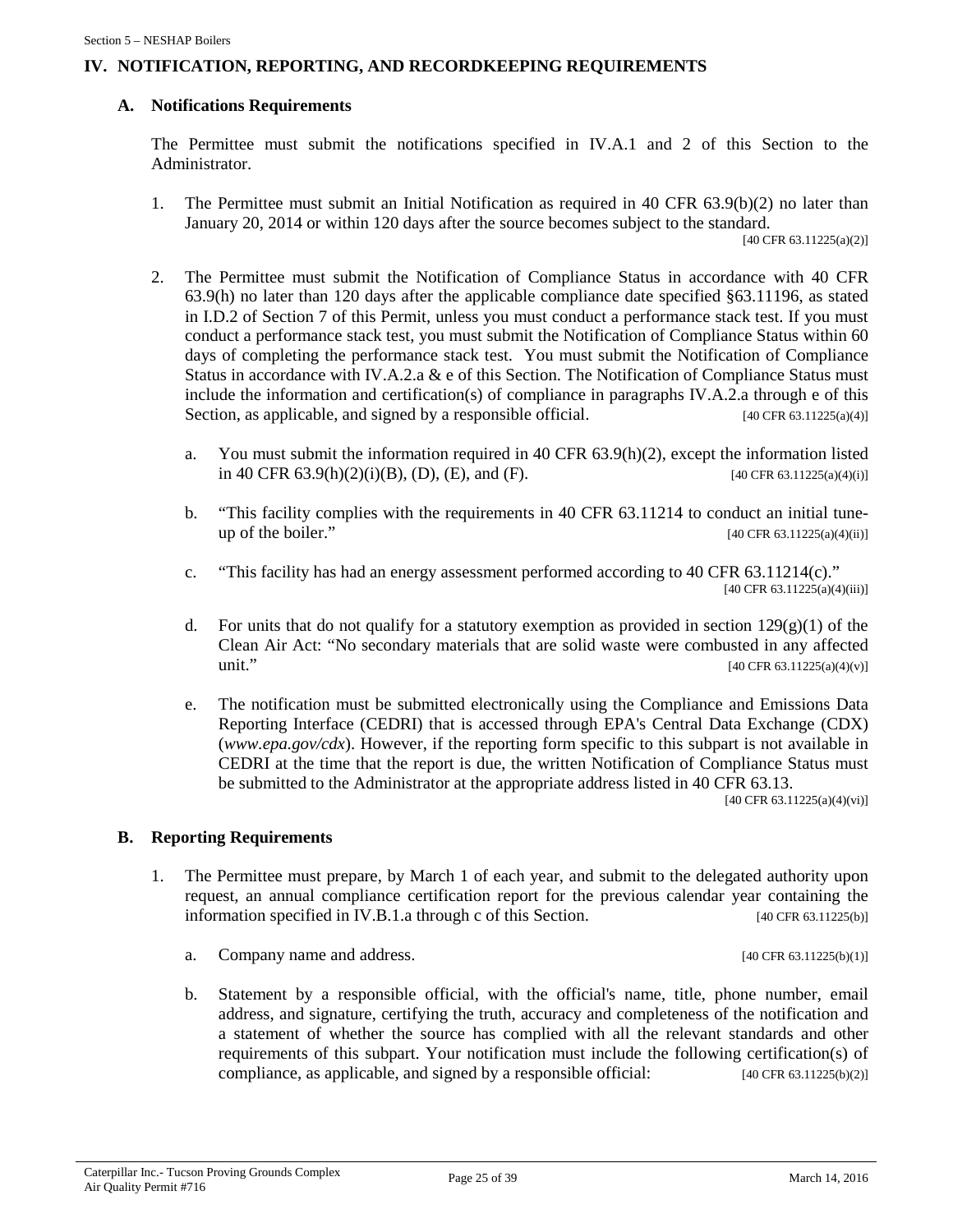- i. "This facility complies with the requirements in §63.11223 to conduct a biennial or 5 year tune-up, as applicable, of each boiler." [40 CFR 63.11225(b)(2)(i)]
- ii. For units that do not qualify for a statutory exemption as provided in section  $129(g)(1)$  of the Clean Air Act: "No secondary materials that are solid waste were combusted in any affected unit." [40 CFR 63.11225(b)(2)(ii)]
- c. If the source experiences any deviations from the applicable requirements during the reporting period, include a description of deviations, the time periods during which the deviations occurred, and the corrective actions taken. [40 CFR 63.11225(b)(3)]
- 2. The Permittee shall maintain on-site and submit, if requested by the Administrator, a report containing the following information in II.B.2.a through c.  $[40 \text{ CFR } 63.11223(b)(6)]$ 
	- a. The concentrations of CO in the effluent stream in parts per million, by volume, and oxygen in volume percent, measured at high fire or typical operating load, before and after the tune-up of the boiler. [40 CFR 63.11223(b)(6)(i)]
	- b. A description of any corrective actions taken as a part of the tune-up of the boiler.

[40 CFR 63.11223(b)(6)(ii)]

c. The type and amount of fuel used over the 12 months prior to the tune-up of the boiler, but only if the unit was physically and legally capable of using more than one type of fuel during that period. Units sharing a fuel meter may estimate the fuel use by each unit.

[40 CFR 63.11223(b)(6)(iii)]

#### **C. Recordkeeping Requirements**

1. The Permittee must maintain the records specified in IV.C.a and e of this Section.

[40 CFR 63.11225(c)]

- a. As required in 40 CFR  $63.10(b)(2)(xiv)$ , the Permittee must keep a copy of each notification and report that the Permittee submitted to comply with this subpart and all documentation supporting any Initial Notification or Notification of Compliance Status that the Permittee submitted. [40 CFR 63.11225(c)(1)]
- b. The Permittee must keep records to document conformance with the work practices, emission reduction measures, and management practices required by 40 CFR 63.11214 and 40 CFR 63.11223 as specified in paragraphs IV.C.1.b.i through iv of this Section. [40 CFR 63.11225(c)(2)]
	- i. Records must identify each boiler, the date of tune-up, the procedures followed for tuneup, and the manufacturer's specifications to which the boiler was tuned.

[40 CFR 63.11225(c)(2)(i)]

- ii. For each boiler required to conduct an energy assessment, you must keep a copy of the energy assessment report. [40 CFR 63.11225(c)(2)(iii)]
- iii. For each boiler that meets the definition of seasonal boiler, you must keep records of days of operation per year.  $[40 \text{ CFR } 63.11225(c)(2)(iv)]$
- iv. For each boiler that meets the definition of limited-use boiler, you must keep a copy of the federally enforceable permit that limits the annual capacity factor to less than or equal to 10 percent and records of fuel use for the days the boiler is operating.

 $[40 \text{ CFR } 63.11225(c)(2)(vi)]$ 

c. Records of the occurrence and duration of each malfunction of the boiler, or of the associated air pollution control and monitoring equipment.  $[40 \text{ CFR } 63.11225(c)(4)]$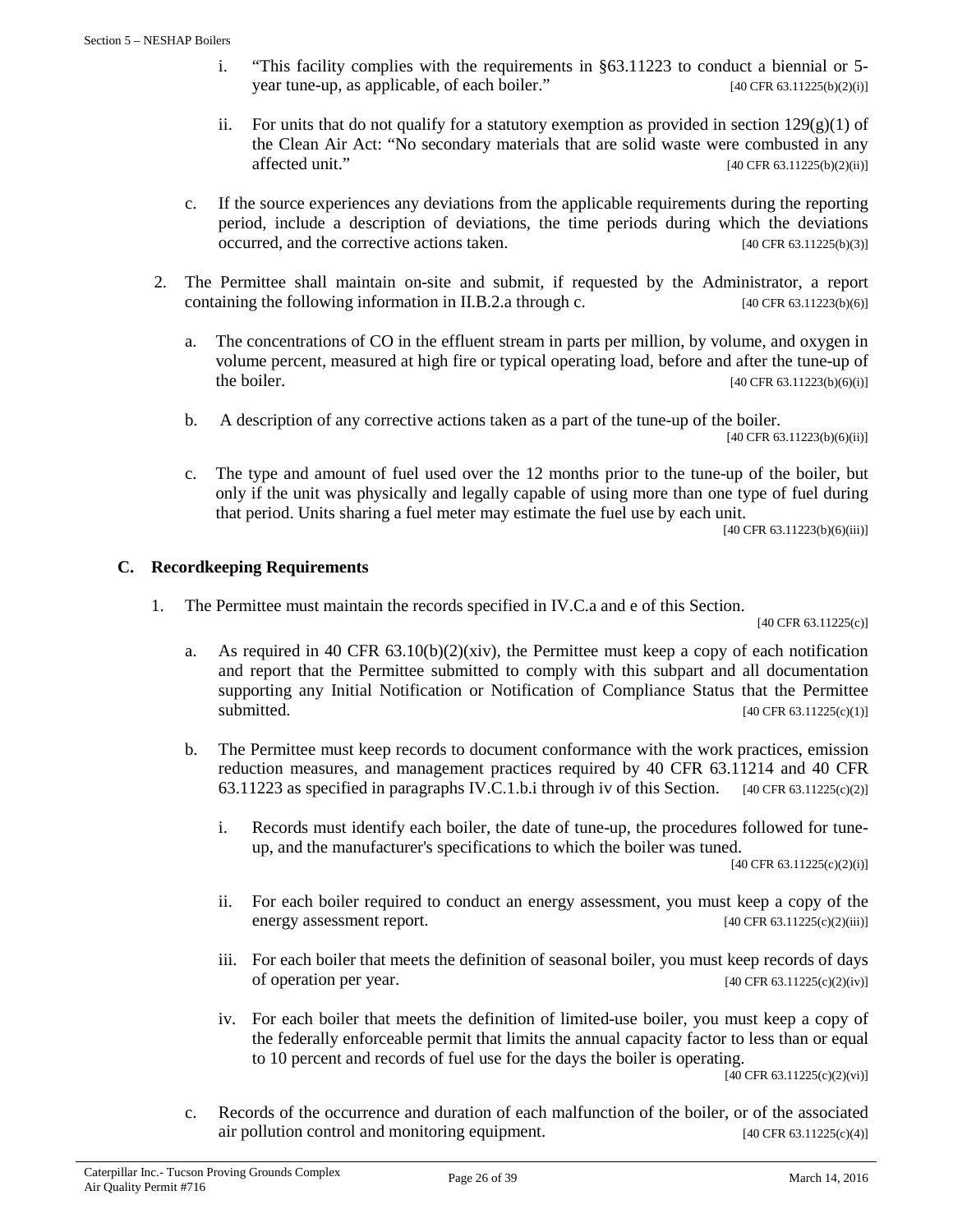- d. Records of action taken during periods of malfunction to minimize emissions in accordance with the general duty to minimize emissions in 40 CFR 63.11205, as stated in I.A of this Section, including corrective actions to restore the malfunctioning boiler, air pollution control, or monitoring equipment to its normal manner of operation. [40 CFR 63.11225(c)(5)]
- e. A copy of the report required in II.B.2.f and IV.B.2.  $[40 \text{ CFR } 63.11223(b)(6)]$
- 2. The Permittee's records must be in a form suitable and readily available for expeditious review. You must keep each record for 5 years following the date of each recorded action. You must keep each record on-site or be accessible from a central location by computer or other means that instantly provide access at the site for at least 2 years after the date of each recorded action. You may keep the records off site for the remaining 3 years. [40 CFR 63.11225(d)]
- 3. If The Permittee has switched fuels or made a physical change to the boiler and the fuel switch or change resulted in the applicability of a different subcategory within subpart JJJJJJ, in the boiler becoming subject to subpart JJJJJJ, or in the boiler switching out of subpart JJJJJJ due to a change to 100 percent natural gas, or the Permittee has taken a permit limit that resulted in you being subject to subpart JJJJJJ, the Permittee must provide notice of the date upon which the Permittee switched fuels, made the physical change, or took a permit limit within 30 days of the change. The notification must identify:  $[40 \text{ CFR } 63.11225(\text{g})]$ 
	- a. The name of the owner or operator of the affected source, the location of the source, the boiler(s) that have switched fuels, were physically changed, or took a permit limit, and the date of the notice.
	- b. The date upon which the fuel switch, physical change, or permit limit occurred.

**V. TESTING REQUIREMENTS** [PCC 17.12.045, PCC 17.12.050 & PCC 17.20.010]

- A. Comply with the testing requirements in VI of Section 2 of this permit.
- B. When required, documentation, such as invoices or statements from the fuel supplier, showing that the fuel sulfur content is below the applicable standards shall be an acceptable means to demonstrate compliance with fuel sulfur limitations identified in this Section. If otherwise required or when requested by the Control Officer, the fuel sulfur content shall be determined using ASTM D-129-91 or an equivalent for liquid fuels, and ASTM D0172-90 or an equivalent for gaseous fuels.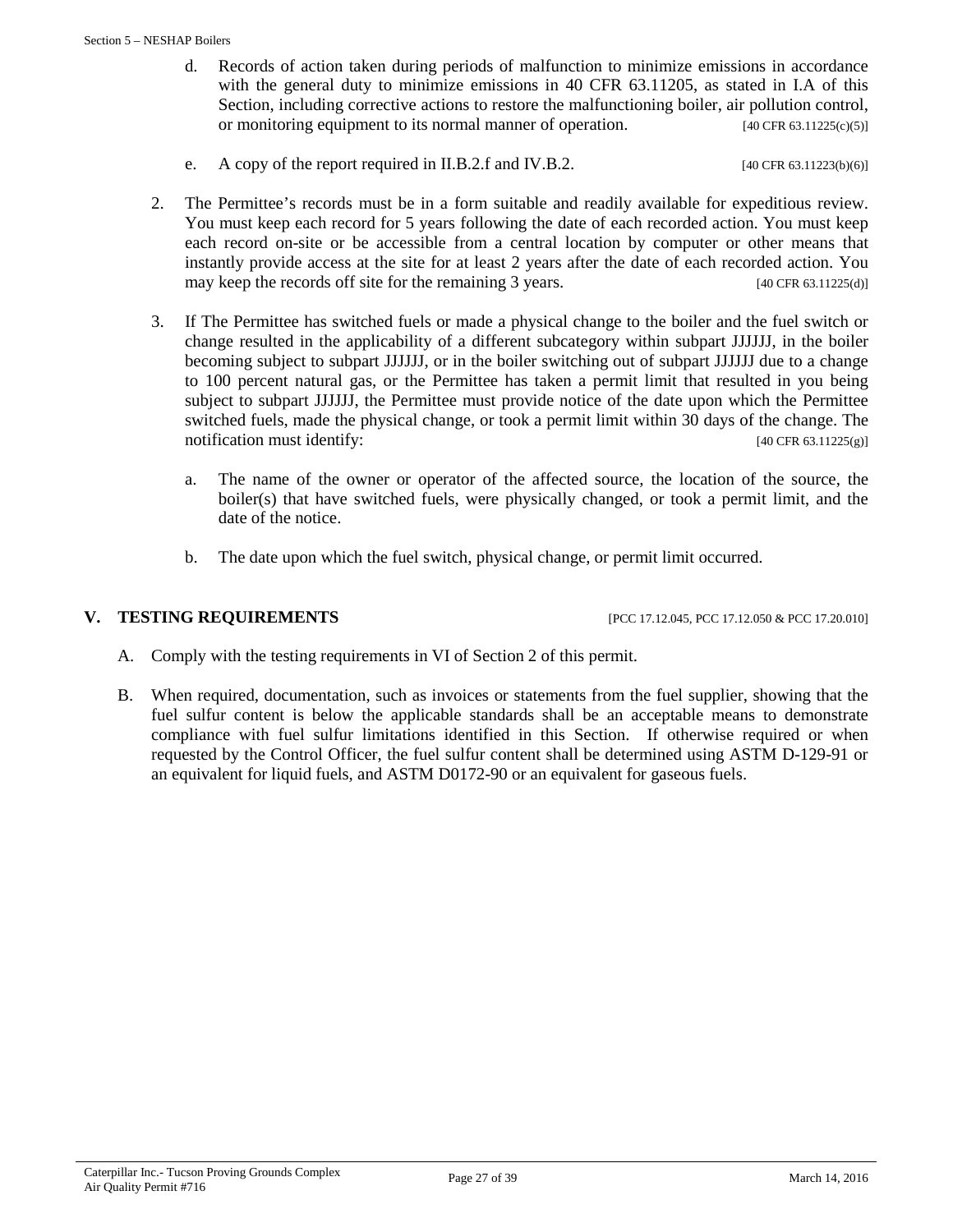#### **SECTION 6**

#### **EMISSIONS FROM NEW AND EXISTING NONPOINT SOURCES**

### **(FUGITIVE DUST)**

#### <span id="page-27-0"></span>**I. Motor Vehicle Operations I. Motor Vehicle Operations**

The Permittee shall not cause, suffer, allow, or permit a vacant lot, or an urban or suburban open area, to be driven over or used by motor vehicles, trucks, cars, cycles, bikes, or buggies, or by animals such as horses, without taking reasonable precautions to limit excessive amounts of particulates from becoming airborne. Dust shall be kept to a minimum by using an approved dust suppressant, or adhesive soil stabilizer, or by paving, or by barring access to the property, or by other acceptable means.

#### **II. Vacant Lots and Open Spaces** [PCC 17.16.080]

- A. The Permittee shall not use or leave a vacant lot, housing plot, building site, parking area, sales lot, playground, livestock feedlot, or other open area - other than those used solely for soil-cultivation or vegetative crop-producing and harvesting agricultural purposes in such a state, after construction, alteration, clearing, leveling, or excavation that naturally induced wind blowing over the area causes a violation of I.E or I.F of Section 2 of this permit. Dust emissions must be permanently suppressed by landscaping, covering with gravel or vegetation, paving, or applying equivalently effective controls.
- B. The Permittee shall not allow a vacant lot, parking area, sales lot, or other open urban area to be used by motor vehicles in such a manner that visible dust emissions induced by vehicular traffic on the area cause a violation of I.E. or I.F of Section 2 of this permit.

#### **III. Roads and Streets** [PCC 17.16.090]

- A. The Permittee shall not cause, suffer, allow or permit the use, repair, construction or reconstruction of a roadway or alley without taking reasonable precautions to prevent excessive amounts of particulate matter from becoming airborne. Dust and other particulates shall be kept to a minimum by employing temporary paving, dust suppressants, wetting down, detouring or by other reasonable means.
- B. The Permittee shall not construct a new unpaved service road or unpaved haul road unless dust will be suppressed after construction by intermittently watering, limiting access, or applying chemical dust suppressants to the road, in such a way that visible dust emissions caused by vehicular traffic on the road do not violate I.E or I.F of Section 2 of this permit.
- C. The Permittee shall not cause, suffer, allow or permit transportation of materials likely to give rise to airborne dust without taking reasonable precautions, such as wetting, applying dust suppressants, or covering the load, to prevent particulate matter from becoming airborne. Earth or other material that is deposited by trucking or earth moving equipment shall be removed from paved streets by the person responsible for such deposits.
- D. The surfacing of roadways with asbestos tailings is prohibited.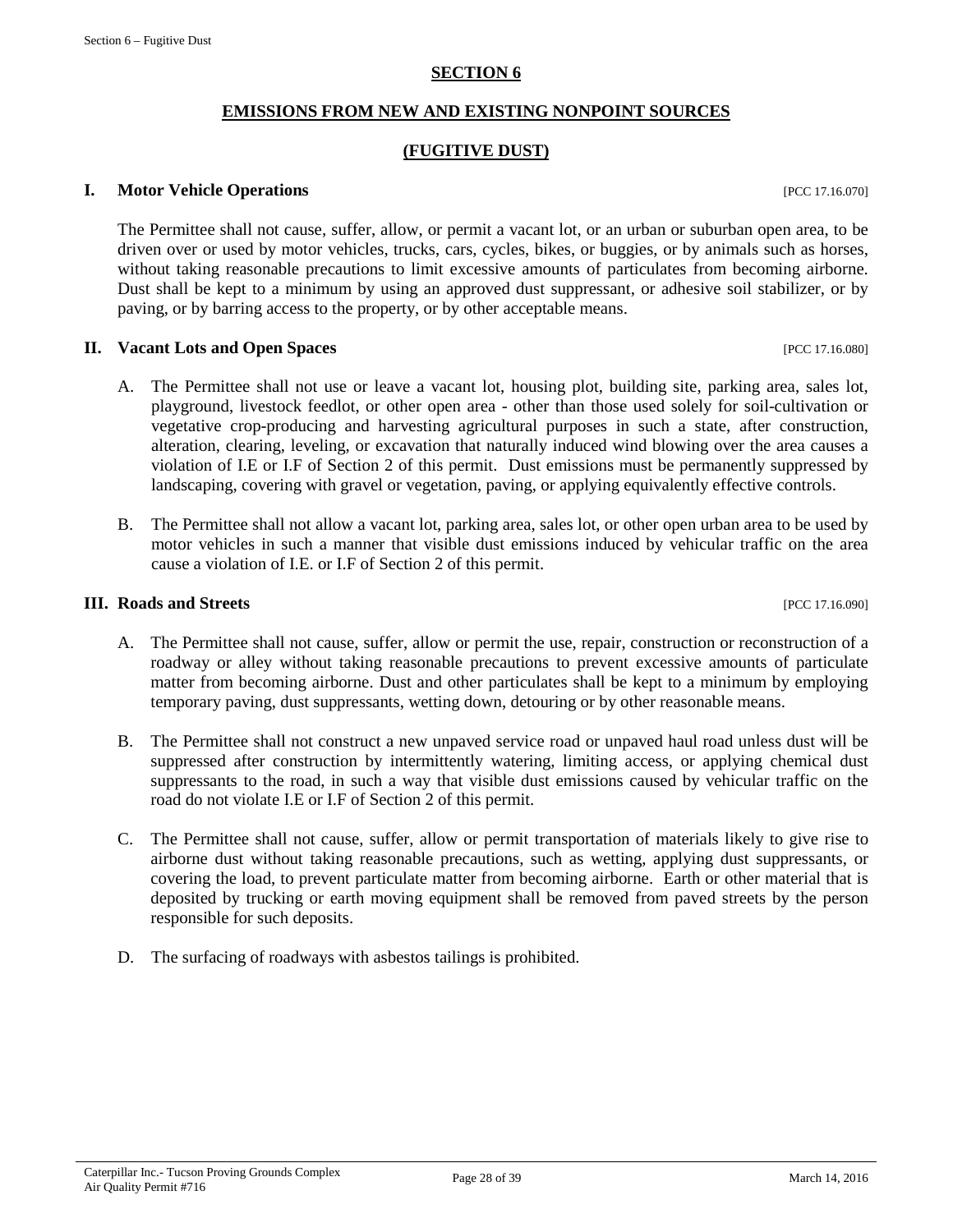#### **IV. Particulate Materials** [PCC 17.16.100]

- A. The Permittee shall not cause, suffer, allow or permit crushing, screening, handling, transporting or conveying of materials or other operations likely to result in significant amounts of airborne dust without taking reasonable precautions, such as the use of spray bars, wetting agents, dust suppressants, covering the load, and hoods to prevent excessive amounts of particulate matter from becoming airborne.
- B. Dust emissions from the transportation of materials shall be effectively controlled by covering stock loads in open-bodied trucks, limiting vehicular speeds, or other equivalently effective controls.

#### **V. Storage Piles** [PCC 17.16.110]

- A. The Permittee shall not cause, suffer, allow, or permit organic or inorganic dust producing material to be stacked, piled or otherwise stored without taking reasonable precautions such as chemical stabilization, wetting, or covering to prevent excessive amounts of particulate matter from becoming airborne.
- B. Stacking and reclaiming machinery utilized at storage piles shall be operated at all times with a minimum fall of material and in such manner, or with the use of spray bars and wetting agents, as to minimize and control to ensure compliance with I.E and I.F of Section 2 of this permit.

#### **VI. Mineral Tailings** [PCC 17.16.120]

- A. The Permittee shall not cause, suffer, allow or permit construction of mineral tailings piles without taking reasonable precautions to prevent excessive amounts of particulate matter from becoming airborne. Reasonable precautions shall mean wetting, chemical stabilization, revegetation, or such other measures as are approved by the control officer.
- B. The Permittee shall not cause, suffer allow, or permit construction of mineral tailings piles without taking reasonable precautions (i.e. wetting. chemical stabilization and revegetation) to minimize and control to ensure compliance with I.E and I.F of Section 2 of this permit.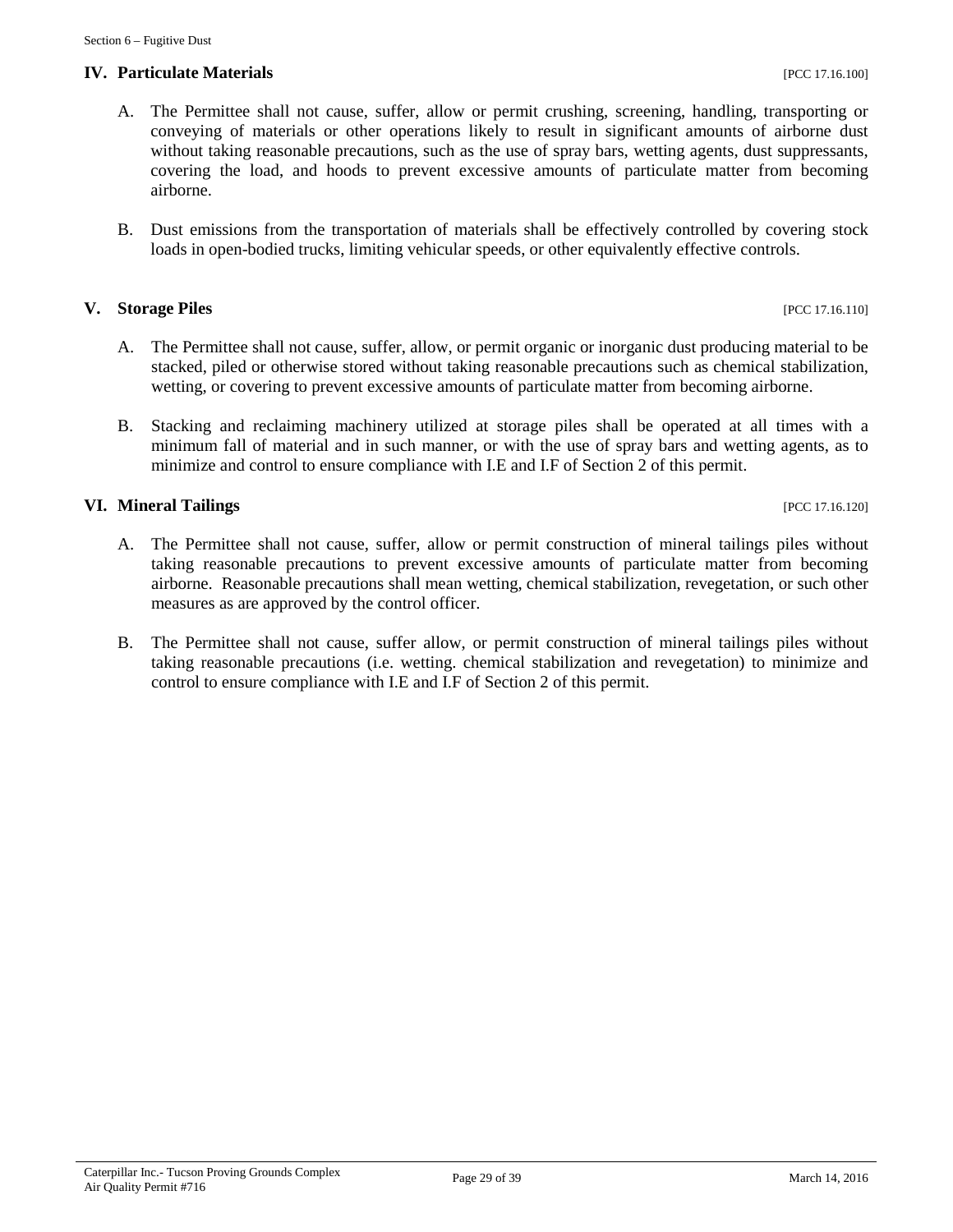#### **SECTION 7**

#### **SPECIFIC APPLICABILITY PROVISIONS**

#### <span id="page-29-0"></span>**I. Permitted Facility Sources**

The Specific Conditions in this permit apply to the following source categories, affected facilities, equipment, emission sources, installations, activities and operations at the facility.

#### **A. Facility-Wide Operations**

Except as provided in I.F of this Section, the following general provisions apply to facility-wide operations and to all sources of air contaminants operating at the facility: voluntary limitations, general control standards, materials handling standards, odor limiting standard, opacity standard, visibility limiting standard, non-point fugitive dust control standards, specific authorization to conduct fugitive dust producing activities, and asbestos requirements for demolition and renovation activities.

[PCC 17.12.470.F, PCC 17.12.475, PCC 17.12.190.B, PCC 17.16.010., PCC 17.16.020 thru 120, PCC 17.16.400.A, & PCC 17.16.430.F] **[Locally & Federally Enforceable Conditions]**

#### **B. New Source Performance Standards (NSPS) for Stationary Internal Combustion Engines 'ICE'**

40 CFR 60, Subpart IIII – Standards of Performance for Stationary Compression Ignition Internal Combustion Engines [PCC 17.16.490.A.81]

#### **[Federally Enforceable Conditions]**

- 1. Applicable to manufacturers, owners and operators of stationary compression ignition (CI) internal combustion engines (ICE) and other persons as specified below. For the purpose of II.B of this section, the date that construction commences is the date the engine is ordered by the owner or **operator.** [40 CFR 60.4200(a)]
	- a. Manufacturers of stationary CI ICE with a displacement less than 30 liters per cylinder, where the model year is:  $[40 \text{ CFR } 60.4200(a)(1)]$ 
		- i. 2007 or later, for engines that are not fire pump engines.
	- b. Owners and Operators of stationary CI ICE that commence construction after July 11, 2005 where the stationary CI ICE are:  $[40 \text{ CFR } 60.4200(a/2)]$ 
		- i. Manufactured after April 1, 2006, and are not fire pump engines.
	- c. Owners and operators of any stationary CI ICE that are modified or reconstructed after July 11, 2005 and any person that modifies or reconstructs any stationary CI ICE after July 11,  $2005.$  [40 CFR 60.4200(a)(3)]
	- d. The provisions of I.D of Section 3 of this permit are applicable to all owners and operators of stationary CI ICE that commence construction after July 11, 2005.  $[40 \text{ CFR } 60.4200(a/4)]$

#### **C. Fossil-Fuel Fired Industrial and Commercial Equipment (Boilers and Heaters)**

1. This section applies to existing industrial and commercial installations which are less than seventythree megawatts capacity (two hundred fifty million British thermal units per hour); but in the aggregate on any premises are rated at greater than five hundred thousand British thermal units per hour (0.146 megawatts); and in which fuel is burned for the primary purpose of producing steam, hot water, hot air or other liquids, gases or solids and in the course of doing so the products of combustion do not come into direct contact with process materials.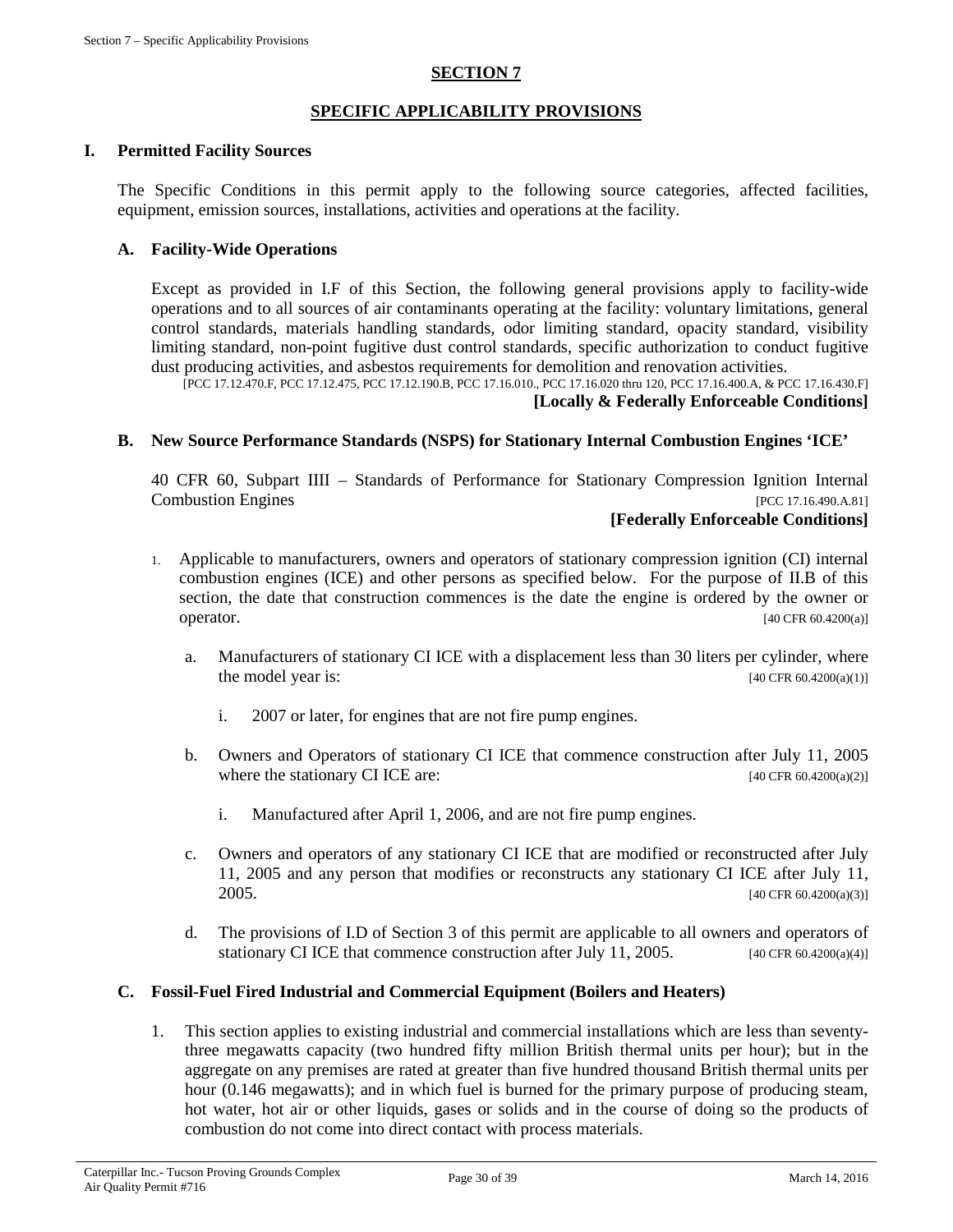a. Applicable steam generating units (boilers) identified in Table 1 of Attachment 3 that comply with Section 4 of this permit shall be considered to be compliant with the applicable requirements in 40 CFR 60, Subpart Dc and PCC 17.16.165.

[40 CFR 60.42c(d), 40 CFR 60.43c(e)(4), & 40 CFR 60.48(g) & PCC 17.16.165]

- b. Oil fired boilers must comply with Section 5 of this Permit in addition to Section 4. Oil fired boilers identified in Attachment 2 that comply with Sections 4 and 5 of this permit shall be considered to be compliant with the applicable requirements in 40 CFR 63, Subpart JJJJJJ and PCC 17.16.165. [40 CFR 63.11200 & 63.11237]
- c. Should the Permittee desire to fire fuels in a boiler that do not meet the fuel limitations in Sections 2 and 4 of this permit, the Permittee shall submit a significant revision in accordance with V.A of Section 2 of this permit.

[40 CFR 60.43c(e)(1), 40 CFR 63.1194(d), 63.11201(a), & Table 2, to NESHAP Subpart JJJJJJ]

#### **D. NESHAP for Industrial, Commercial, and Institutional Boilers Area Sources**

40 CFR Part 63, Subpart JJJJJJ – National Emission Standards for Hazardous Air Pollutants for Industrial, Commercial, and Institutional Boilers Area Sources. **[Federally Enforceable Conditions] [This Subpart is implemented by the United States Environmental Protection Agency]**

- 1. Affected Sources
	- a. Applicable to owners and operators of industrial, commercial, or institutional boilers as defined in §63.11237 that are located at, or part of, an area source of hazardous air pollutants (HAP), as defined in §63.2, except as specified in §63.11195. [40 CFR 63.11193]
	- b. Applicable to each new, reconstructed , or existing affected source as defined in II.D.1.b.i.and ii below: [40 CFR 63.11194(a)]
		- i. The affected source is the collection of all existing industrial, commercial, and institutional boilers within a subcategory, as listed in §63.11200 and defined in §63.11237, located at an area source. [40 CFR 63.11194(a)(1)]
		- ii. The affected source is each new or reconstructed industrial, commercial, or institutional boiler within a subcategory, as listed in §63.11200 and as defined in §63.11237, located at an area source.  $[40 \text{ CFR } 63.11194(a)(2)]$
	- c. An affected source is an "existing" source if construction or reconstruction was commenced on or before June 4, 2010.  $[40 \text{ CFR } 63.11194(b)]$
	- d. An affected source is a new source if construction was commenced after June 4, 2010, and the boiler meets the applicability criteria at the time construction commenced. [40 CFR 63.11194(c)]
	- e. An affected source is a reconstructed source if the boiler meets the reconstruction criteria as defined in §63.2, reconstruction commenced after June 4, 2010, and the boiler meets the applicability criteria at the time reconstruction commenced.  $[40 \text{ CFR } 63.11194(d)]$
	- f. An existing dual-fuel fired boiler meeting the definition of gas-fired boiler, as defined in §63.11237, that meets the applicability requirements of this subpart after June 4, 2010 due to a fuel switch from gaseous fuel to solid fossil fuel, biomass, or liquid fuel is considered to be an existing source under this subpart as long as the boiler was designed to accommodate the alternate fuel. [40 CFR 63.11194I]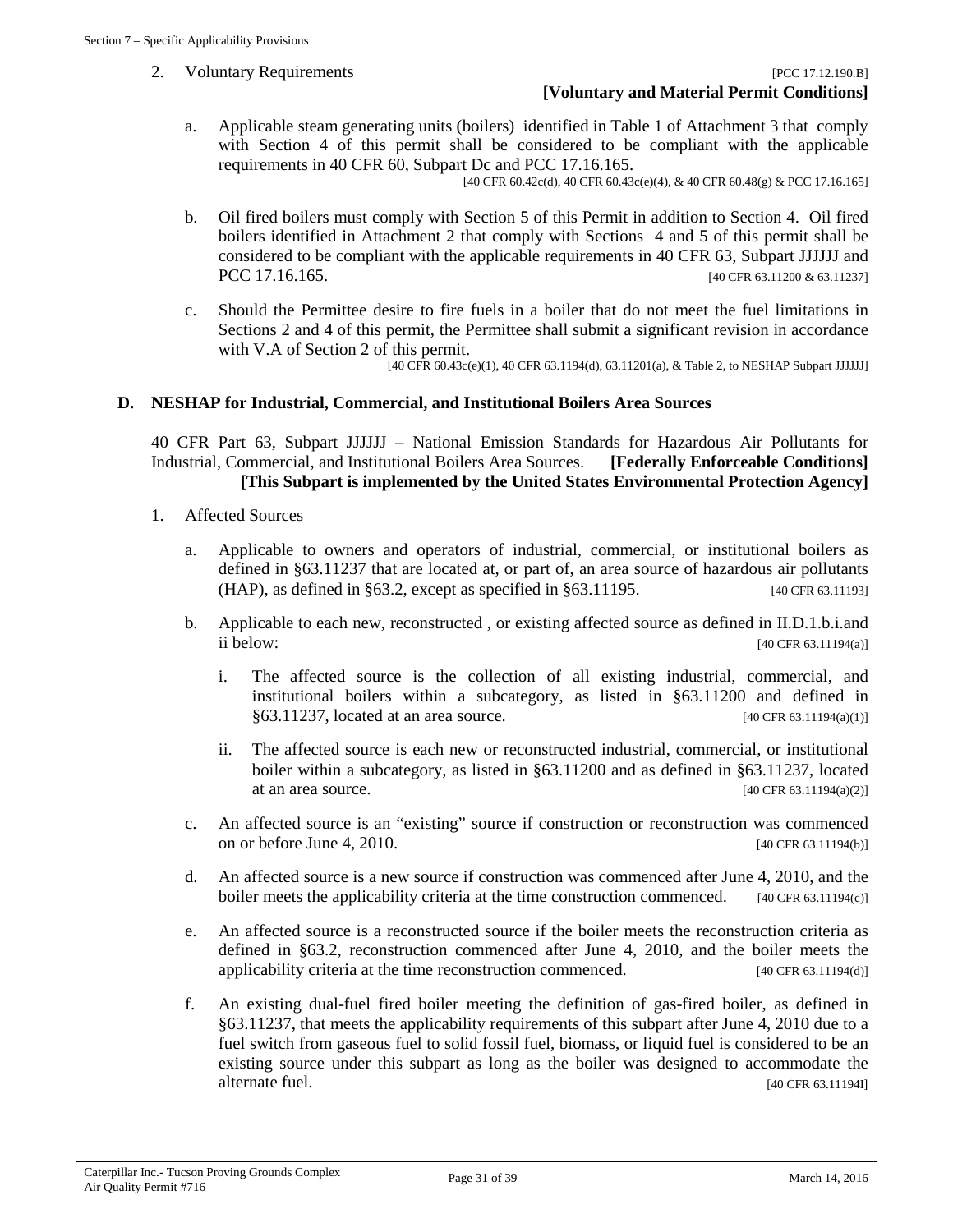- 2. Compliance Dates
	- a. If you own or operate an existing affected boiler, you must achieve compliance with the applicable provisions in I.D as specified in I.C.2.a. through c of this Section.
		- i. If the existing affected boiler is subject to a work practice or management practice standard of a tune-up, you must achieve compliance with the work practice or management practice standard no later than March 21, 2014.
		- ii. If the existing affected boiler is subject to emission limits, you must achieve compliance with the emission limits no later than March 21, 2014.
		- iii. If the existing affected boiler is subject to the energy assessment requirement, you must achieve compliance with the energy assessment requirement no later than March 21, 2014.
	- b. If you start up a new affected source on or before May 20, 2011, you must achieve compliance with the provisions of this subpart no later than May 20, 2011.
	- c. If you start up a new affected source after May 20, 2011, you must achieve compliance with the provisions of this subpart upon startup of your affected source.

# **E. Local (New and Existing) Stationary Source Performance Standards**

Local stationary performance standards apply to the following facilities or operations: Fossil fuel fired industrial and commercial equipment, each stationary internal combustion engine, and each unclassified source. [PCC 17.12.185.A.2, PCC 17.16.165, PCC 17.16.340, & PCC 17.16.430] **[Locally Enforceable Conditions]**

#### **F. Exempt Sources**

The Specific Conditions contained in this air quality permit shall not apply to motor vehicles, agricultural vehicles, or agricultural equipment used in normal farm operations, unless their operation without a permit would result in a violation of the Act. [PCC 17.12.140.C.3]

#### **[Locally Enforceable Condition]**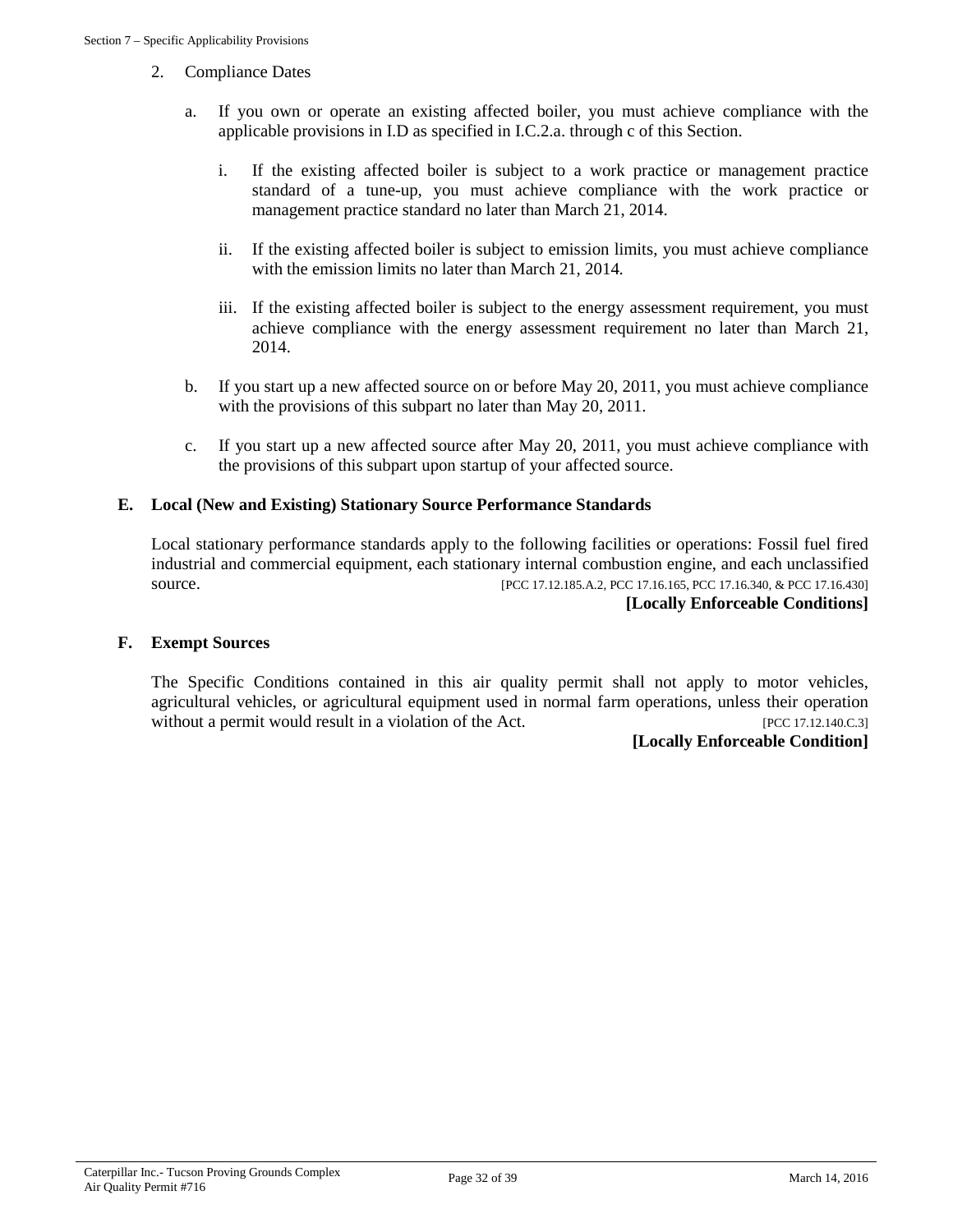#### **GENERAL CONDITIONS**

#### <span id="page-32-0"></span>**I. COMPLIANCE WITH PERMIT CONDITIONS** [PCC 17.12.185.A.7.a & b]

- A. The Permittee shall comply with all conditions of this permit including all applicable requirements of Arizona air quality statutes and the air quality rules. Any permit noncompliance constitutes a violation of the Arizona Revised Statutes and is grounds for enforcement action; for permit termination, revocation and reissuance, or revision; or for denial of a permit renewal application. In addition, noncompliance with any federally enforceable requirement constitutes a violation of the Clean Air Act.
- B. The Permittee shall report to the Control Officer any emissions in excess of the limits established by this permit. The report shall be in 2 parts as specified below: [PCC 17.12.185.A.5 & PCC 17.12.040]
	- 1. Notification by telephone or facsimile within 24 hours of the time the Permittee first learned of the occurrence of excess emission that includes all available information from 17.12.040.B. The number to report excess emissions is **520-724-7400.** The facsimile number is **520-838-7432.**
	- 2. Detailed written notification by submission of an excess emissions report within 72 hours of the notification under I.B.1 above. **Send to PDEQ 33 N. Stone Avenue, Suite 700, Tucson, Arizona 85701.**
- C. It shall not be a defense for a Permittee in an enforcement action that it would have been necessary to halt or reduce the permitted activity in order to maintain compliance with the conditions of this permit.
- D. The permit does not convey any property rights of any sort, or any exclusive privilege to the permit holder.
- E. The Permittee shall pay fees to the Control Officer pursuant to PCC 17.12.520.

[PCC 17.12.185.A.9 & PCC 17.12.520]

# **II. PERMIT REVISION, REOPENING, REVOCATION AND REISSUANCE, OR TERMINATION FOR CAUSE [PCC 17.12.185.A.7.c]**

The permit may be revised, reopened, revoked and reissued, or terminated for cause pursuant to PCC 17.12.270. The filing of a request by the Permittee for a permit revision, revocation and reissuance, or termination; or of a notification of planned changes or anticipated noncompliance does not stay any permit condition.

#### **III. DUTY TO PROVIDE INFORMATION** [PCC 17.12.165.G & PCC 17.12.185.A.7.e]

- A. The Permittee shall furnish to the Control Officer, within a reasonable time, any information that the Control Officer may request in writing to determine whether cause exists for revising, revoking and reissuing, or terminating the permit or to determine compliance with the permit. Upon request, the Permittee shall also furnish to the Control Officer copies of records required to be kept by the permit. For information claimed to be confidential, the Permittee shall furnish a copy of such records to the Control Officer along with a claim of confidentiality.
- B. If the Permittee has failed to submit any relevant facts or if the Permittee has submitted incorrect information in the permit application, the Permittee shall, upon becoming aware of such failure or incorrect submittal, promptly submit such supplementary facts or corrected information.

# **IV. SEVERABILITY CLAUSE INCLUSE INCLUSE INCLUSE INCLUSION**

The provisions of this permit are severable. If any provision of this permit is held invalid, the remainder of this permit shall not be affected thereby.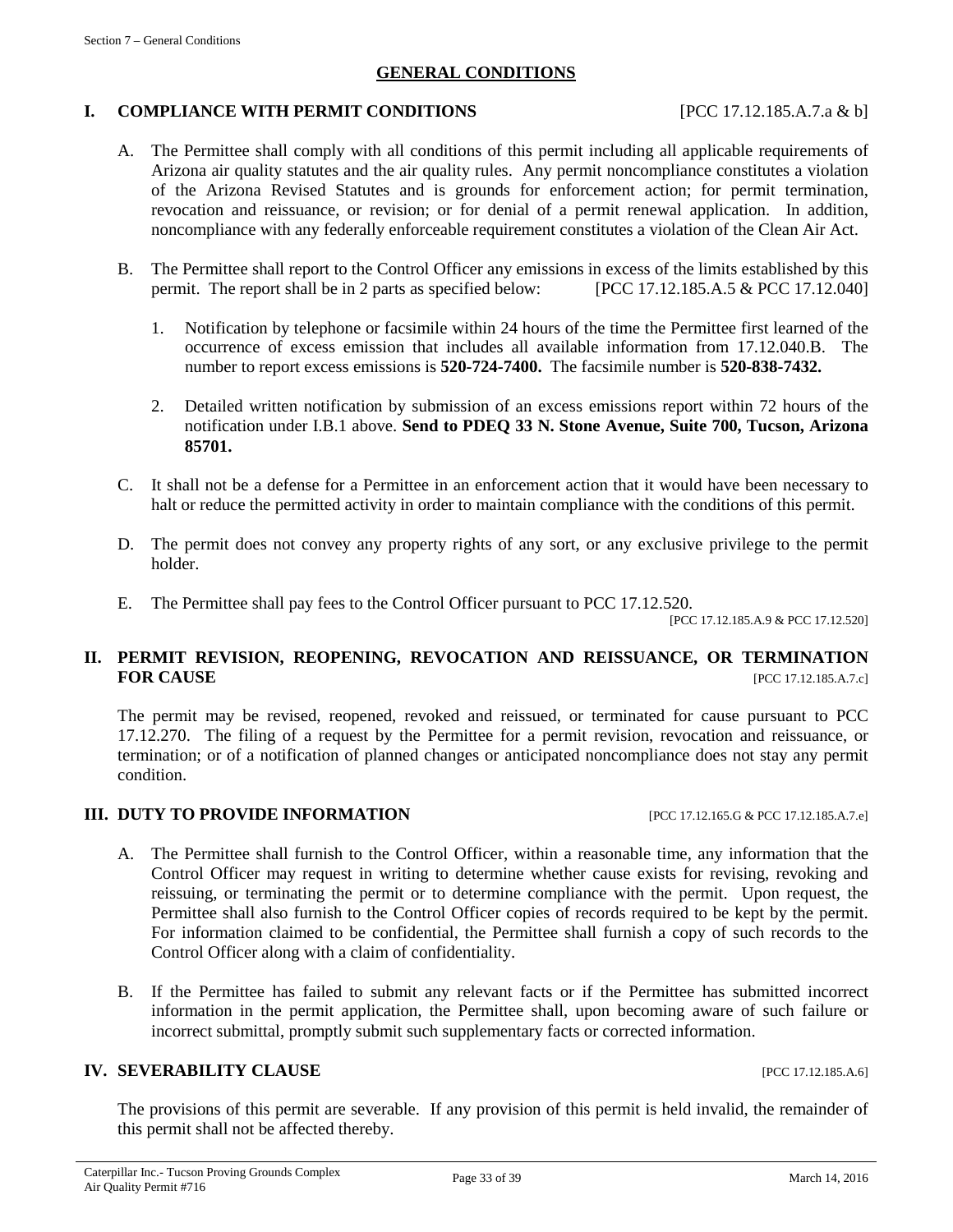# **ATTACHMENT 1**

# **APPLICABLE REGULATIONS**

#### <span id="page-33-0"></span>**40 CFR, Part 60 Standards of Performance for New Stationary Sources**

| Subpart A    | <b>General Provisions</b>                                            |
|--------------|----------------------------------------------------------------------|
| Subpart IIII | NSPS for Stationary Compression Ignition Internal Combustion Engines |
| Appendix A   | <b>Test Methods</b>                                                  |

#### **40 CFR Part 63 National Emission Standards for Hazardous Air Pollutants for Source Categories**

| Subpart A      | <b>General Provisions</b>                                                 |
|----------------|---------------------------------------------------------------------------|
| Subpart JJJJJJ | NESHAP for Industrial, Commercial, and Institutional Boilers Area Sources |

#### **Pima County Code Title 17, Chapter 17.12 – Permits and Permit Revisions**

#### **Article I – General Provisions**

| 17.12.010 | <b>Statutory Authority</b>                            |
|-----------|-------------------------------------------------------|
| 17.12.020 | Planning, Constructing, or Operating Without a Permit |
| 17.12.040 | Reporting requirements                                |
| 17.12.045 | Test methods and procedures                           |
| 17.12.050 | Performance tests                                     |
| 17.12.080 | Permit Display or Posting                             |

### **Article II – Individual Source Permits**

| 17.12.165 | Permit application processing procedures for Class II and Class III permits                |
|-----------|--------------------------------------------------------------------------------------------|
| 17.12.185 | Permit contents for Class II and Class III permits                                         |
| 17.12.190 | Permits containing synthetic emission limitations and standards                            |
| 17.12.235 | Facility Changes that require a permit revision                                            |
| 17.12.240 | Procedures for certain changes that do not require a permit revision Class II or Class III |
| 17.12.255 | <b>Minor Permit Revision</b>                                                               |
| 17.12.260 | <b>Significant Permit Revision</b>                                                         |
| 17.12.270 | Permit Reopenings – Revocation and reissuance – Termination                                |
| 17.12.350 | Material permit condition                                                                  |

#### **Article III – Emissions from Existing and New Nonpoint Sources**

- 17.16.060 Fugitive dust producing activities
- 17.16.070 Fugitive dust emissions standards for motor vehicle operation
- 17.16.080 Vacant lots and open spaces
- 17.16.090 Roads and streets
- 17.16.100 Particulate materials
- 17.16.110 Storage piles
- 17.16.120 Mineral tailings

#### **Article VI – Individual Source Permits**

17.12.520 Fees related to Class II and Class III permits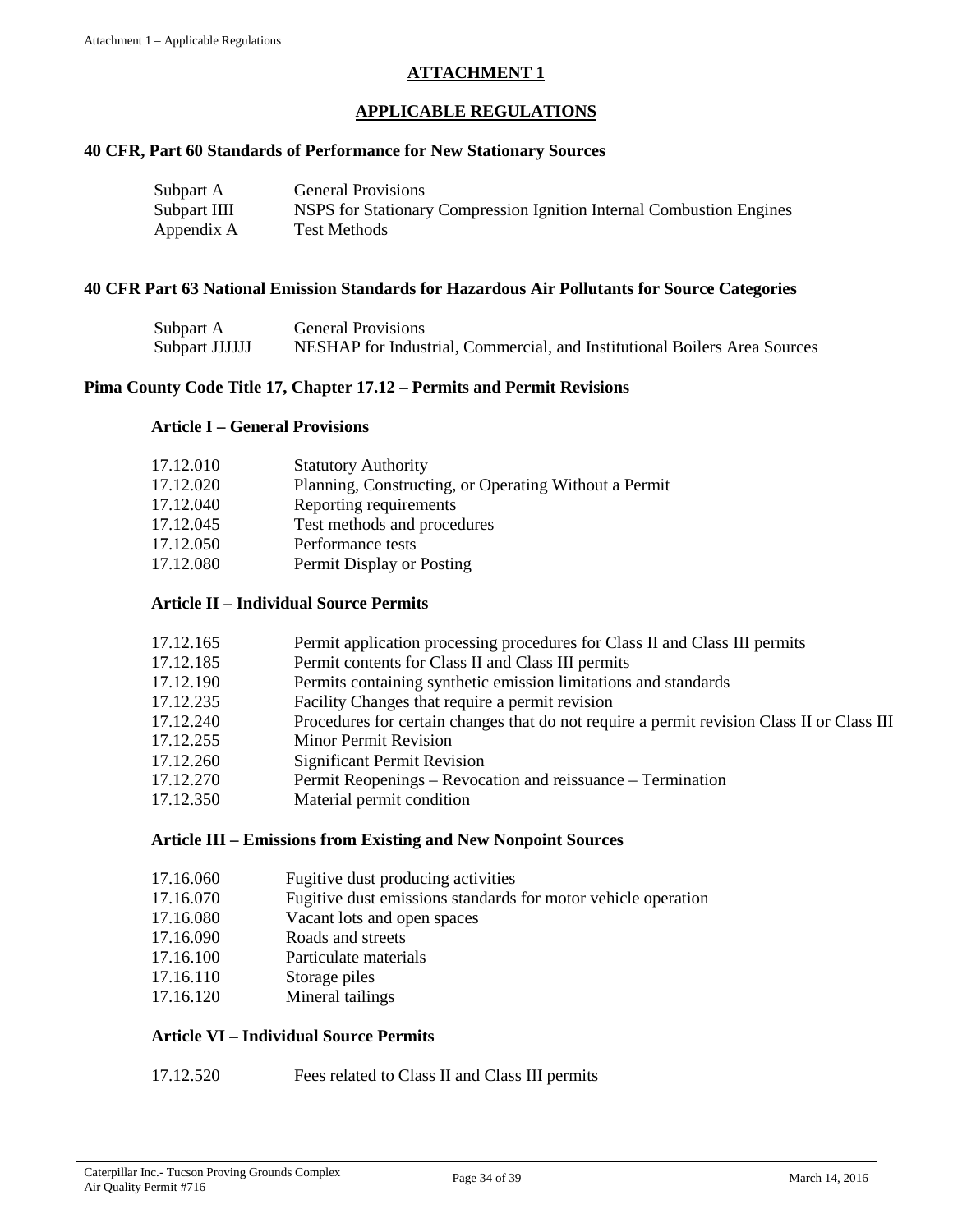## **Pima County Code Title 17, Chapter 17.16 – Emission Limiting Standards**

# **Article I – General Provisions**

| 17.16.010 | Local rules and standards; Applicability of more than one standard |
|-----------|--------------------------------------------------------------------|
| 17.16.020 | Noncompliance with applicable standards                            |
| 17.16.030 | Odor limiting standards                                            |

#### **Article II – Visible Emission Standards**

| 17.16.040 | Standards and applicability (includes NESHAP) |
|-----------|-----------------------------------------------|
| 17.16.050 | Visibility limiting standard                  |

# **Article IV – New and Existing Stationary Source Performance Standards**

| 17.16.130 | Applicability                                                                  |
|-----------|--------------------------------------------------------------------------------|
| 17.16.165 | Standards of performance for fossil-fuel fired industrial commercial equipment |
| 17.16.340 | Standards of performance for stationary rotating machinery                     |
| 17.16.430 | Standards of performance for unclassified sources                              |

#### **Pima County Code Title 17, Chapter 17.20 – Emissions Source Testing and Monitoring**

| 17.20.010 | Source sampling, monitoring and testing |
|-----------|-----------------------------------------|
| 17.20.040 | Concealment of emissions                |

# **Pima County Code Title 17, Chapter 17.24:**

| 17.24.020 | Recordkeeping for compliance determination |
|-----------|--------------------------------------------|
|-----------|--------------------------------------------|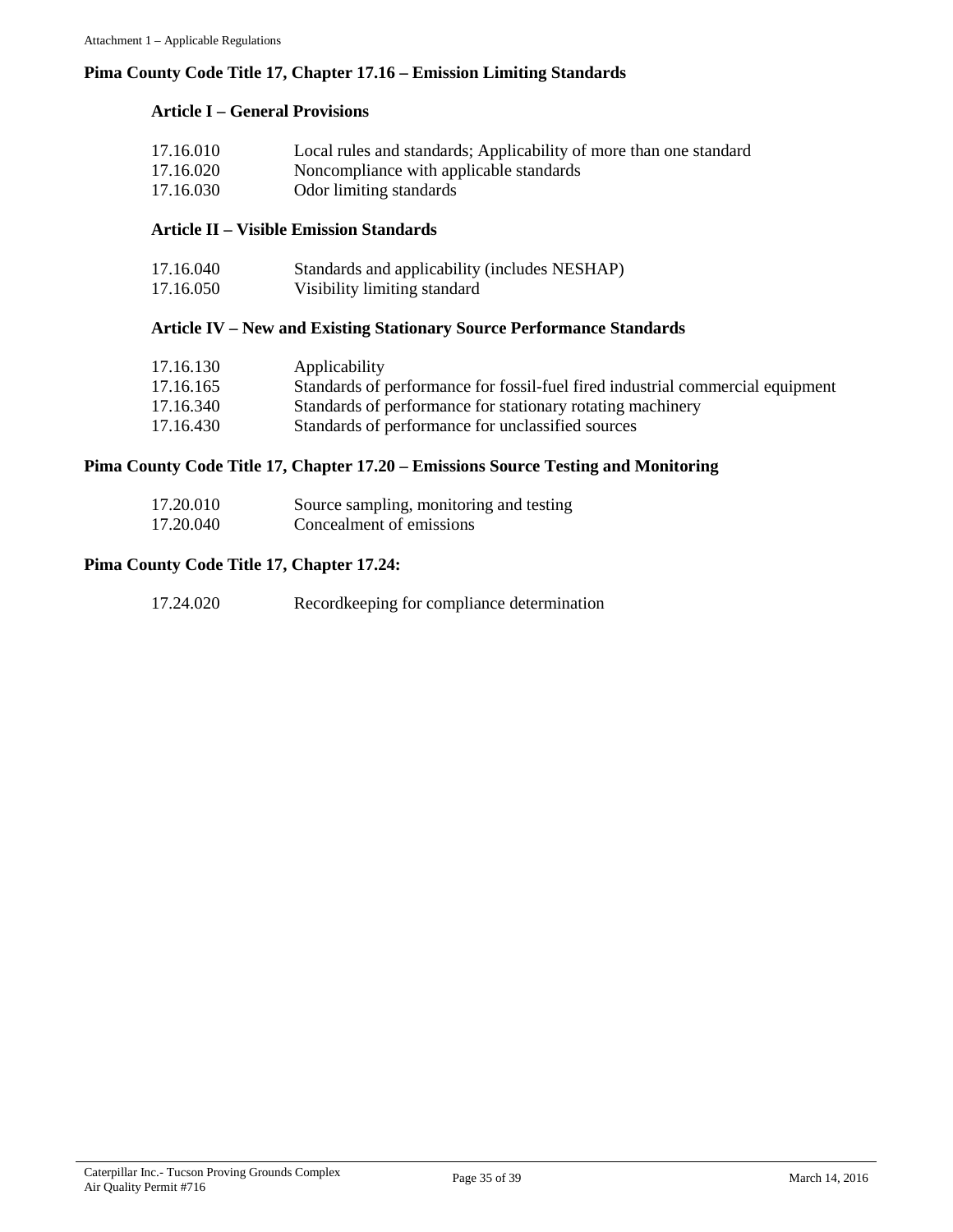# **ATTACHMENT 2**

# **EQUIPMENT LIST AND AFFECTED OPERATIONS**

**Facility-Wide Operations that have specific monitoring and recordkeeping requirements (ref Section 2)**

- **Fugitive Dust Control**
- **Visible Emissions**

**Table 1 – Generators (ref. Section 3)**

<span id="page-35-0"></span>

| Equipment<br><b>Number</b> | <b>Description</b>         | <b>MFR</b>  | <b>Model</b> | <b>Serial Number/</b><br><b>Unique ID</b> | <b>Maximum Rated</b><br>Capacity | <b>Run Hour</b><br>Limitation <sup>1</sup> | <b>Fuels Used</b> | Date of<br><b>MFR</b> | Date<br><b>Installed</b> |
|----------------------------|----------------------------|-------------|--------------|-------------------------------------------|----------------------------------|--------------------------------------------|-------------------|-----------------------|--------------------------|
| 01                         | Non-Emergency<br>Generator | Caterpillar | C15          | G7A02770                                  | $626$ hp                         | 6830 hours                                 | Diesel            | 5/4/2009              | Aug-2009                 |
| 02                         | Non-Emergency<br>Generator | Caterpillar | C15          | G7A02769                                  | 626 hp                           | 6830 hours                                 | Diesel            | 5/4/2009              | Aug 2009                 |
| 03                         | Non-Emergency<br>Generator | Caterpillar | C15          | G7A02769                                  | $626$ hp                         | 6830 hours                                 | Diesel            | 5/4/2009              | Aug 2009                 |
| 04                         | Non-Emergency<br>Generator | Caterpillar | C15          | T4A00807                                  | 790 hp                           | 6830 hours                                 | Diesel            | 8/11/2014             | Jan-2015                 |
| 05                         | Non-Emergency<br>Generator | Caterpillar | C15          | T4A00808                                  | 790 hp                           | 6830 hours                                 | Diesel            | 9/2/2014              | Jan-2015                 |
| 06                         | Non-Emergency<br>Generator | Caterpillar | C15          | T4A00809                                  | 790 hp                           | 6830 hours                                 | Diesel            | 8/28/2014             | Jan-2015                 |

<sup>1</sup> The Permittee can optionally comply with a combined duty cycle of 78% for the generators. The combined duty cycle percentage for Table  $1 =$  the total annual operating hours of all applicable generators divided by the number of generators divided by 8760 hours times 100.

#### **Table 1a – Emission Standards and the Certified Emissions Life (ref. Section 3)**

| Equipment<br><b>Number</b> | <b>Applicable NSPS</b><br><b>Emission</b><br><b>Standards</b> | NO <sub>x</sub><br>(g/hphr) | <b>NMHC</b><br>(g/hphr) | NMHC+NOx<br>(g/hphr) | $\bf CO$<br>(g/hphr) | <b>PM</b><br>(g/hphr) | <b>Certified Emissions Life</b><br>(term, date)    |
|----------------------------|---------------------------------------------------------------|-----------------------------|-------------------------|----------------------|----------------------|-----------------------|----------------------------------------------------|
| Units<br>$01$ thru $03$    | Post Model 2007<br>$(2009)$ Tier 3                            | $- -$                       | $- -$                   | 3.0                  | 2.6                  | 0.15                  | 8,000 hours or 10 years,<br>whichever comes first. |
| Units<br>04- thru 06       | Post Model 2007<br>$(2014)$ Tier 4                            | 2.6                         | 0.30                    | $- -$                | 2.6                  | 0.075                 | 8,000 hours or 10 years,<br>whichever comes first. |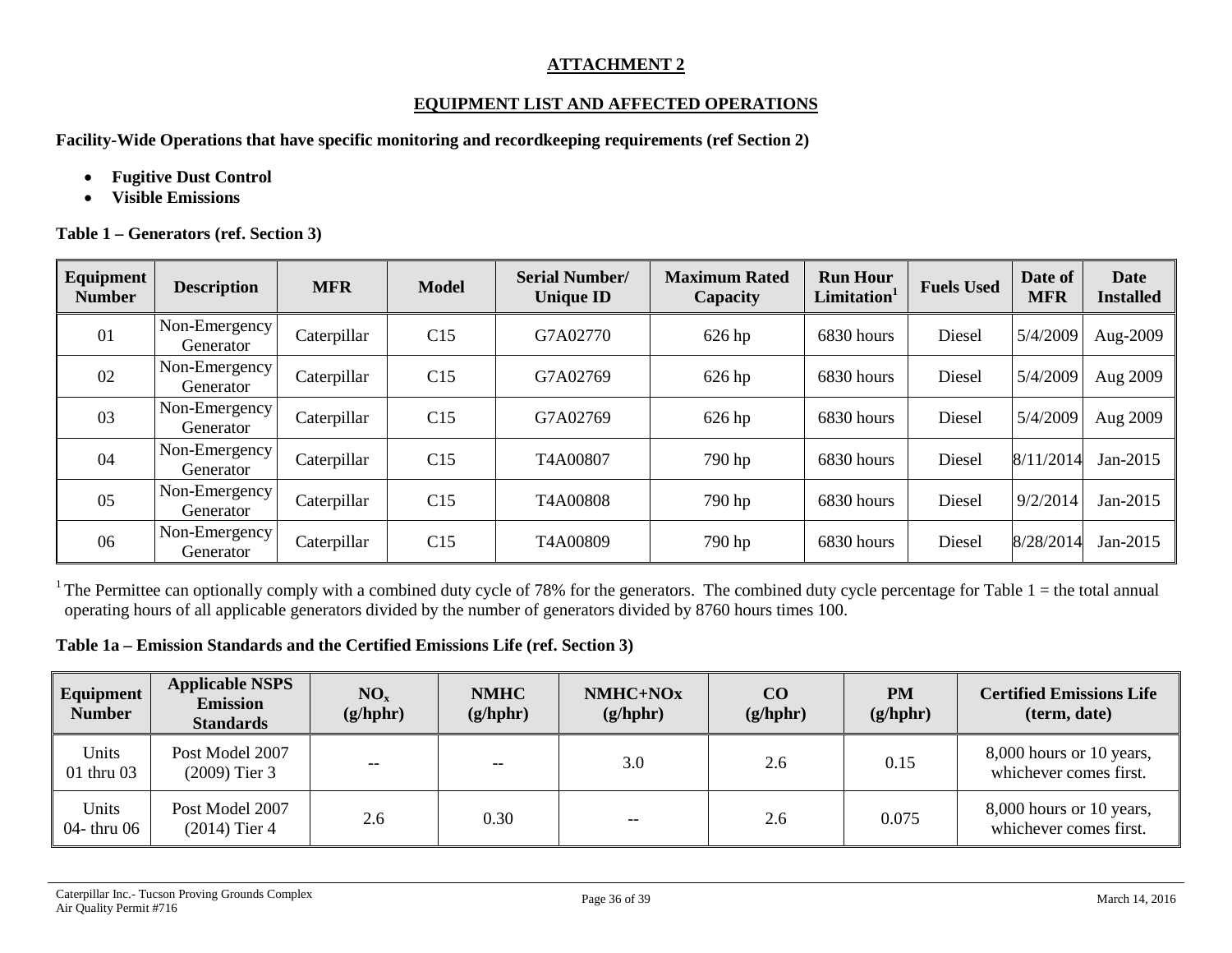#### **Table 2 – Boilers & Heaters (ref. Sections 4 and 5)**

|                            |                    |                                  |                                           | <b>Maximum</b> | Date       |                          | <b>Allowable Fuels</b><br>and Annual Limits |                              | Applicability        |                                 |
|----------------------------|--------------------|----------------------------------|-------------------------------------------|----------------|------------|--------------------------|---------------------------------------------|------------------------------|----------------------|---------------------------------|
| Equipment<br><b>Number</b> | <b>Description</b> | <b>MFR/Model</b><br><b>Model</b> | <b>Serial Number/</b><br><b>Unique ID</b> | <b>Rated</b>   | of         | Date<br><b>Installed</b> | <b>Natural Gas</b>                          | <b>Fuel Oil</b>              | <b>NSPS</b>          | <b>NESHAP</b>                   |
|                            |                    |                                  |                                           | Capacity       | <b>MFR</b> |                          | (MMcf <sup>2</sup> , hours, CF)             | (Gallons, hrs, $CF^3$ , % S) | <b>Subpart</b><br>Dc | <b>Subpart</b><br><b>JJJJJJ</b> |
| 07                         | Boiler             | York Shipley                     | 90-17943                                  | 1.34           | 1988       | Feb 1990                 | N/A                                         | Unlimited                    | No                   | Existing                        |
|                            |                    | <b>SPWV-40-2</b>                 |                                           | MMBtu/hr       |            |                          |                                             | $(S < 0.9\%$ wt.)            |                      | Oil Fired                       |

<sup>1</sup> The Permittee must meet applicable NESHAP subpart JJJJJJ work practices (tune-ups), notification, and reporting requirements in Section 5 of the permit for boilers that operate as **Oil Fired** boilers or for dual fired boilers that switch to fuel oil use and become subject to the Subpart JJJJJJ in the oil firing subcategory as defined in 40 CFR 63.11237. Dual Fired Boilers listed as **Gas Fired** boilers in Table 2 must keep records on the amount of fuel oil used in accordance with II.B of Section 4 of the permit.

 $2$  MMcf – million cubic feet of natural gas (approximately equivalent to 1020 MMBtu for Natural Gas, 2500 MMBtu for Propane, 3200 MMBtu for Butane)

For example: If boiler 716-07 fired 50,000 gallons of fuel oil in 12 months.  $CF_{\text{Eucl Oil}} = \frac{50,000 \text{ gallons} \times 0.137 \text{ M} \cdot \text{m} \cdot \text{m} \cdot \text{m}}{1.34 \text{ M} \cdot \text{m} \cdot \text{m} \cdot \text{m} \cdot \text{m} \cdot \text{m}} = \frac{6850 \text{ M} \cdot \text{m} \cdot \text{m} \cdot \text{m} \cdot \text{m$ 

 $3$ CF – Capacity Factor = the ratio of the actual heat input to a boiler to the potential amount if operated at the maximum capacity over an equivalent period of time (12 consecutive months or 8760 hours for annual limit).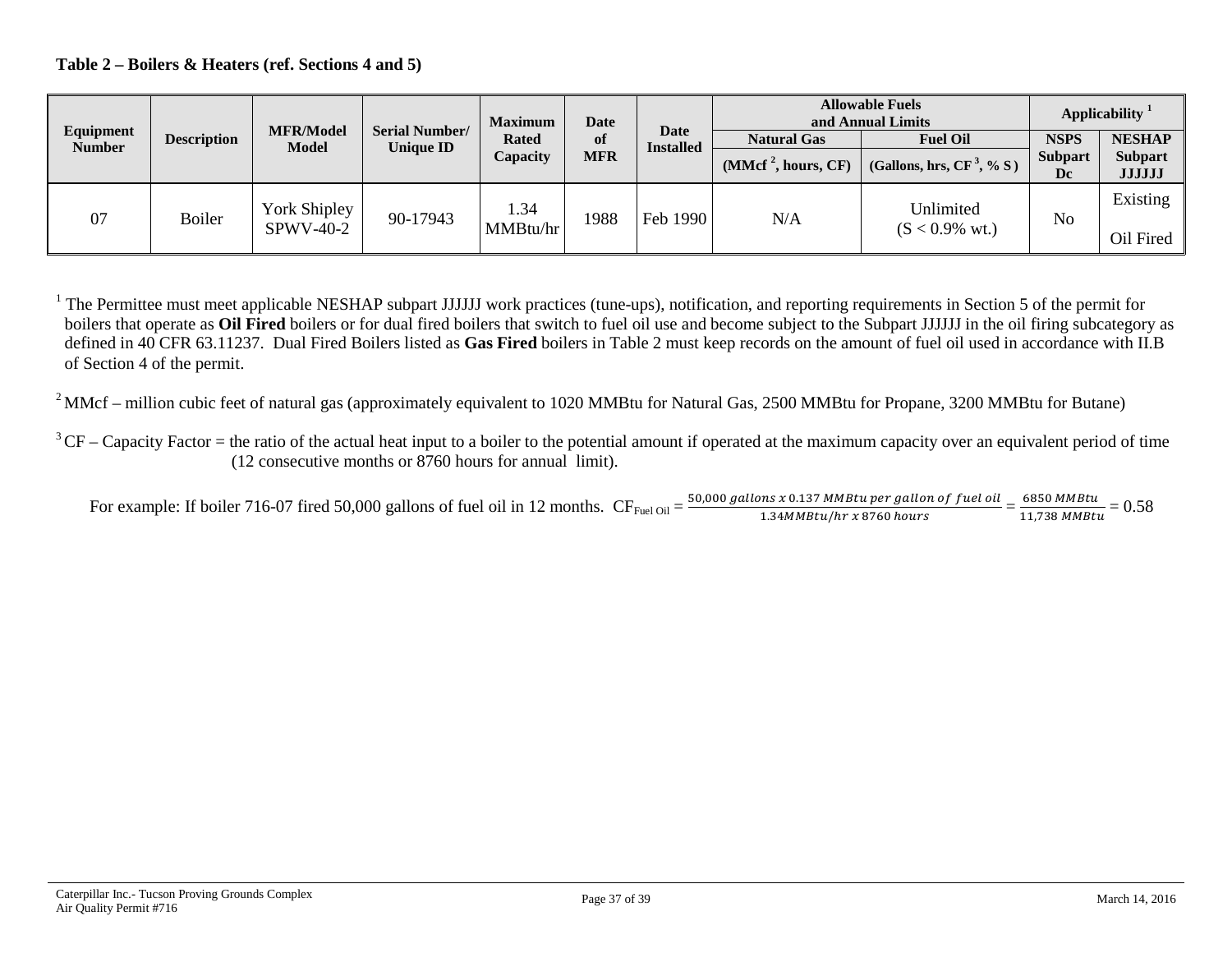# **ATTACHMENT 3**

# **INSIGNIFICANT ACTIVITIES**

The following equipment or operations have been determined by the control officer, because of their size or production rate, to be de minimus emission sources and insignificant or trivial activities in accordance with PCC 17.04.340.A.(114)

<span id="page-37-0"></span>

| <b>Description</b>                                                                                                                                                                                                                                                                                                                                                                                                                                                                                                                                                                                                                                                                                    | <b>Maximum Rated</b><br>Capacity | <b>Fuels Used</b> |
|-------------------------------------------------------------------------------------------------------------------------------------------------------------------------------------------------------------------------------------------------------------------------------------------------------------------------------------------------------------------------------------------------------------------------------------------------------------------------------------------------------------------------------------------------------------------------------------------------------------------------------------------------------------------------------------------------------|----------------------------------|-------------------|
| Landscaping, building maintenance, or janitorial services.                                                                                                                                                                                                                                                                                                                                                                                                                                                                                                                                                                                                                                            |                                  |                   |
| Gasoline storage tanks; provided such storage tanks are equipped with a submerged filling device, or acceptable<br>equivalent, for the control of hydrocarbon emissions in accordance with PCC 17.16.230.B.                                                                                                                                                                                                                                                                                                                                                                                                                                                                                           | $\leq 10,000$ gallons            | Gasoline          |
| Diesel or Fuel Oil Storage Tanks.                                                                                                                                                                                                                                                                                                                                                                                                                                                                                                                                                                                                                                                                     | $\leq$ 40,000 gallons each       | Diesel            |
| Batch mixers.                                                                                                                                                                                                                                                                                                                                                                                                                                                                                                                                                                                                                                                                                         | $\leq$ 5 cubic feet              |                   |
| Wet sand and gravel production facilities whose permanent in-plant roads are paved and cleaned to control dust.<br>This does not include activities in emissions units which are used to crush or grind any nonmetallic minerals.                                                                                                                                                                                                                                                                                                                                                                                                                                                                     | $\leq$ 200 tons/hour             |                   |
| Hand-held or manually operated equipment used for buffing, polishing, carving, cutting, drilling, machining, routing,<br>sanding, sawing, surface grinding, or turning of ceramic art work, precision parts, leather, metals, plastics,<br>fiberboard, masonry, carbon, glass or wood.                                                                                                                                                                                                                                                                                                                                                                                                                |                                  |                   |
| <b>Powder Coating Operations</b>                                                                                                                                                                                                                                                                                                                                                                                                                                                                                                                                                                                                                                                                      |                                  |                   |
| Internal combustion (IC) engine-driven compressors, IC engine-driven electrical generator sets, and IC engine-driven<br>water pumps used only for emergency replacement or standby service.<br>Note: Portable or temporary IC engines or other non-road engines that operate, or are planned for operation, at a<br>fixed location for more than 12 months are subject to stationary source permitting requirements. Portable or<br>temporary IC located at a facility, may be required to keep records showing when the sources are transferred to or<br>from the facility, or moved to alternate locations at the facility in order to establish that the sources are not<br>stationary IC engines. |                                  |                   |
| Lab equipment used exclusively for chemical and physical analyses.                                                                                                                                                                                                                                                                                                                                                                                                                                                                                                                                                                                                                                    |                                  |                   |
| Trivial activities as provided in PCC 17.04.340.A.237 a through xx.                                                                                                                                                                                                                                                                                                                                                                                                                                                                                                                                                                                                                                   |                                  |                   |